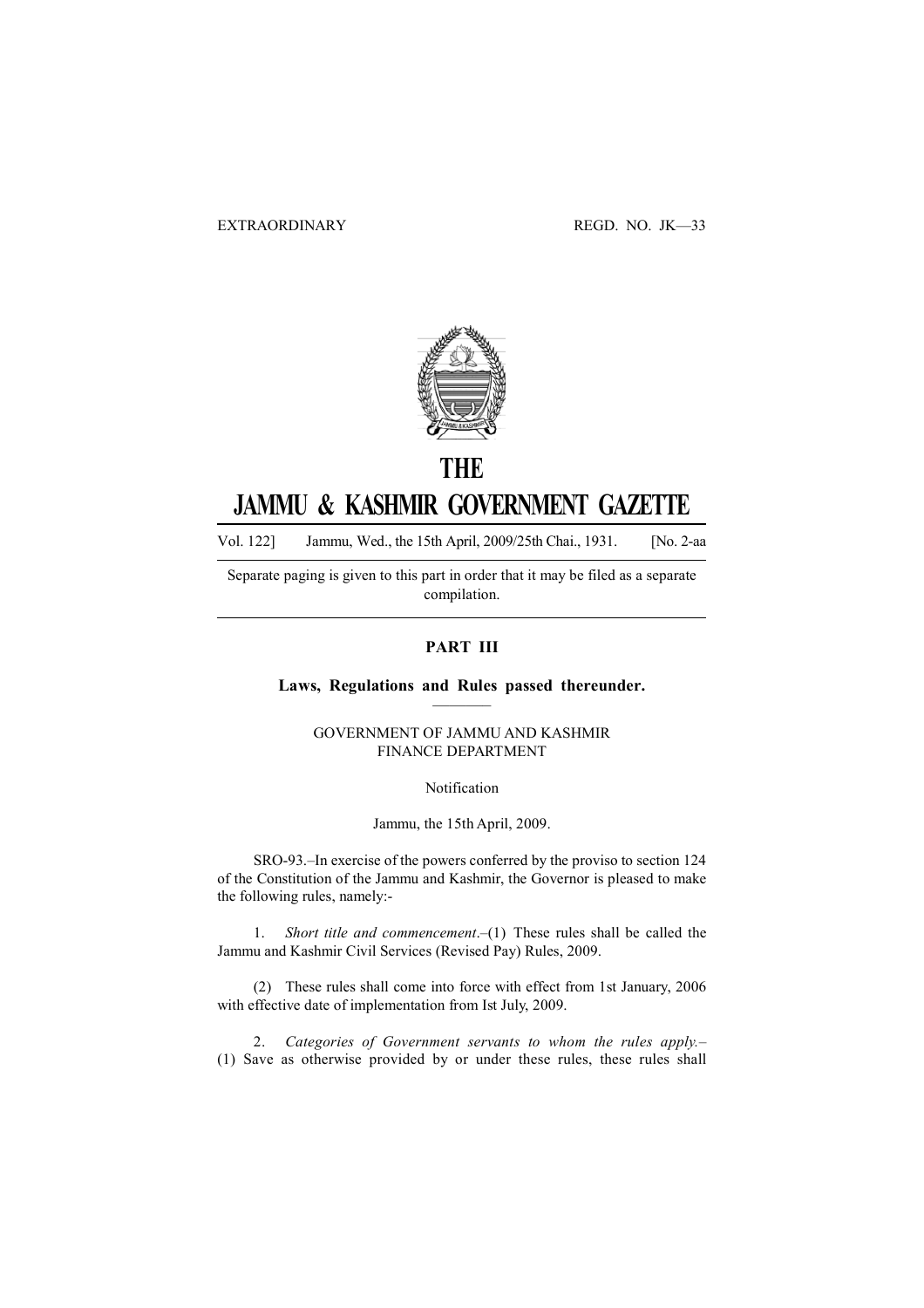apply to persons appointed to civil services and posts in connection with the affairs of the state including those paid from contingencies or charged to works whose pay is debitable to the Consolidated Fund of the State including those on deputation to other Governments/Organisations.

––––––––––––––––––––––––––––––––––––––––––––––––—–––—————

- (2) These rules shall not apply to  $-$ 
	- (i) members of All India Services;
- (ii) persons to whom the Jammu and Kashmir Government Degree Colleges (UGC) Pay Rules, 2002 apply;
- (iii) persons not in whole time employment;
- (iv) persons paid otherwise than on monthly basis including those paid on piece rate basis;
- (v) persons whose services are obtained on deputation;
- (vi) Persons employed on contract basis, except where contract provides otherwise;
- (vii) Posts which carry consolidated rate of pay ; and
- (viii) And any other class or category of posts or persons whom the Government may, by order, specially exclude from the operation of all or any of the provisions contained in these rules.
- 3. Definitions- In these rules, unless the context otherwise requires,-
- (a) "existing basic pay" means pay drawn in the prescribed existing scale of pay, including stagnation increment(s), but does not include any other type of pay like 'special pay' etc.
- (b) "existing scale" in relation to a Government servant means the present scale applicable to the post held by the Government servant ( or, as the case may be, personal scale applicable to him) as on Ist day of January 2006 whether in a substantive or officiating capacity.

Explanation : In the case of a Government servant who was on first day of January, 2006 on deputation or on leave or on foreign service or on training, existing scale includes the scale applicable to the post which he would have held but for his being on such deputation, leave, foreign service or on training as the case may be.

(c) "existing emoluments mean the sum of (i) existing basic pay, (ii) dearness pay appropriate to the basic pay and (iii) dearness allowance appropriate to the basic pay  $+$  dearness pay...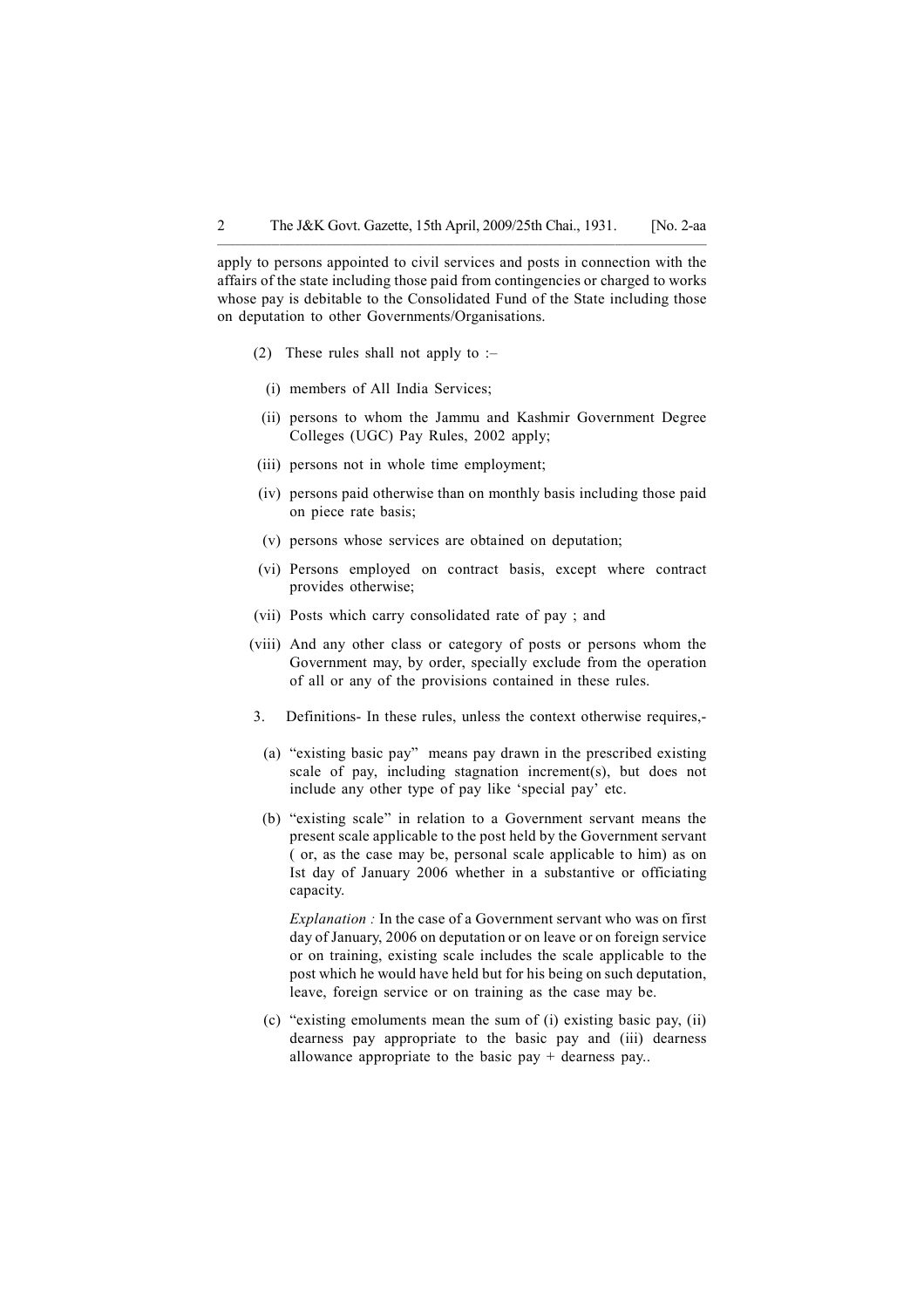–––––––—––––––––––––––––––––––––––––––––––––––––––––––––———

- (d) "present scale" means the scale of pay specified in column 2 of the First Schedule;
- (e) "pay in the pay band" means pay drawn in the running pay bands specified in column 4 of the First Schedule;
- (f) "grade pay" is the fixed amount corresponding to the pre-revised pay scale specified in column 5 of the First Schedule;
- (g) "revised pay structure" in relation to any scale of pay specified in column 2 of the First Schedule means the pay band and the grade pay specified against that pay scale specified in column 4 & 5 thereof, unless a different revised pay band and grade pay or pay scale is notified separately for that post;
- (h) "basic pay" in the revised pay structure means the pay drawn in the prescribed pay band plus the applicable grade pay but does not include any other type of pay like special pay, etc. In the case of Government servants in the pay scale of Rs. 75500-80000, basic pay means the pay in the prescribed scale;
- (i) "revised emoluments" means the pay in the pay band plus the grade pay of a Government servant in the revised pay structure.
- (j) "schedule" means a schedule annexed to these rules.

4. Scale of pay of posts.–The pay band and grade pay or the pay scale, as applicable, in relation to the pay scale as specified in column 2 of the First Schedule shall be as specified against it in column 4 and 5 thereof.

5. Drawal of Pay in the revised pay structure-Save as otherwise provided in these rules, a Government servant shall draw pay in the revised pay structure as applicable to the post to which he is appointed;

Provided that a Government servant may elect to continue to draw pay in the existing scale until the date on which he earns his next or any subsequent increment in the existing scale or until he vacates his post or ceases to draw pay in that scale;

Provided further that in cases where a Government servant has been placed in a higher pay scale between 1.1.2006 and 1.7.2009 on account of promotion, upgradation of pay scale etc., the Government servant may elect to switch over to the revised pay structure from the date of such promotion, upgradation etc.

Explanation 1.–The option to retain the existing scale under the provisos to this rule shall be admissible only in respect of one existing scale.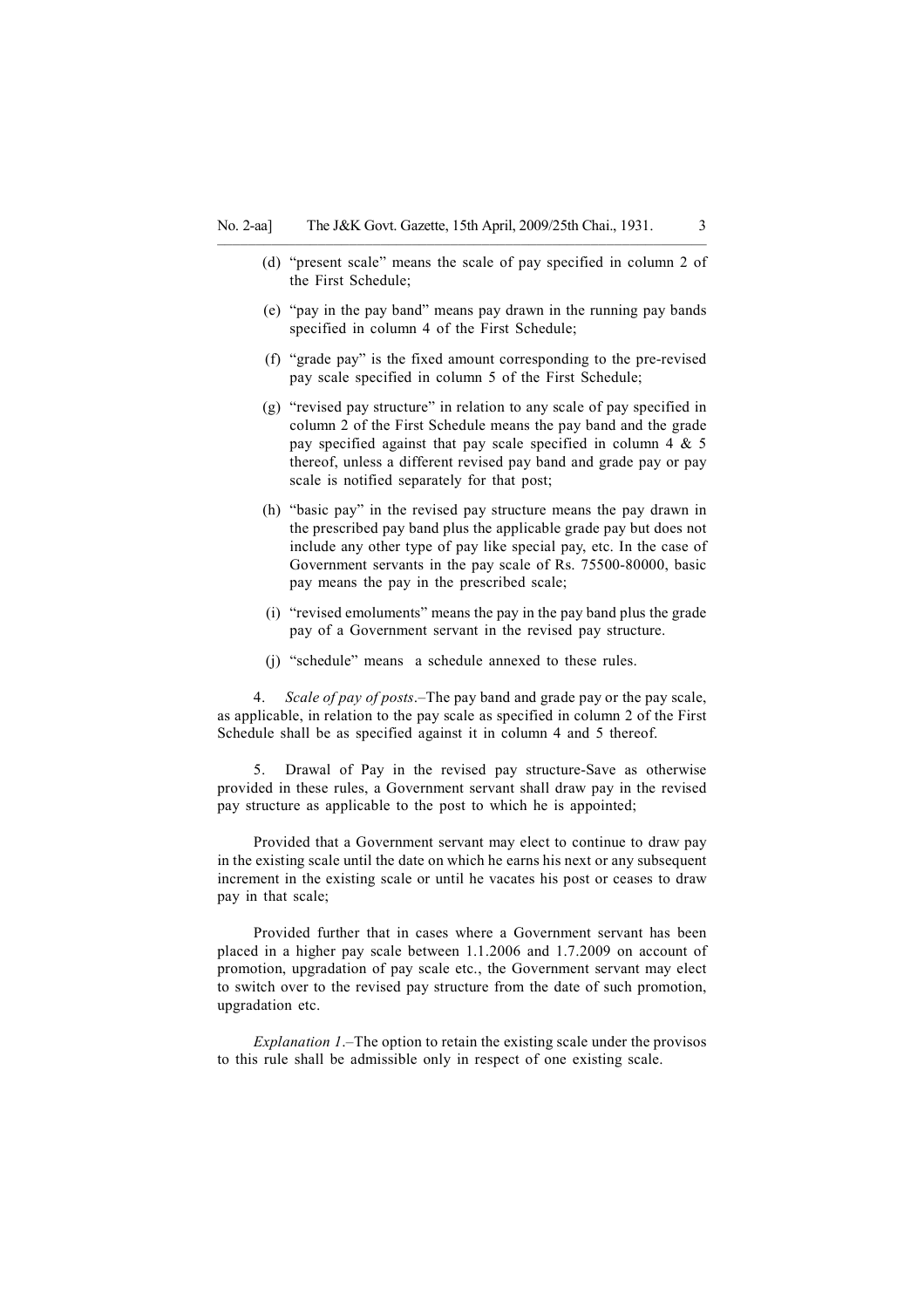Explanation2-.–The aforesaid option shall not be admissible to any person appointed to a post on or after the Ist day of January 2006, whether for the first time in Government service or by transfer from another post and he shall be allowed pay only in the revised pay structure

––––––––––––––––––––––––––––––––––––––––––––––––—–––—————

Explanation 3.–Where a Government servant exercises the option under the provisos to this rule to retain the existing scale in respect of a post held by him in an officiating capacity on a regular basis for the purpose of regulation of pay in that scale, his substantive pay shall be substantive pay which he would have drawn had he retained the existing scale in respect of the permanent post on which he holds a lien or would have held a lien had his lien not been suspended or the pay of the officiating post which has acquired the character of substantive pay in accordance with any order for the time being in force, which ever is higher.

6. Exercise of Option.–(1) The option under the provisos to Rule 5 shall be exercised in writing in the form appended to the Second Schedule so as to reach the authority mentioned in sub-rule (2) within three months of the date of publication of these rules or where an existing scale has been revised by any order made subsequent to that date, within three months of the date of such order.

Provided that :–

- a. In the case of a Government servant who is, on the date of such publication or, as the case may be, date of such order, out of State on leave or deputation or foreign service or active service, the said option shall be exercised in writing so as to reach the said authority within three months of the date of his taking charge of his post in the State; and
- b. Where a Government servant is under suspension on the  $1<sup>st</sup>$  day of January, 2006, the option may be exercised within three months of the date of his return to his duty if that date is later than the date prescribed in this sub-rule.

(2) The option shall be intimated by the Government servant to the Head of his office.

(3) If the intimation regarding option is not received within the time mentioned in sub-rule (1), the Government servant shall be deemed to have elected to be governed by the revised pay structure with effect on and from the  $1<sup>st</sup>$  day of January 2006.

(4) The option once exercised shall be final.

.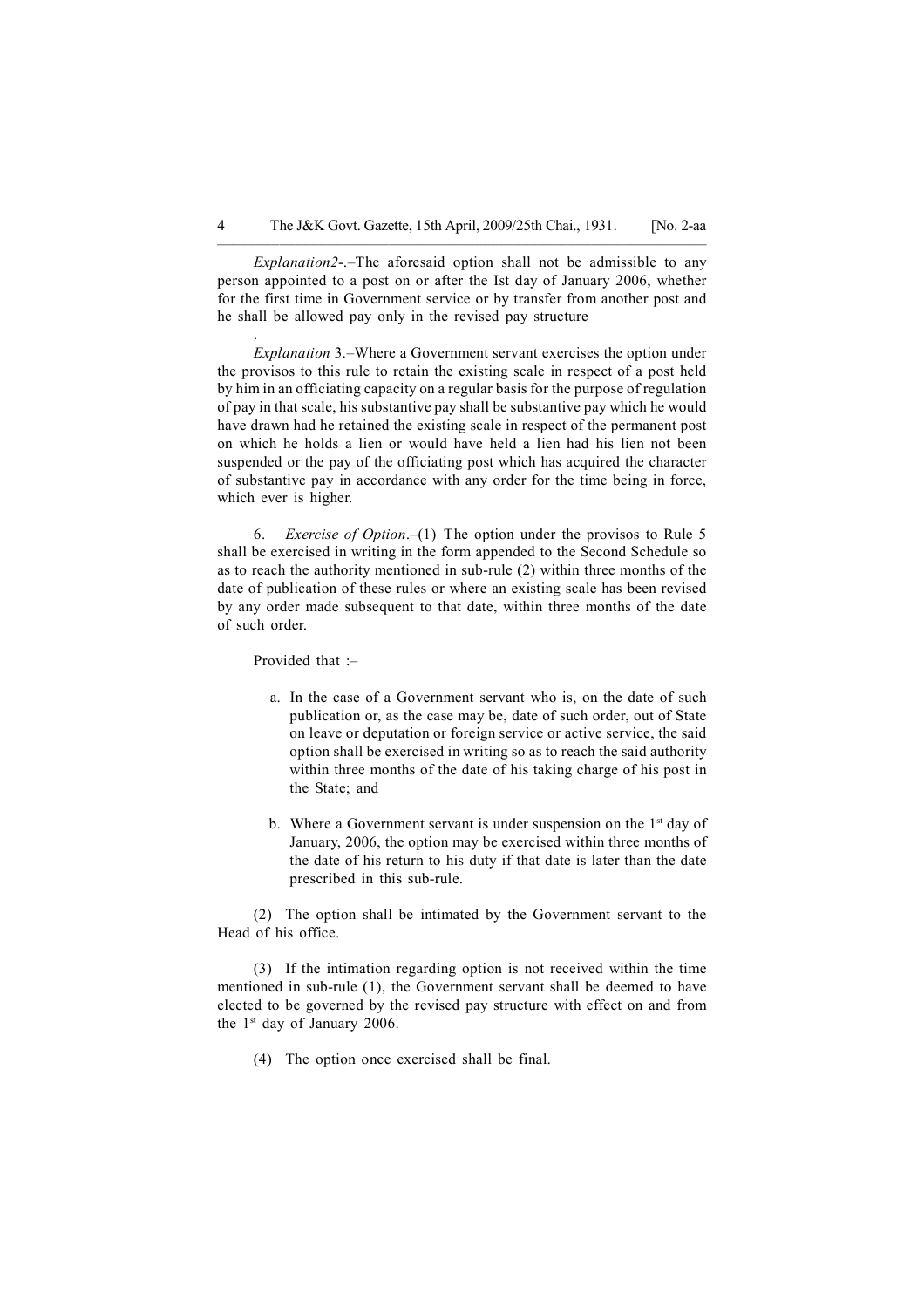Note–1 Persons whose services were terminated on or after the  $1<sup>st</sup>$  January, 2006 and who could not exercise the option within the prescribed time limit, on account of discharge on the expiry of the sanctioned posts, resignation, dismissal or discharge or disciplinary grounds, are entitled to the benefits of this rule.

–––––––—––––––––––––––––––––––––––––––––––––––––––––––––———

- Note–2 Persons who have died on or after the 1<sup>st</sup> day of January, 2006 and could not exercise the option within the prescribed time limit are deemed to have opted for the revised pay structure on and from the  $1<sup>st</sup>$  day of January, 2006 or such later date as is most beneficial to their dependents, if the revised pay structure is more favourable.
- Note–3 Persons who were on earned leave or any other leave on 01.01.2006 which entitled them to leave salary will be allowed the benefits of this rule.

7. Fixation of initial pay in the revised pay structure.  $(1)$  T h e initial pay of a Government servant who elects, or is deemed to have elected under sub-rule (3) of rule 6 to be governed by the revised pay structure on and from the 1st day of January, 2006, shall, unless in any case the Government by special order otherwise directs, be fixed separately in respect of his substantive pay in the permanent post on which he holds a lien or would have held a lien if it had not been suspended, and in respect of his pay in the officiating post held by him, in the following manner namely :

- (A) In the case of all employees :-
	- (i) the pay in the pay band/ pay scale will be determined by multiplying the existing basic pay as on 1.1.2006 by a factor of 1.86 and rounding off the resultant figure to the next multiple of 10.
- (ii) If the minimum of the revised pay band/ pay scale is more than the amount arrived at as per (i) above, the pay shall be fixed at the minimum of the revised pay band/ pay scale.

#### Provided further that: -

Where, in the fixation of pay, the pay of Government servants drawing pay at two or more consecutive stages in an existing scale gets bunched, that is to say, gets fixed in the revised pay structure at the same stage in the pay band, then, for every two stages so bunched, benefit of one increment shall be given so as to avoid bunching of more than two stages in the revised running pay bands. For this purpose, the increment will be calculated on the pay in the pay band. Grade pay would not be taken into account for the purpose of granting increments to alleviate bunching.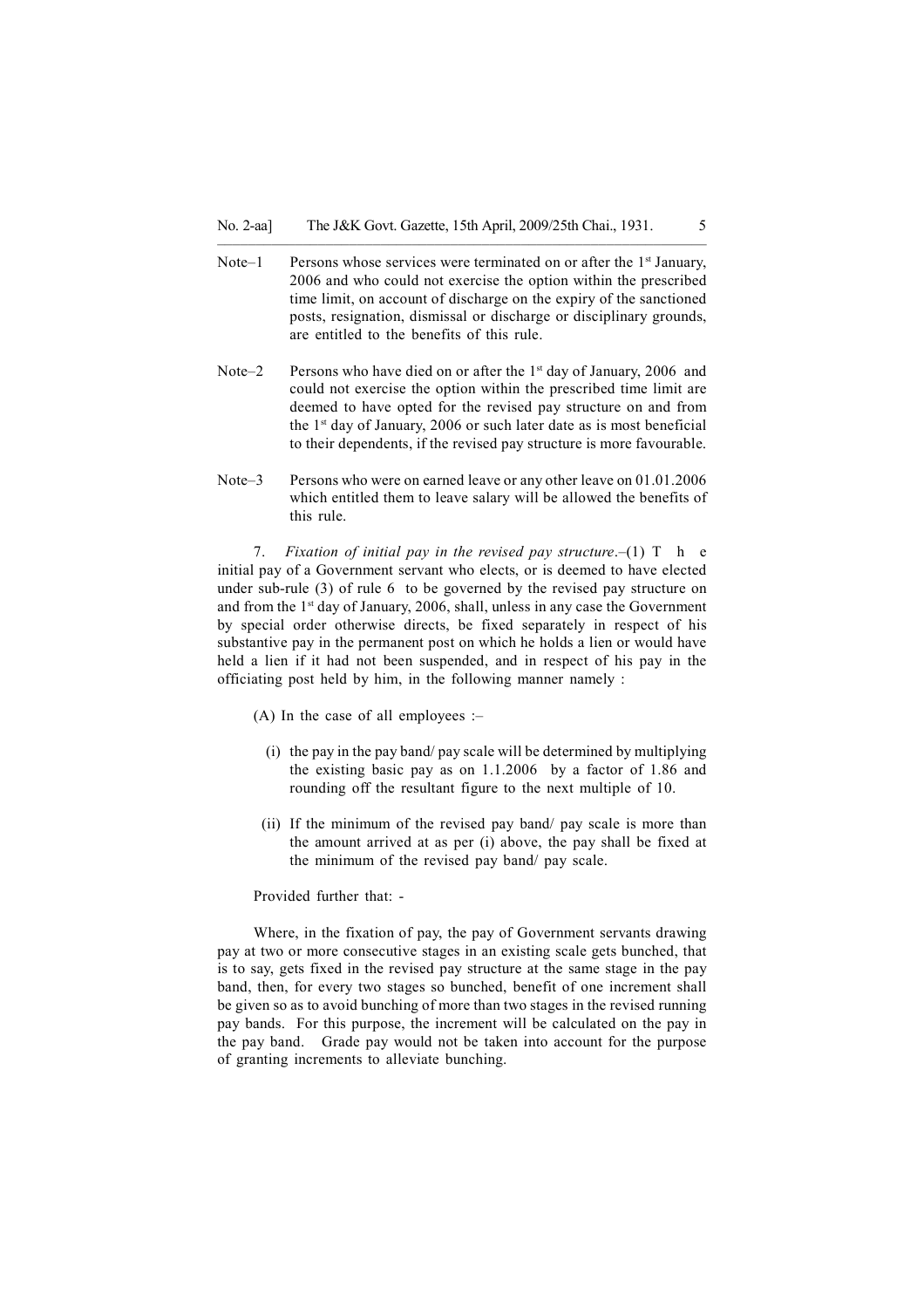In case of pay scales in the pay band PB-4, benefit of increments due to bunching shall be given taking into account all the stages in different pay scales in this grade. In the case of posts carrying scale of Rs. 75500-80000, benefit of one increment for every two stages in the pre-revised scale will be granted in the revised pay scale.

––––––––––––––––––––––––––––––––––––––––––––––––—–––—————

If by stepping up of the pay as above, the pay of a Government servant gets fixed at a stage in the revised pay band/ pay scale (where applicable) which is higher than the stage in the revised pay band at which the pay of a Government servant who was drawing pay at the next higher stage or stages in the same existing scale is fixed, the pay of the latter shall also be stepped up only to the extent by which it falls short of that of the former.

(iii) The pay in the pay band will be determined in the above manner. In addition to the pay in the pay band, grade pay corresponding to the existing scale will be payable.

Note – Illustration 1 on the above is provided in the Second Schedule to these Rules.

- (B) In the case of employees who are in receipt of special pay/ allowance in addition to pay in the existing scale which has been recommended for replacement by a pay band and grade pay without any special pay/ allowance, pay shall be fixed in the revised pay structure in accordance with the provisions of clause (A) above.
- Note–1 Where a post has been upgraded, the fixation of pay in the applicable pay band will be done in the manner prescribed in accordance with Clause (A) (i) and (ii) of Rule 7 by multiplying the existing basic pay as on 1.1.2006 by a factor of 1.86 and rounding the resultant figure to the next multiple of ten. The grade pay corresponding to the upgraded scale will be payable in addition.
- Note–2 In the case of merger of pay scales, pay in the revised pay bands will be fixed in the manner prescribed in accordance with Clause (A) (i) and (ii) of Rule 7 by multiplying the existing basic pay as on 1.1.2006 by a factor of 1.86 and rounding the resultant figure to the next multiple of ten. The grade pay corresponding to the higher merged scale will be payable in addition.
- Note–3 A Government servant who is on leave on the  $1<sup>st</sup>$  day of January 2006 and is entitled to leave salary shall become entitled to pay in the revised pay structure from 1.1.2006 or the date of option for the revised pay structure. Similarly, where a Government servant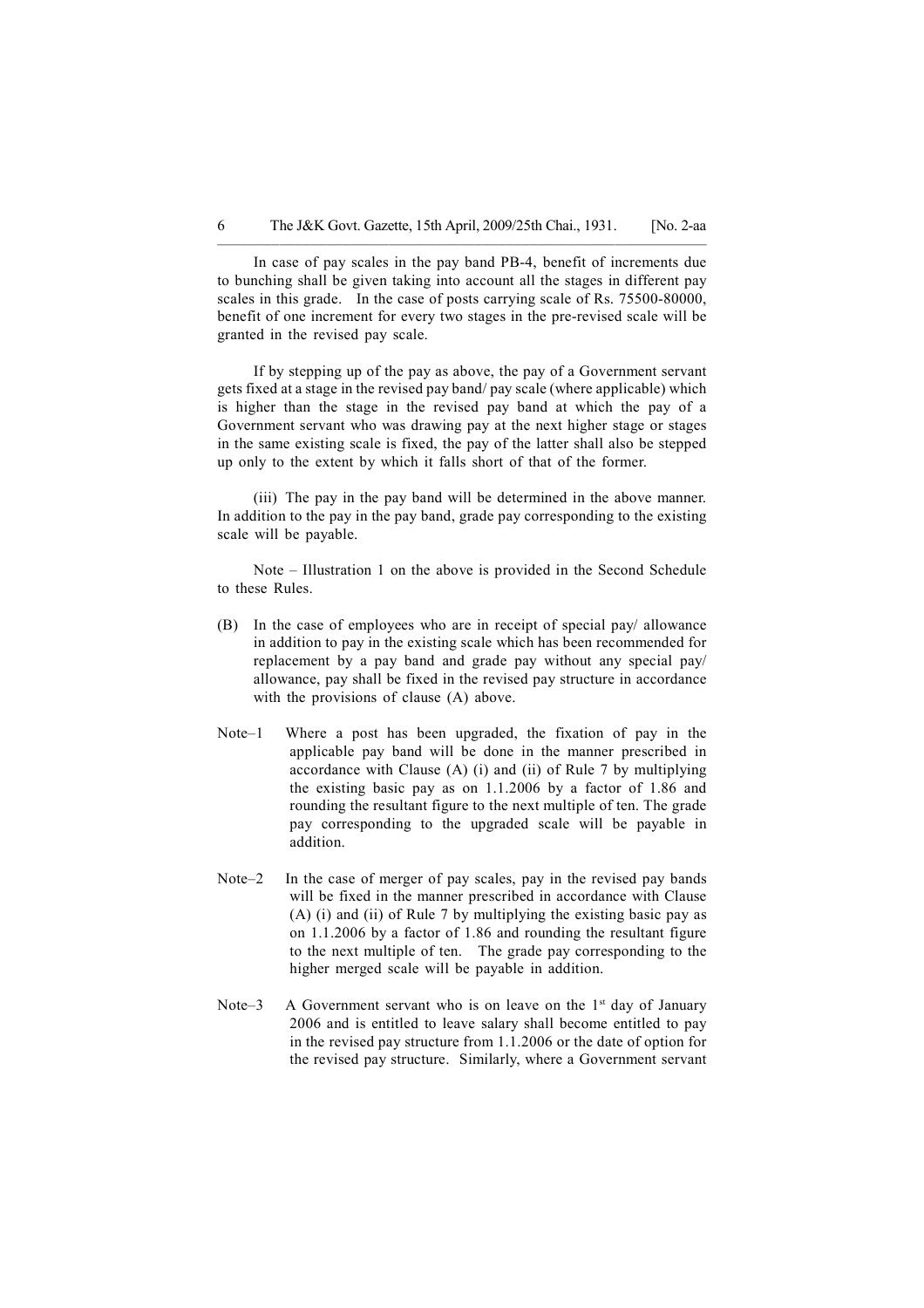is on study leave on the first day of January, 2006, he will be entitled to the benefits under these Rules from 1.1.2006 or the date of option.

Note–4 A Government servant under suspension, shall continue to draw subsistence allowance based on existing scale of pay and his pay in the revised pay structure will be subject to the final order on the pending disciplinary proceedings.

–––––––—––––––––––––––––––––––––––––––––––––––––––––––––———

- Note–5 Where a Government servant is holding a permanent post and is officiating in a higher post on a regular basis, the pay shall be fixed under this sub-rule with reference to the officiating post only, and the pay so fixed shall be treated as substantive pay.
- Note–6 Where the 'existing emoluments' exceed the revised emoluments in the case of any Government servant, the difference shall be allowed as personal pay to be absorbed in future increases in pay.
- Note–7 Where in the fixation of pay under sub-rule (1), the pay of a Government servant, who, in the existing scale was drawing immediately before the 1<sup>st</sup> day of January, 2006 more pay than another Government servant junior to him in the same cadre, gets fixed in the revised pay band at a stage lower than that of such junior, his pay shall be stepped up to the same stage in the revised pay band as that of the junior.
- Note–8 Where a Government servant is in receipt of personal pay on the 1<sup>st</sup> day of January, 2006, which together with his existing emoluments exceeds the revised emoluments, then, the difference representing such excess shall be allowed to such Government servant as personal pay to be absorbed in future increases in pay.
- Note–9 In cases where a senior Government servant promoted to a higher post before the 1st day of January, 2006 draws less pay in the revised pay structure than his junior who is promoted to the higher post on or after the  $1<sup>st</sup>$  day of January, 2006, the pay in the pay band of the senior Government servant should be stepped up to an amount equal to the pay in the pay band as fixed for his junior in that higher post. The stepping up should be done with effect from the date of promotion of the junior Government servant subject to the fulfillment of the following conditions, namely: -
	- (i) Both the junior and the senior Government servants should belong to the same cadre and the posts in which they have been promoted should be identical in the same cadre.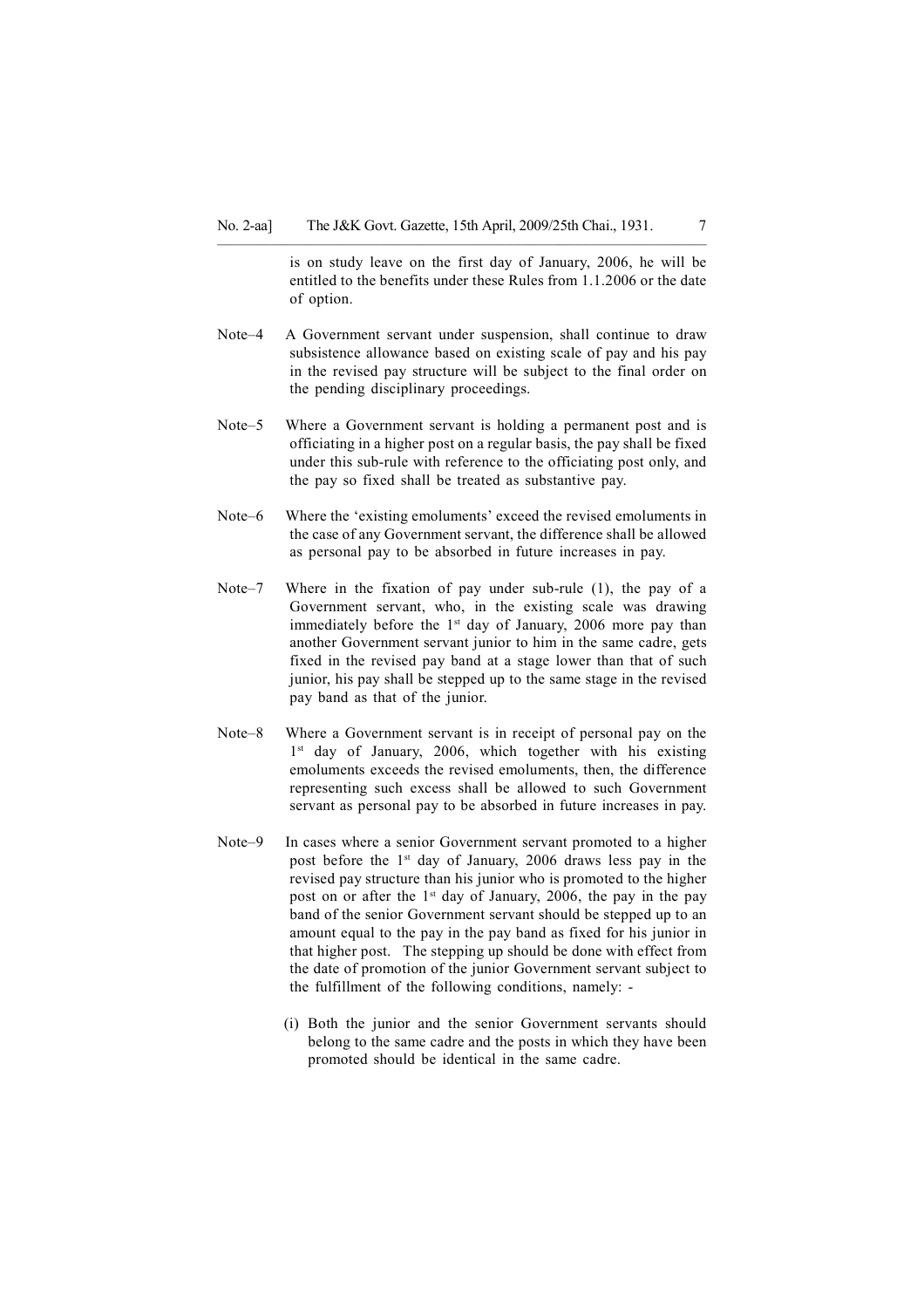––––––––––––––––––––––––––––––––––––––––––––––––—–––—————

- (ii) The pre-revised scale of pay and the revised grade pay of the lower and higher posts in which they are entitled to draw pay should be identical.
- (iii) The senior Government servants at the time of promotion should have been drawing equal or more pay than the junior.
- (iv) The anomaly should be directly as a result of the application of the provisions of Article 77-B of J&K CSRs or any other rule or order regulating pay fixation on such promotion in the revised pay structure. If even in the lower post, the junior officer was drawing more pay in the pre-revised scale than the senior by virtue of any advance increments granted to him, provision of this Note need not be invoked to step up the pay of the senior officer.

(2) Subject to the provisions of rule 5, if the pay as fixed in the officiating post under sub-rule (1) is lower than the pay fixed in the substantive post, the former shall be fixed at the same stage as the substantive pay.

8. Fixation of pay in the revised pay structure of employees appointed as fresh recruits on or after 1.1.2006. – The entry-level pay in the revised pay band of direct recruits appointed on or after 1.1.2006 shall be the minimum of the pay in the revised pay band and the applicable grade pay.

 In such cases, where the emoluments in the pre-revised pay scale (s) (i.e. basic pay in the pre-revised pay scale(s) plus Dearness Pay plus Dearness Allowance applicable on the date of joining) exceeds the sum of the pay fixed in the revised pay structure and the applicable dearness allowance thereon, the difference shall be allowed as personal pay to be absorbed in future increments in pay.

9. Rate of increment in the revised pay structure – The rate of increment in the revised pay structure will be 3 % of the sum of the pay in the pay band and grade pay applicable, which will be rounded off to the next multiple of 10. The amount of increment will be added to the existing pay in the pay band. Illustration 2 in this regard is in the Second Schedule to these Rules.

10. Date of next increment in the revised pay structure- There will be a uniform date of annual increment, viz.  $1<sup>st</sup>$  July of every year. Employees completing 6 months and above in the revised pay structure as on 1<sup>st</sup> day of July will be eligible to be granted the increment. The first increment after fixation of pay on 1.1.2006 in the revised pay structure will be granted on 1.7.2006 for those employees for whom the date of next increment was between 1<sup>st</sup> July 2006 to 1<sup>st</sup> January 2007.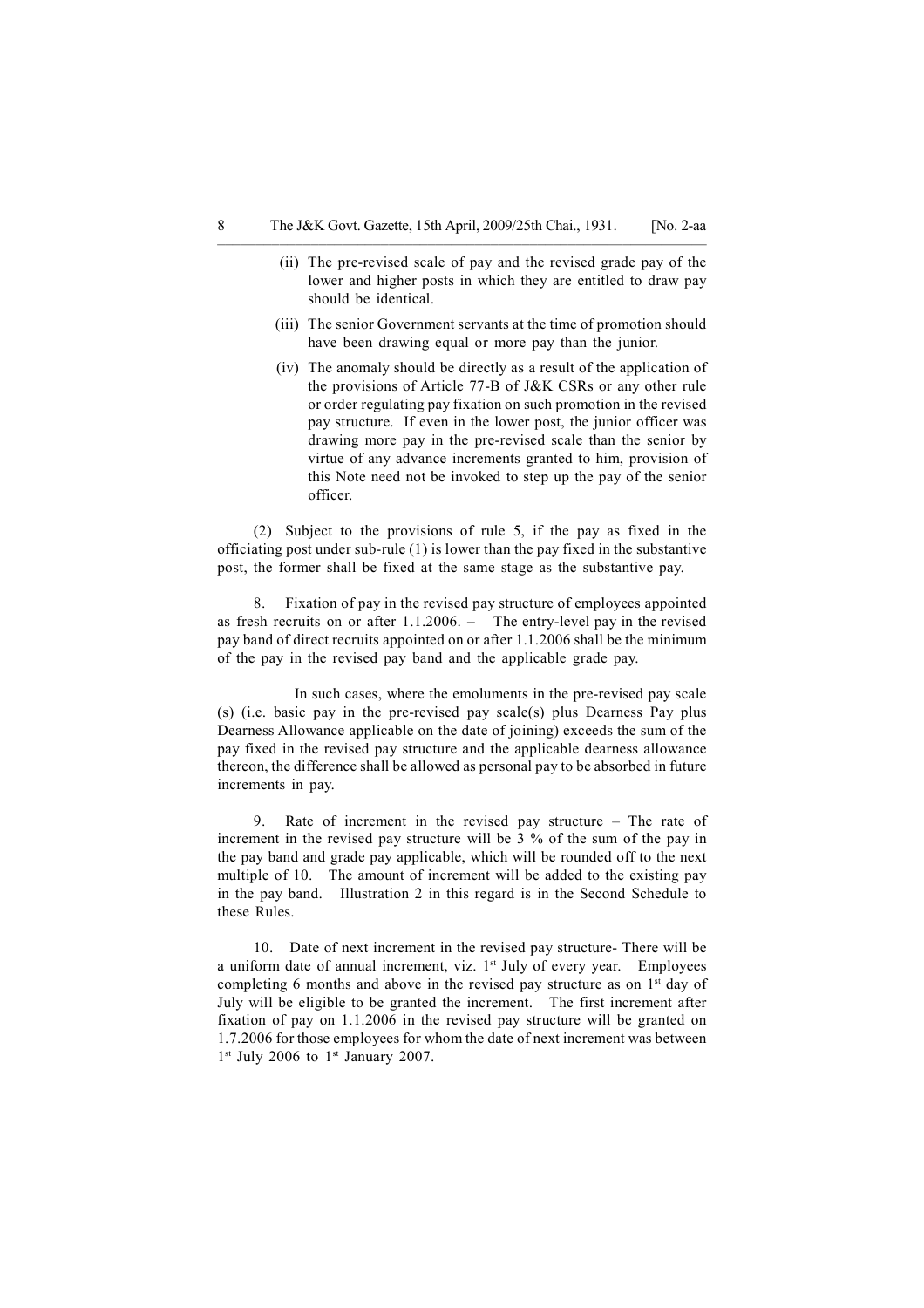Provided that in the case of persons who had been drawing maximum of the existing scale for more than a year as on the 1<sup>st</sup> day of January, 2006, the next increment in the revised pay structure shall be allowed on the  $1<sup>st</sup>$  day of January, 2006. Thereafter, the provision of Rule 10 would apply.

–––––––—––––––––––––––––––––––––––––––––––––––––––––––––———

Provided further that in cases where an employee reaches the maximum of his pay band, he shall be placed in the next higher pay band after one year of reaching such a maximum. At the time of placement in the higher pay band, benefit of one increment will be provided. Thereafter, he will continue to move in the higher pay band till his pay in the pay band reaches the maximum of PB-4, after which no further increments will be granted.

Note.–In cases where two existing scales, one being a promotional scale for the other, are merged, and the junior Government servant, now drawing his pay at equal or lower stage in the lower scale of pay, happens to draw more pay in the pay band in the revised pay structure than the pay of the senior Government servant in the existing higher scale, the pay in the pay band of the senior government servant shall be stepped up to that of his junior from the same date and he shall draw next increment in accordance with Rule 10.

11. Fixation of pay in the revised pay structure subsequent to the  $1^{st}$ day of January 2006.– Where a Government servant continues to draw his pay in the existing scale and is brought over to the revised pay structure from a date later than the  $1<sup>st</sup>$  day of January 2006, his pay from the later date in the revised pay structure shall be fixed in the following manner : –

(i) Pay in the pay band will be fixed by adding the basic pay applicable on the later date, the dearness pay applicable on that date and the pre-revised dearness allowance based on rates applicable as on 1.1.2006. This figure will be rounded off to the next multiple of 10 and will then become the pay in the applicable pay band. In addition to this, the grade pay corresponding to the pre-revised pay scale will be payable.

Note.–The fixation of pay of a Government servant in terms of the above rule on a date subsequent to the Ist day of January 2006 shall be done with reference to the fitment tables annexed to these rules. The pre-revised pay to be reckoned in such cases will be the pay of the Government servant on the day of such fixation.

12. Fixation of pay on reappointment after the  $1^{st}$  day of January, 2006 to a post held prior to that date.–A Government servant who had officiated in a post prior to the  $1<sup>st</sup>$  day of January, 2006 but was not holding that post on that date and who on subsequent appointment to that post draws pay in the revised pay structure shall be allowed the benefit to the extent it would have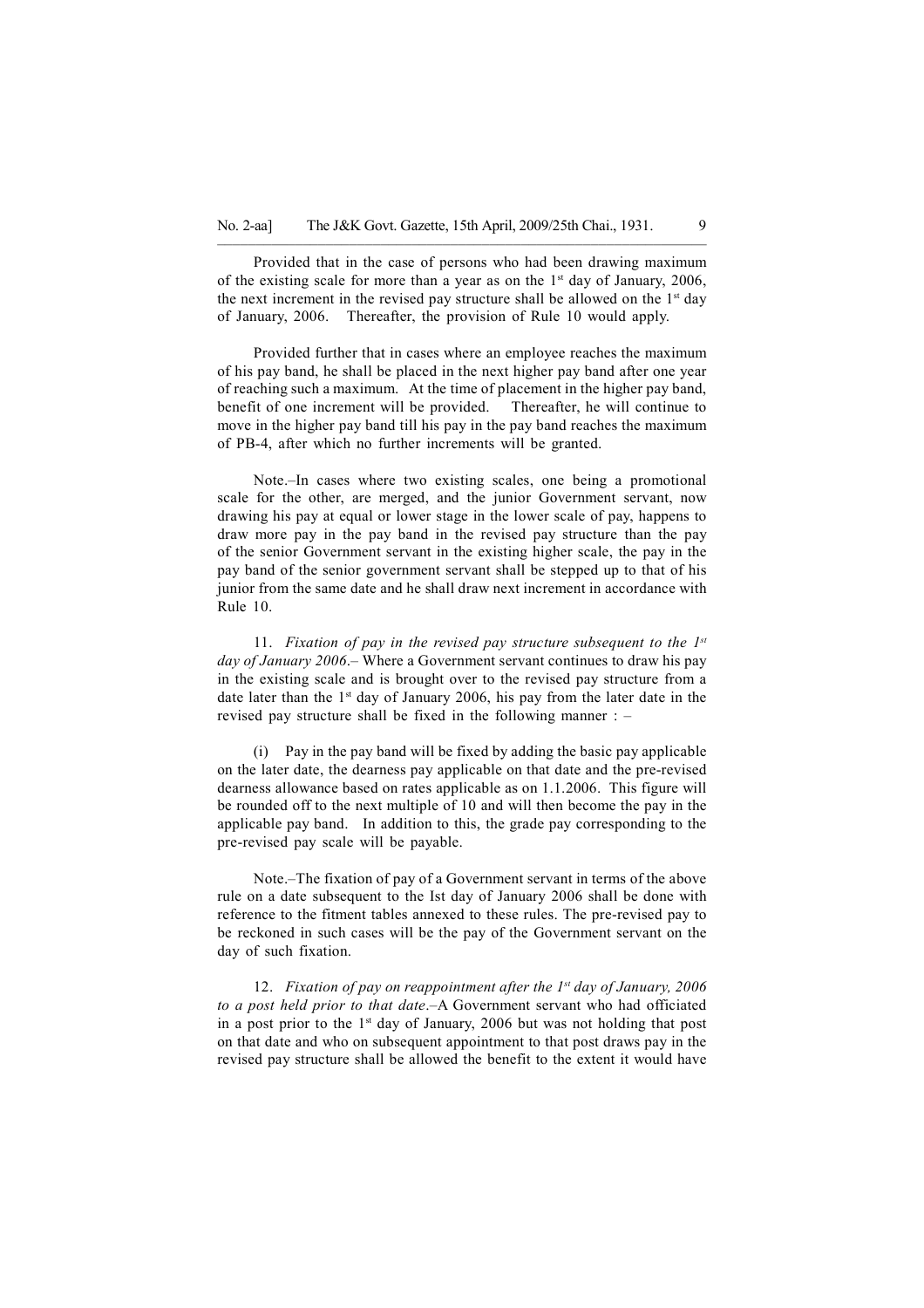been admissible had he been holding that post on the 1<sup>st</sup> day of January, 2006 and had elected the revised pay structure on and from that date.

13. Fixation of pay on promotion on or after 1.1.2006.– In the case of promotion from one grade pay to another in the revised pay structure, the fixation will be done as follows :–

(i) One increment equal to 3% of the sum of the pay in the pay band and the existing grade pay will be computed and rounded of to the next multiple of 10. This will be added to the existing pay in the pay band. The grade pay corresponding to the promotion post will thereafter be granted in addition to this pay in the pay band. In case where promotion involves change in the pay band also, the same methodology will be followed. However, if the pay in the pay band after adding the increment is less than the minimum of the higher pay band to which promotion is taking place, pay in the pay band will be stepped to such minimum.

(ii) In the case of promotion from PB-4 to the pay scale of Rs. 75500- 80000, after adding one increment in the manner prescribed in Rule 9, the pay in the pay band and existing grade pay will be added and the resultant figure will become the basic pay in the higher scale. This shall not exceed Rs. 80,000, the maximum of the scale. For Government servants in receipt of NPA, pay plus NPA will not exceed Rs. 85,000.

Explanation.–On promotion from one grade to another / financial upgradation under Time Bound Promotion Scheme, a Government servant shall have an option to get his pay fixed in the higher post either from the date of his promotion or from the date of his next increment viz. 1st July of the year. The pay will be fixed in the following manner in the revised pay structure :–

(a) In case the Government servant opts to get his pay fixed from his date of next increment, then, on the date of promotion, pay in the pay band shall continue unchanged, but the grade pay of the higher post will be granted. Further re-fixation will be done on the date of his next increment i.e. 1st July. On that day, he will be granted two increments, one annual increment and the second on account of promotion. While computing these two increments, basic pay prior to the date of promotion shall be taken into account.

(b) In case the Government servant opts to get his pay fixed in the higher grade from the date of his promotion, he shall get his first increment in the higher grade on the next 1st July if he was promoted between 2nd July and 1st January. However, if he was promoted between 2nd January and 30th June of a particular year, he shall get his increment on 1st July of next year.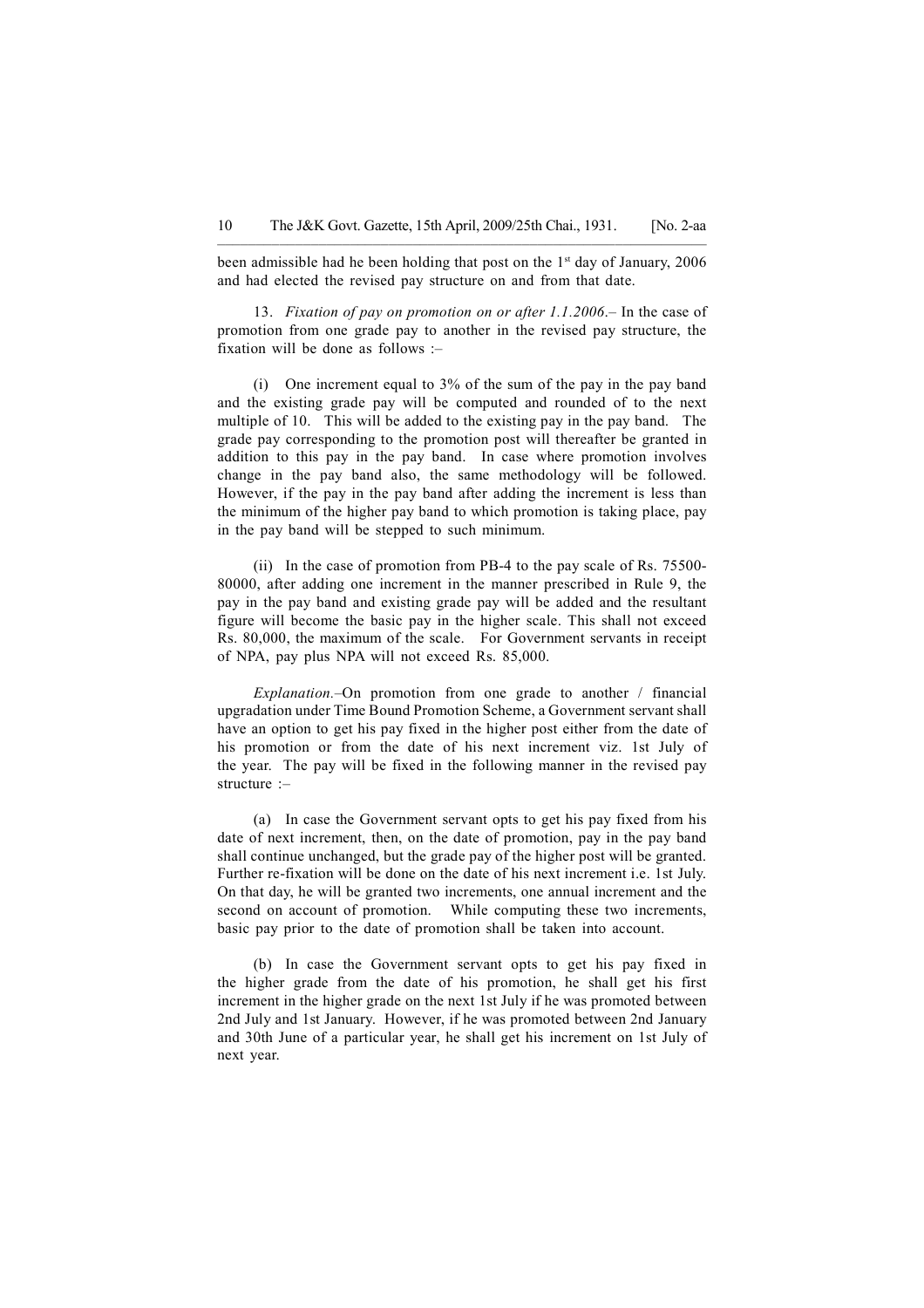–––––––—––––––––––––––––––––––––––––––––––––––––––––––––——— 14. Fixation of pay of Government servants who were on deputation and got promoted in the cadre subsequently while still on deputation :–

(i) In case the Government servant was on deputation on 1.1.2006 and got promoted to a higher post in his cadre after 1.1.2006, but was not granted proforma promotion under the 'Next Below Rule' , his pay will get fixed w.e.f. 1.1.2006 in the grade, which he was holding on 1.1.2006.

(ii) In case the Government servant had been granted proforma promotion under the 'Next Below Rule', his pay will be fixed using the provisions of 'Next Below Rule' as explained in (iii) below.

(iii) In the revised pay structure, the pay of a Government servant would be regulated in the following manner on grant of proforma promotion to him under ' Next Below Rule':

- (a) In case a Government servant on deputation to a post gets promoted in his cadre to a post in a higher grade, his pay in the pay band will be fixed with reference to the pay in the pay band of the employee immediately junior to him in the cadre of his service. However, the Government servant in question would continue to draw the grade pay attached to the deputation post for the remaining duration of the deputation.
- (b) In case a Government servant on deputation to a post in PB-4 gets promoted in his cadre to a post in the scale of Rs. 75500-80000 (Max.), his basic pay will be fixed with reference to the basic pay of the employee immediately junior to him in the cadre of his service, but the total of pay in the pay band and grade pay of the deputation post will not exceed Rs. 79,000.

15. Fixation of pay of Government servants who go on deputation to a lower post.

(i) In case a Government servant goes on deputation to a post carrying a lower grade pay, his pay in the pay band would continue unchanged, but he will be granted the grade pay of the lower post for the entire duration of the deputation.

(ii) In case a Government servant in the scale of Rs. 75500-80000 (Max.) goes on deputation to a lower post in PB-4, his basic pay in the deputation post will be fixed at a stage equal to his basic pay in the cadre of his service, but the total of pay in the pay band and grade pay of the deputation post will not exceed Rs. 79,000.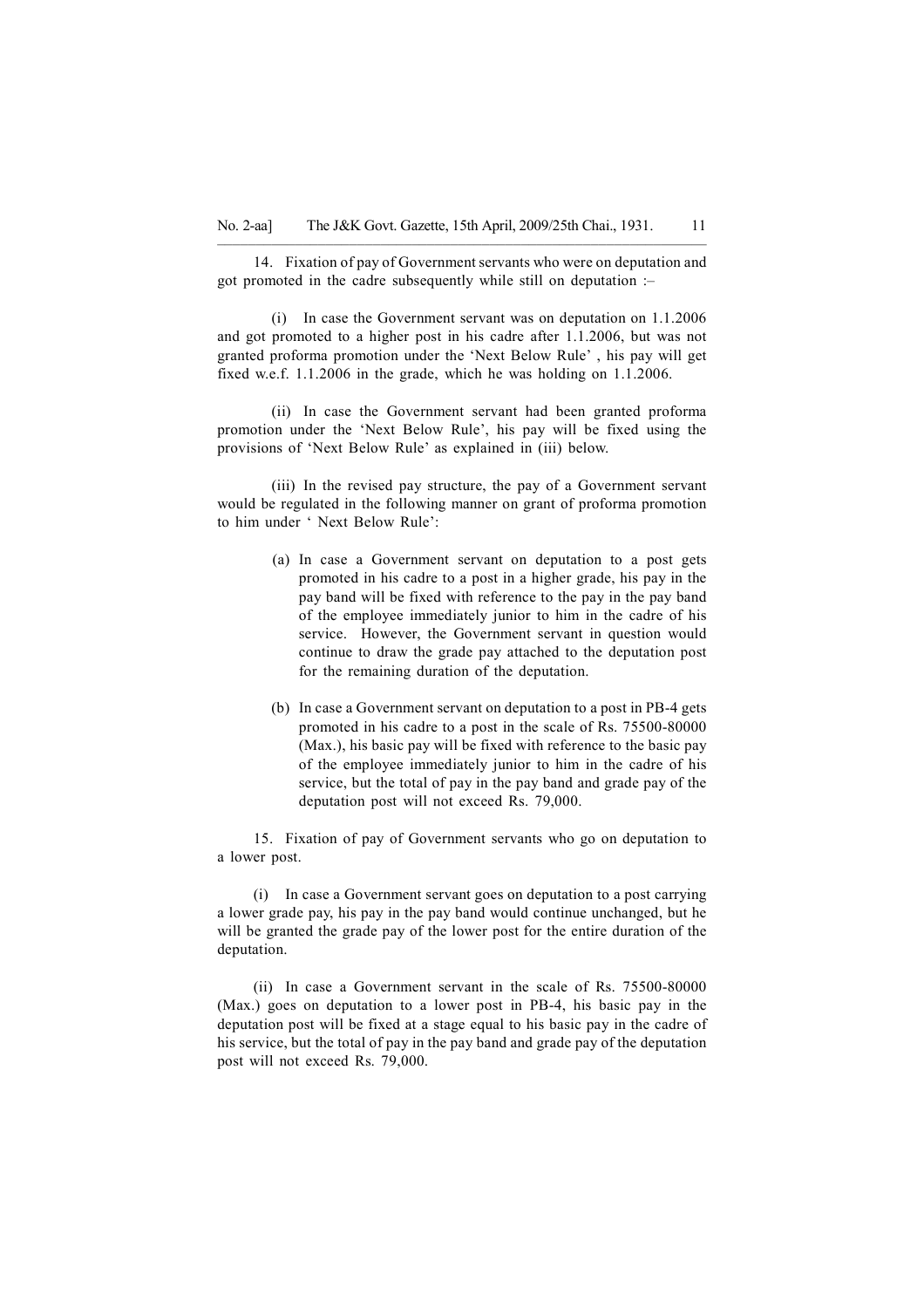16. Procedure for placing employees in upgraded scales in case of merger of scales /upgradations.

(i) Where the posts in one or more pre-revised scales are merged with a higher pre-revised scale and given a common replacement scale/ grade pay, the suitability of the incumbents need not to be assessed for granting them the higher replacement scale/ grade pay and the incumbents will automatically be granted the replacement pay scale/ grade pay. Their pay will be fixed in accordance with the fitment table annexed herewith.

(ii) Similarly, in the case of upgradations i.e where all posts in a particular grade have been granted a higher replacement pay scale/ grade pay, the suitability of the incumbents need not be assessed for granting them the higher replacement scale/ grade pay. The incumbents will automatically be granted the replacement pay scale/ grade pay. Their pay in the pay band will be fixed with reference to the fitment table corresponding to pre-revised pay scale. However, the grade pay corresponding to the upgraded post will be granted.

17. *Qualification Bar.*–Notwithstanding anything contained in these rules, the departmental tests/technical qualifications prescribed for appointment to the posts or for promotion from one post to another or for drawl of increments shall continue to be operative as heretofore for the revised Pay Bands/scales also.

18. Stipend and Scholarship.–Stipend and/or scholarship granted for trainings in various institutions in or outside the state shall not be effected by these rules:

Provided that where a Government servant under training is allowed stipend in lieu of and equal to his pay, his pay shall be regulated under these rules and stipend allowed at the rate equal to his pay in the revised pay band/ scale.

19. Extension of Rules to Work Charged and Contingent paid establishment.–Employees engaged on work charged or contingent paid establishment on whole time basis in time scale of pay will be placed in the revised pay bands applicable to the corresponding post(s) borne on regular establishment.

20. Creation of new posts.–No post shall be created in future under the Government except in one of the revised pay bands/scales shown in the schedule appended to these rules. All posts created or upgraded on or after 1.1.2006 to the date of issue of these rules shall be deemed to have been created or upgraded in the corresponding revised pay bands/ scales for those posts.

21. Delegation of powers.–Delegation of powers in respect of transfer, sanction of leave etc. shall be exercised in the corresponding revised pay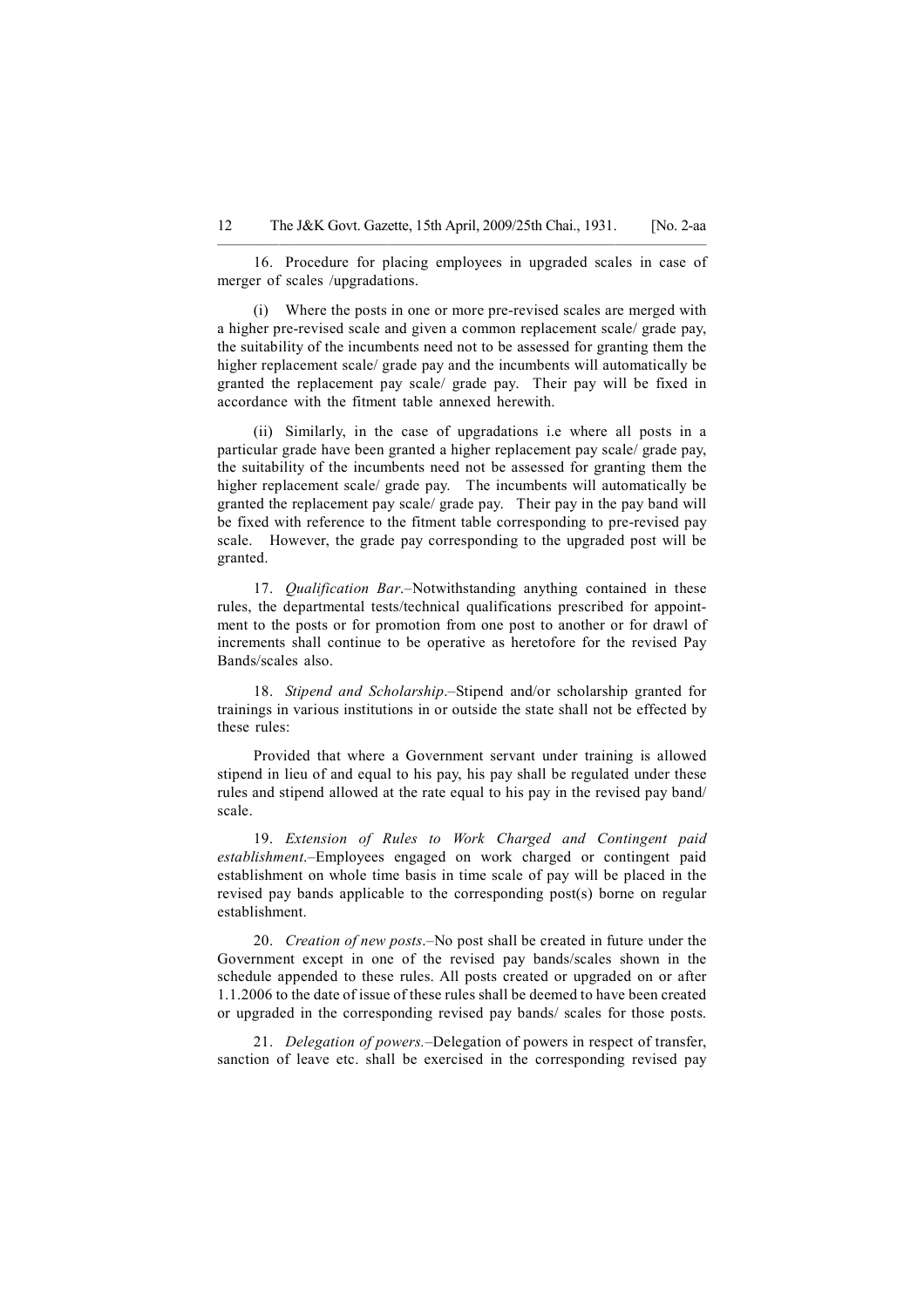–––––––—––––––––––––––––––––––––––––––––––––––––––––––––—— bands/ scales by the authorities to whom these powers stand delegated at present.

22. Mode of payment of arrears.—

The mode of payment of arrears and modalities thereof shall be notified separately.

23. Determination of Admissibility of Perks and Payment of other allowances relatable to pay.–Admissibility of any perks and payments of any other allowances, related to pay and not specifically provided for in these rules or specific orders of the Government on the subject, shall continue to be regulated and drawn on the basis of notional pay in the existing pay scale in accordance with the existing rules until such time as the final orders thereon are issued separately by the Government.

24. Overriding effect of the Rules.–In all cases where the pay of the Government employees is regulated under these rules, the provisions of the Jammu and Kashmir Civil Services Regulations shall not apply to the extent they are inconsistent with these rules.

25. Power to relax.–Where the Government is satisfied that the operation of all or any of the provisions of these rules causes undue hardship in any particular case, the Government may, by order, dispense with or relax the requirements of that rule to such extent and subject to such conditions as may be considered necessary for dealing with the case in a just and equitable manner.

26. Illustration.–Illustrations in respect of certain representative categories of cases of pay fixation are given in Schedule II appended to these rules.

27. Interpretation.–If any question arises relating to the interpretation or clarification of any of the provisions of these rules, it shall be referred to the Government in the Finance Department for decision.

By Order of the Government of Jammu and Kashmir

(Sd.) ..............................

Commissioner /Secretary to Government, Finance Department.

No. A/23(2008)-323 Dated : 15-4-2009

Copy to the :

- 1. Advocate General J&K.
- 2. Principal Resident Commissioner, 5-Prithvi Raj Road New, Delhi.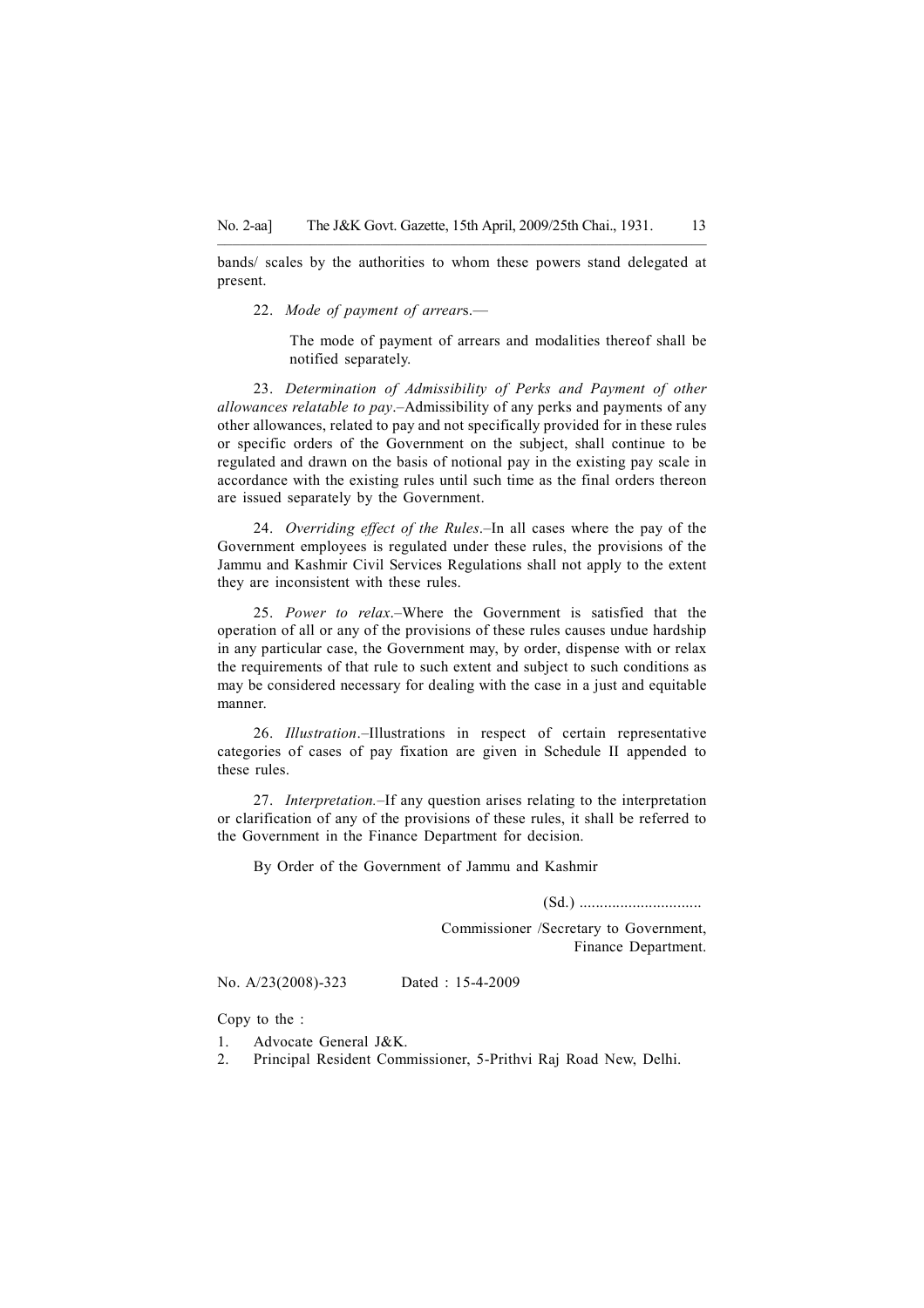- 3. All Financial Commissioners.
- 4. All Principal Secretaries to Government.
- 5. Principal Secretary to Hon'ble Chief Minister.
- 6. Chief Electoral Officer, J&K Jammu.
- 7. All Commissioner /Secretaries to Government.
- 8. Secretary to HE the Governor.
- 9. Divisional Commissioner Kashmir/ Jammu.
- 10. Accountant General, J&K Srinagar/ Jammu.
- 11. Commissioner of Vigilance, J&K Srinagar.
- 12. Secretary to Chief Justice J&K High Courts Srinagar /Jammu.
- 13. Registrar General, J&K High Court Srinagar/ Jammu.
- 14. All Head of Departments / Managing Directors/ Chief Executive of State PSUs/Autonomous Bodies.
- 15. Secretary J&K Public Service Commission.
- 16. Secretary, J&K Legislative Assembly / Legislative Council.
- 17. All District Development Commissioners.
- 18. Director General Budget, Finance Department
- 19. Director General, Audit & Inspections.
- 20. Director/ Joint Director, Accounts & Treasuries Srinagar /Jammu.
- 21. Director/ Joint Director, Funds Organisation Srinagar /Jammu.
- 22. FA&CAO, Flood Control Organisation Srinagar /Jammu.
- 23. Director Information J&K Srinagar /Jammu.
- 24. Principal Northern Zonal Accountancy Training Institute Jammu.
- 25. Principal Accountancy Training School Srinagar.
- 26. All Financial Advisors & CAOs.
- 27. All Treasury Officers.
- 28. General Manager, Government Press for publication in Government Gazette./
- 29. Chief Accounts Officer, Examiner Local fund Audit Cell.
- 30. Private Secretary to Hon'ble Ministers/ Hon'ble Ministers of State for information of the Hon'ble Ministers.
- 31. Principal Private Secretary to Chief Secretary.
- 32. All officers / Section officers of Finance Department.
- 33. President Non Gazetted Employees Union Civil Secretariat Srinagar/ Jammu.
- 34. Government order file ( W2scs)

(Sd.) M. I. KHANDAY

Director Codes Finance Department.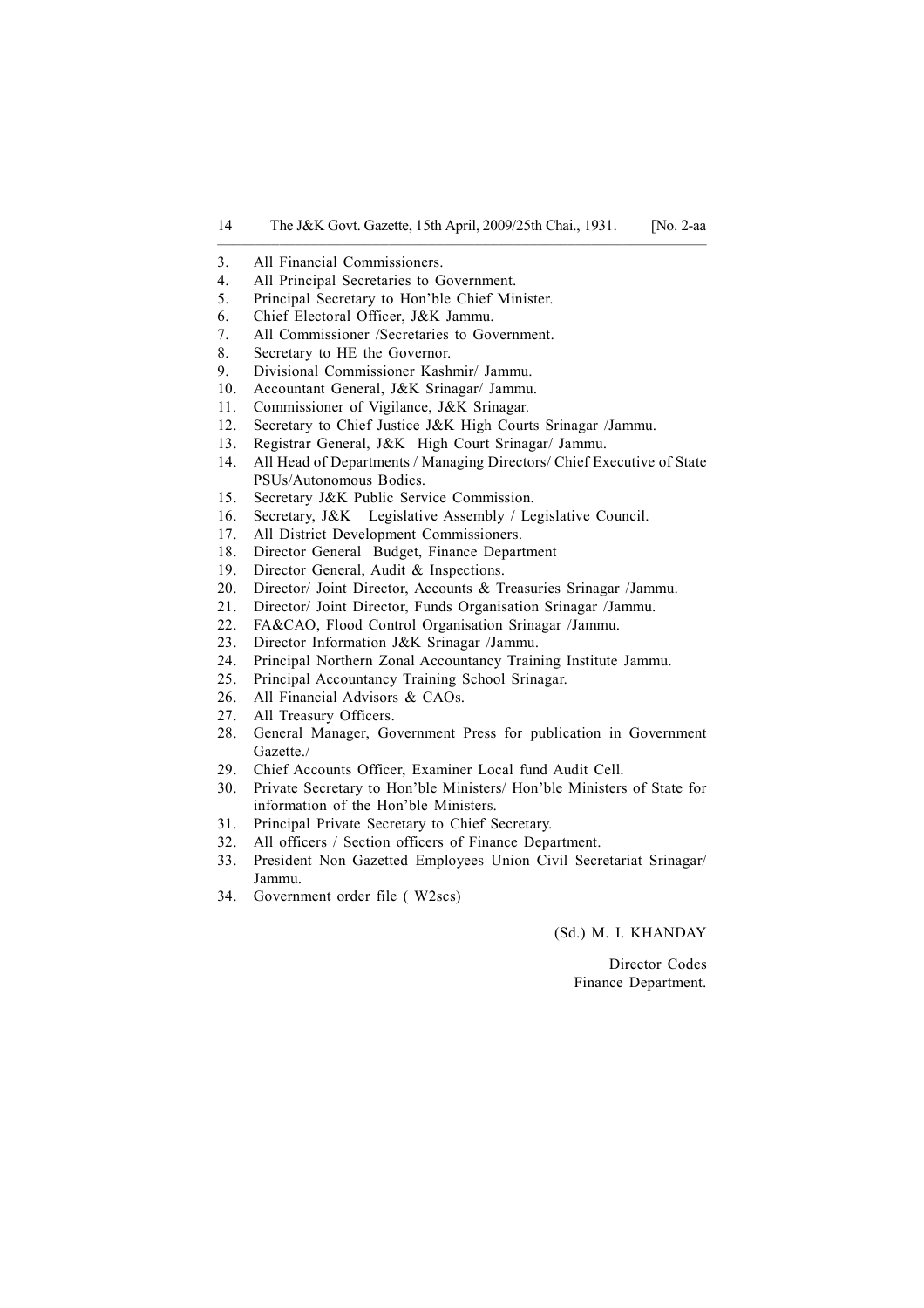#### –––––––—––––––––––––––––––––––––––––––––––––––––––––––––——— The First Schedule

#### (See Rules 3 &4 )

### Section I

### STATEMENT SHOWING EXISTING SCALES ( AS PER REVISED PAY RULES, 1998) AND THE REVISED VERSION W.E.F 1-1-2006.

(In Rupees)

|           | <b>Existing Scales</b>               |                                      | <b>Revised Pay Structure</b>      |                            |
|-----------|--------------------------------------|--------------------------------------|-----------------------------------|----------------------------|
| S.<br>No. | <b>Existing Pay</b><br><b>Scales</b> | Name of<br>Pay Band/<br><b>Scale</b> | Corresponding<br>Pay Bands/Scales | Corresponding<br>Grade pay |
| (1)       | (2)                                  | (3)                                  | (4)                               | (5)                        |
| 1.        | 2550-55-2660-60-3200                 |                                      | 4440-7440                         | 1300                       |
| 2.        | 2610-60-3150-65-3540                 | $-1S$                                | 4440-7440                         | 1400                       |
| 3.        | 2650-65-3300-70-4000                 |                                      | 4440-7440                         | 1650                       |
| 4.        | 2750-70-3800-75-4400                 |                                      | 5200-20200                        | 1800                       |
| 5.        | 3050-75-3950-80-4590                 |                                      | 5200-20200                        | 1900                       |
| 6.        | 3050-75-3950-80-4910                 |                                      | 5200-20200                        | 1900                       |
| 7.        | 4200-75-5325                         | $PB-1$                               | 5200-20200                        | 2100                       |
| 8.        | 4300-100-5900                        |                                      | 5200-20200                        | 2300                       |
| 9.        | 4000-100-6000                        |                                      | 5200-20200                        | 2400                       |
| 10.       | 4500-125-7000                        |                                      | 5200-20200                        | 2800                       |
| 11.       | 5000-150-8000                        |                                      | 9300-34800                        | 4200                       |
| 12.       | 5150-150-8300                        |                                      | 9300-34800                        | 4200                       |
| 13.       | 5500-175-9000                        |                                      | 9300-34800                        | 4200                       |
| 14.       | 5600-175-9100                        |                                      | 9300-34800                        | 4200                       |
| 15.       | 5700-200-10100                       |                                      | 9300-34800                        | 4200                       |
| 16.       | 6500-200-10500                       | $PB-2$                               | 9300-34800                        | 4200                       |
| 17.       | 6700-200-10700                       |                                      | 9300-34800                        | 4300                       |
| 18.       | 6700-200-10900                       |                                      | 9300-34800                        | 4400                       |
| 19.       | 7450-225-11500                       |                                      | 9300-34800                        | 4600                       |
| 20.       | 7500-250-12000                       |                                      | 9300-34800                        | 4800                       |
| 12.1      | 8000-275-12950                       |                                      | 9300-34800                        | 5200                       |
| 22.       | 8000-275-13500                       |                                      | 9300-34800                        | 5400                       |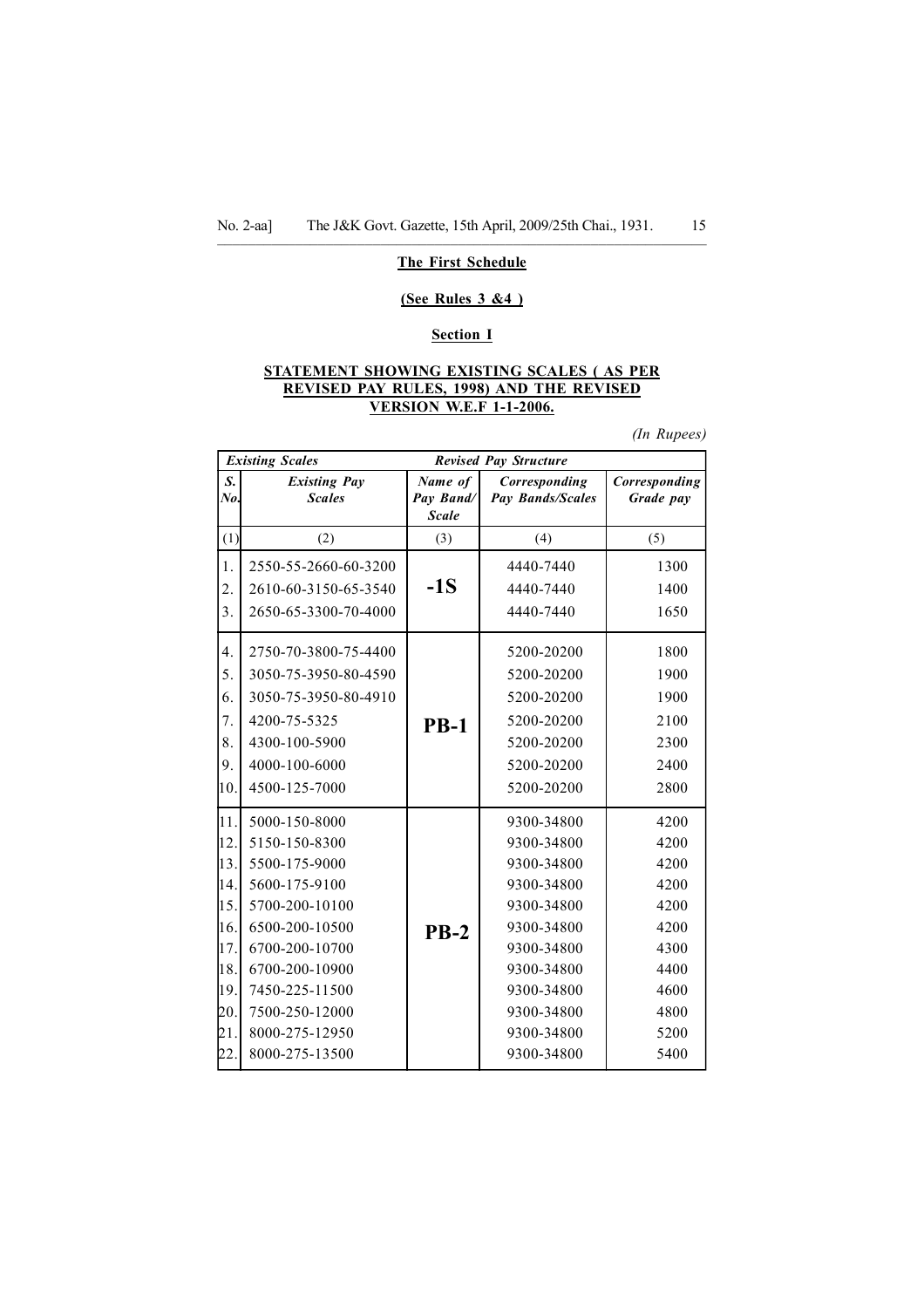| (1)                             | (2)                                                                                         | (3)         | (4)                                                                                  | (5)                                   |
|---------------------------------|---------------------------------------------------------------------------------------------|-------------|--------------------------------------------------------------------------------------|---------------------------------------|
| 23.<br>24.<br>25.               | 9000-300-14100<br>10000-325-15200<br>12000-375-16500                                        | <b>PB-3</b> | 15600-39100<br>15600-39100<br>15600-39100                                            | 5600<br>6600<br>7600                  |
| 26.<br>27.<br>28.<br>29.<br>30. | 14300-400-18300<br>16400-450-20000<br>18400-500-22400<br>22400-525-24500<br>23250-550-26000 | <b>PB-4</b> | 37400-67000<br>37400-67000<br>37400-67000<br>37400-67000<br>75500-80000<br>(Maximum) | 8700<br>8900<br>10000<br>12000<br>Nil |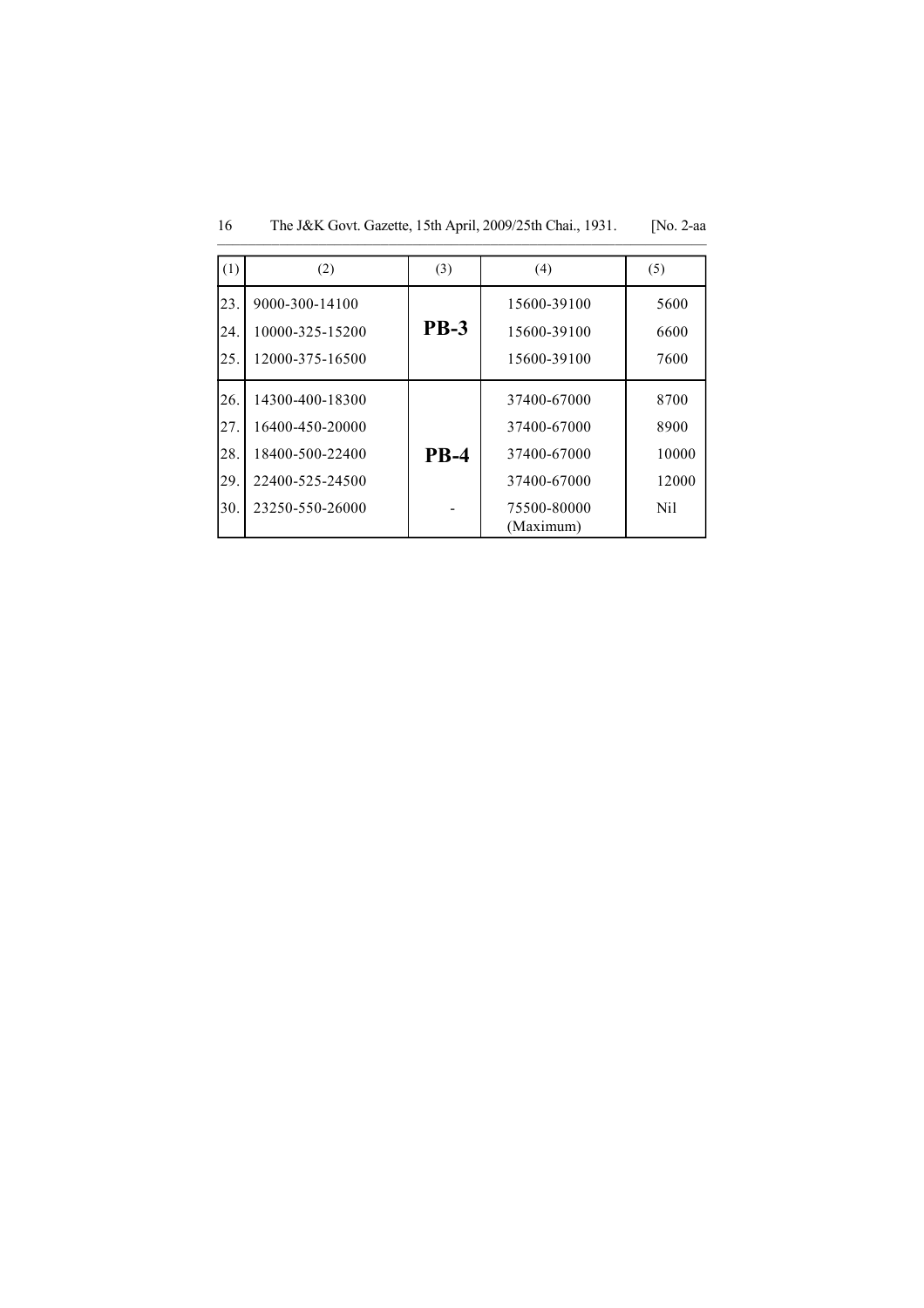### –––––––—––––––––––––––––––––––––––––––––––––––––––––––––——— The Second Schedule Form of Option

### (See Rule 6\_)

- $(i)$  I hereby elect the revised pay structure with effect from 1<sup>st</sup> January 2006.
- (ii) I\_\_\_\_\_\_\_\_\_\_\_\_\_\_\_\_\_\_\_\_\_\_\_\_\_\_\_\_\_\_\_\_ hereby elect to continue on the existing scale of pay of my substantive/officiating post mentioned below until:

• the date of my next increment The date of my subsequent increment raising my pay to Rs. I vacate or cease to draw pay in the existing scale. The date of my promotion to

Existing Scale that the set of the set of the set of the set of the set of the set of the set of the set of the set of the set of the set of the set of the set of the set of the set of the set of the set of the set of the

Signature \_\_\_\_\_\_\_\_\_\_\_\_\_\_\_\_\_\_\_\_.

Name \_\_\_\_\_\_\_\_\_\_\_\_\_\_\_\_\_\_\_\_\_\_\_\_\_\_\_.

Designation\_\_\_\_\_\_\_\_\_\_\_\_\_\_\_\_\_.

Office in which Employed .

Date :

Station :

• To be scored out if not applicable.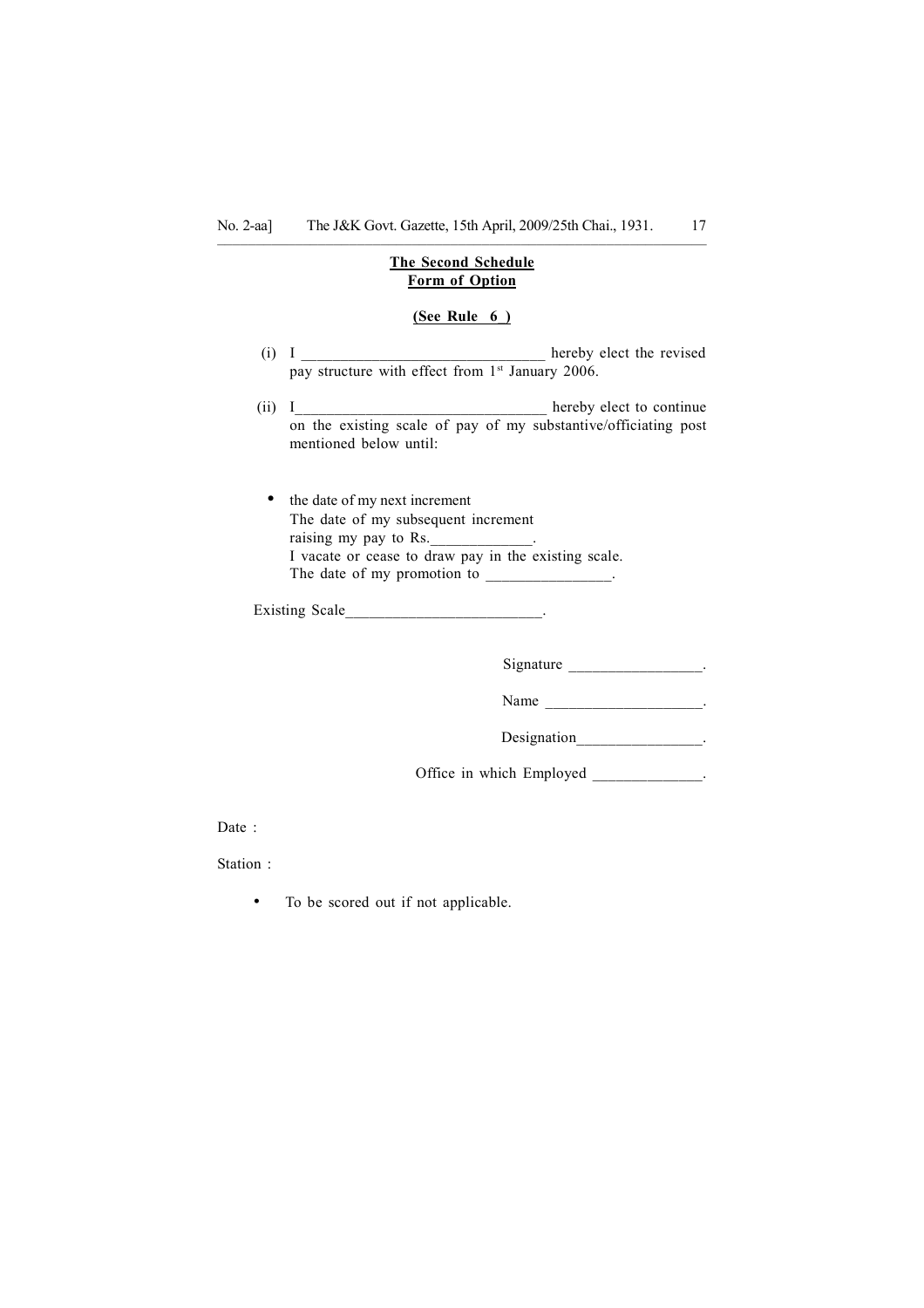Illustration 1 : Fixation of initial pay in the revised pay structure

| 1. | Existing scale of pay                                                        | Rs. 4000-100-6000                    |
|----|------------------------------------------------------------------------------|--------------------------------------|
| 2. | Pay Band applicable                                                          | PB-1 Rs. 5200-20200                  |
| 3. | Existing basic pay as<br>on 1.1.2006                                         | Rs. 4800                             |
| 4. | Pay after multiplication<br>by a factor of 1.86                              | Rs 8928 (Rounded off to<br>Rs. 8930) |
| 5. | Pay in the Pay Band PB-1                                                     | Rs. 8930                             |
| 6. | Pay in the Pay Band after<br>including benefit of bunching,<br>if admissible | Rs. 8930                             |
| 7. | Grade Pay attached to the<br>scale                                           | Rs. 2400                             |
| 8. | Revised basic pay-total of<br>pay in the pay band and<br>grade pay           | Rs. 11330                            |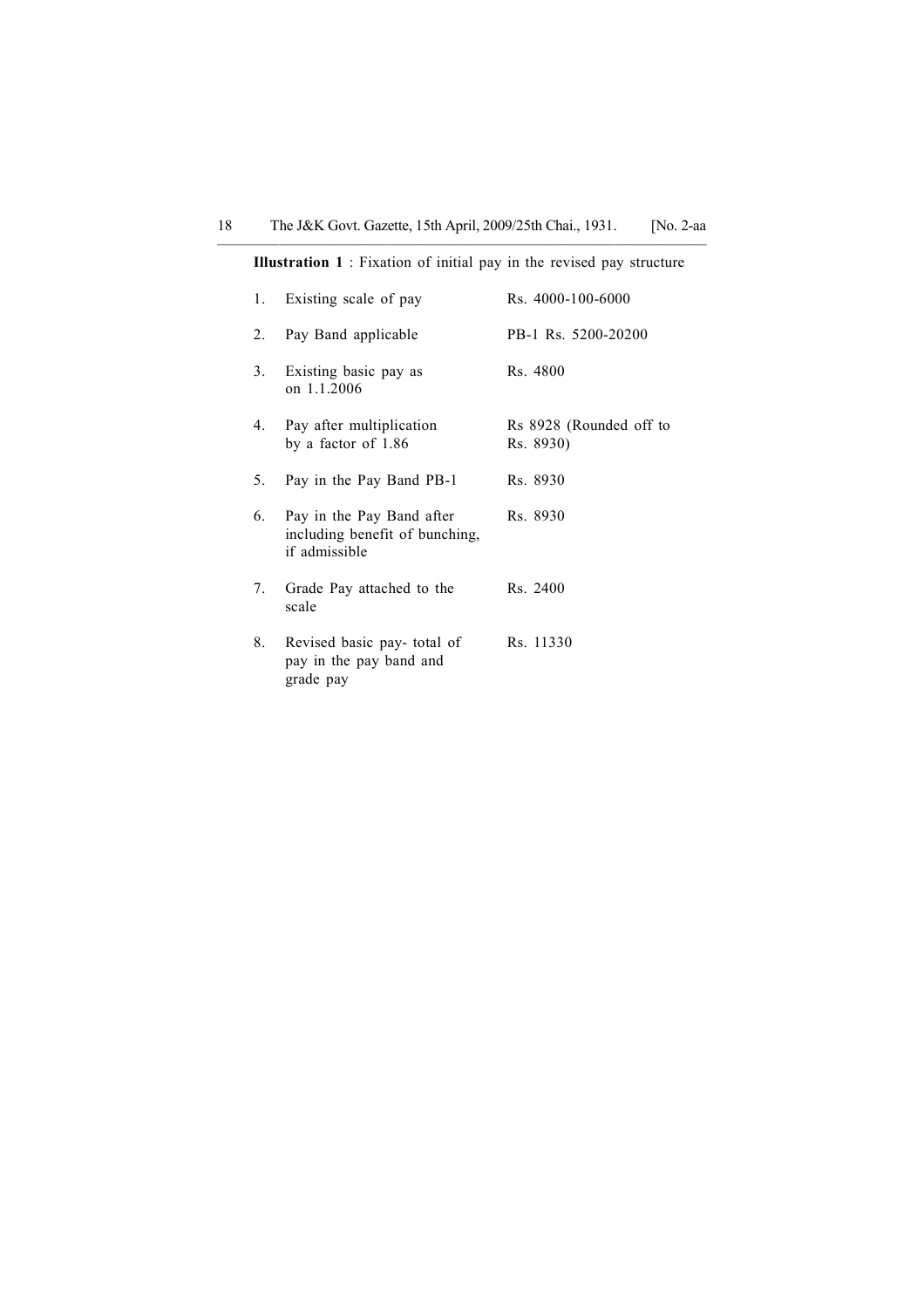–––––––—––––––––––––––––––––––––––––––––––––––––––––––––——— Illustration 2 : Pay Fixation on grant of increment in the revised pay structure

|    | 1. Pay in PB-2                         | Rs. 9300                          |
|----|----------------------------------------|-----------------------------------|
| 2. | Grade Pay                              | Rs. 4200                          |
| 3. | Total of $pay + grade pay$             | Rs. 13500                         |
|    | 4. Rate of increment                   | $3\%$ of 3 above                  |
|    | 5. Amount of increment                 | Rs. 405 rounded off to<br>Rs. 410 |
| 6. | Pay in the pay band after<br>increment | $Rs. 9300 + 410$                  |
|    | 7. Pay after increment                 | Rs. 9710                          |
| 8. | Grade pay applicable                   | Rs. 4200                          |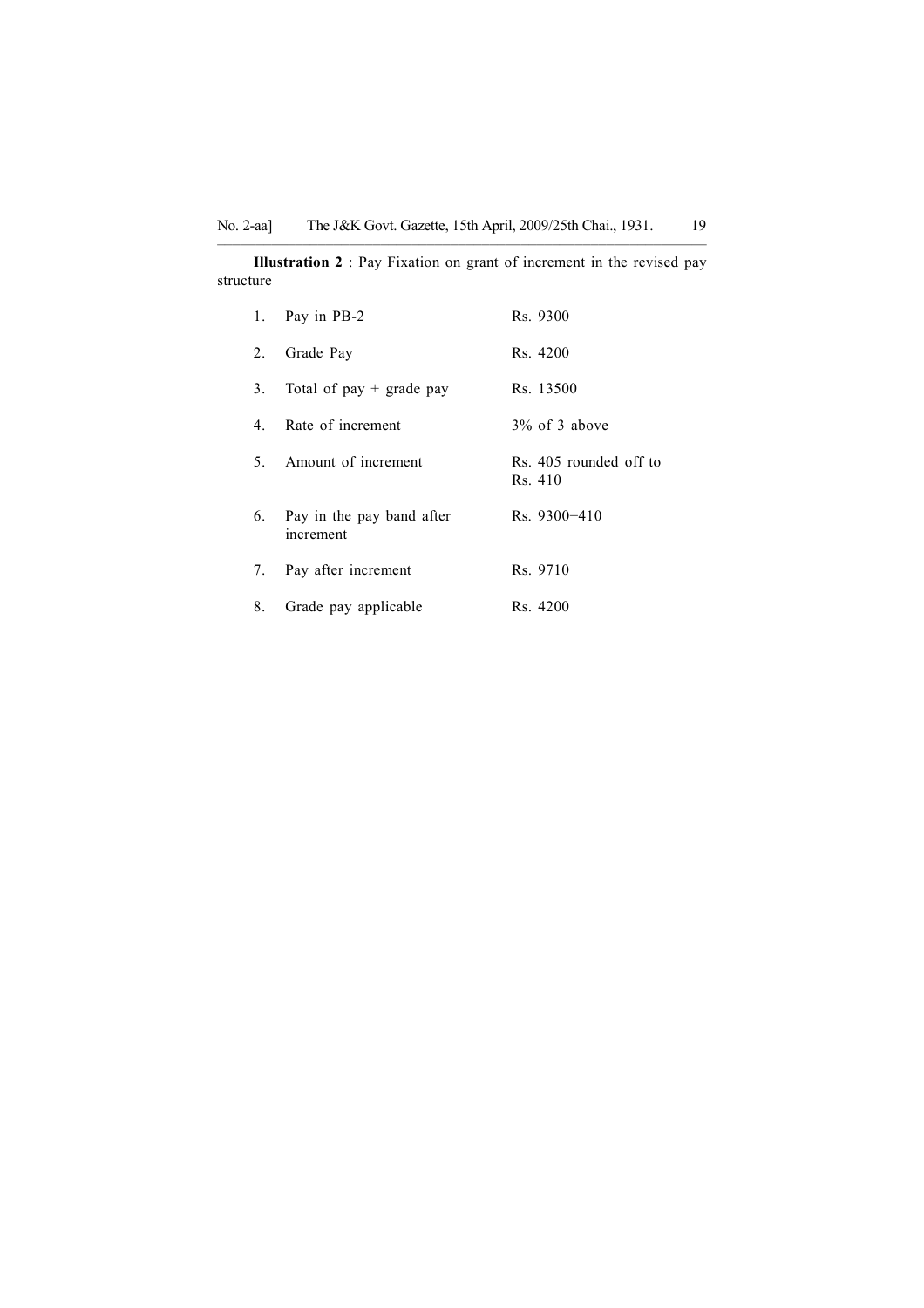## JAMMU AND KASHMIR GOVERNMENT FINANCE DEPARTMENT

# J&K Civil Services (Revised Pay) Rules, 2009

# READY RECKONER

## **FOR**

# PAY FIXATION

- Imp. 1.–The pay fixation indicated in this reckoner, though exhaustive, should not be treated as conclusive and, accordingly, the calculations need to be fully re-verified by all the concerned DDOs with reference to relevant Government orders/Notifications and allied records
	- 2. Any errors and omissions may be brought to the notice of Finance Department.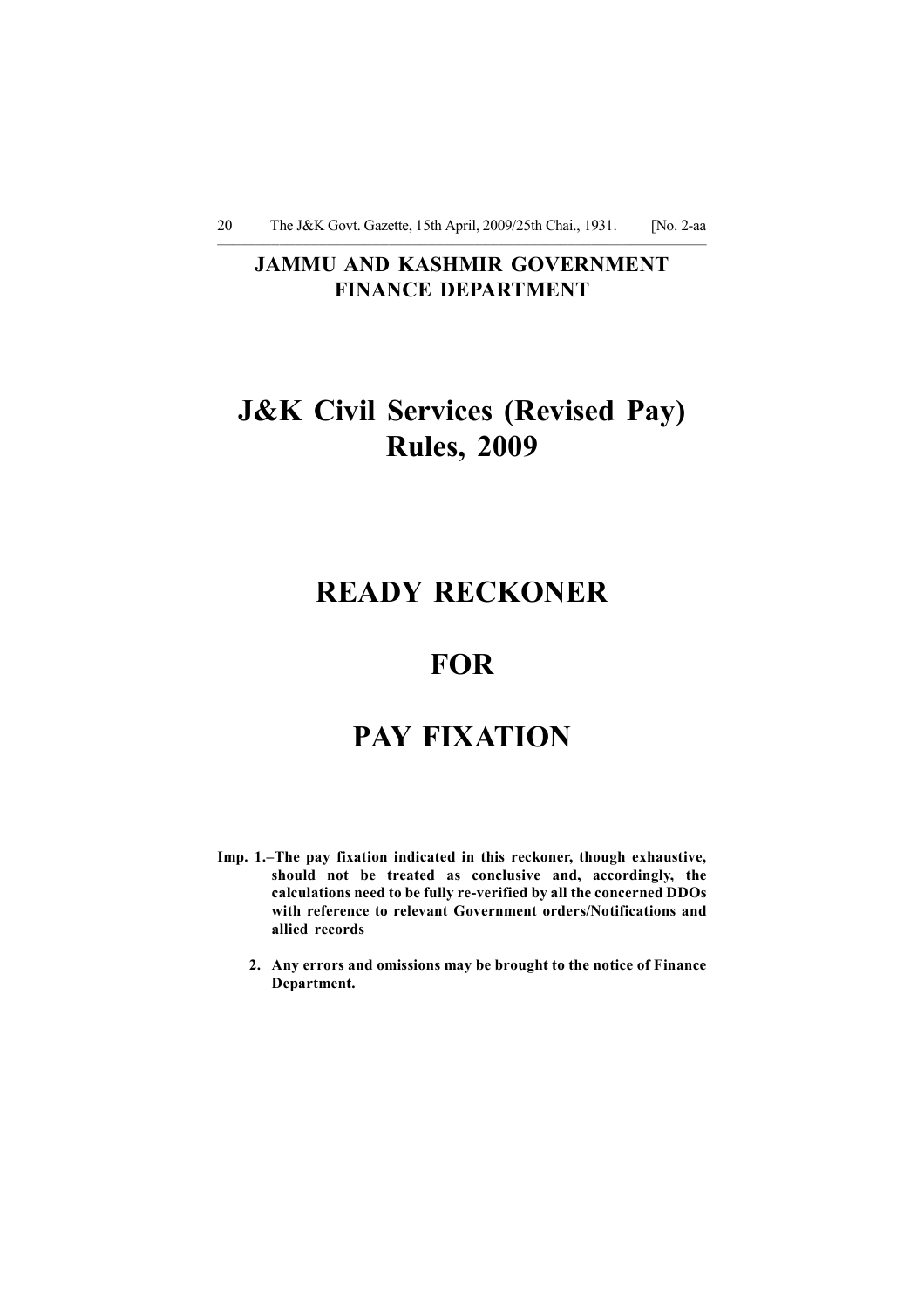|                                        | <b>Pre-revised Pay Scale</b><br>Revised Pay Band + Grade Pay<br>Rs. 2550-55-2660-60-3200<br>$-1S$ Rs. 4440-7440 + 1300 |                                        |                                    |
|----------------------------------------|------------------------------------------------------------------------------------------------------------------------|----------------------------------------|------------------------------------|
| <b>Pre-Revised</b><br><b>Basic Pay</b> | Pay in the<br>pay band                                                                                                 | <b>Revised Pay</b><br><b>Grade Pay</b> | <b>Revised</b><br><b>Basic Pay</b> |
| 2,550                                  | 4,750                                                                                                                  | 1,300                                  | 6,050                              |
| 2,605                                  | 4,850                                                                                                                  | 1,300                                  | 6,150                              |
| 2,660                                  | 4,950                                                                                                                  | 1,300                                  | 6,250                              |
| 2,720                                  | 5,060                                                                                                                  | 1,300                                  | 6,360                              |
| 2,780                                  | 5,180                                                                                                                  | 1,300                                  | 6,480                              |
| 2,840                                  | 5,290                                                                                                                  | 1,300                                  | 6,590                              |
| 2,900                                  | 5,400                                                                                                                  | 1,300                                  | 6,700                              |
| 2,960                                  | 5,510                                                                                                                  | 1,300                                  | 6,810                              |
| 3,020                                  | 5,620                                                                                                                  | 1,300                                  | 6,920                              |
| 3,080                                  | 5,730                                                                                                                  | 1,300                                  | 7,030                              |
| 3,140                                  | 5,840                                                                                                                  | 1,300                                  | 7,140                              |
| 3,200                                  | 5,960                                                                                                                  | 1,300                                  | 7,260                              |
| 3,260                                  | 6,070                                                                                                                  | 1,300                                  | 7,370                              |
| 3,320                                  | 6,180                                                                                                                  | 1,300                                  | 7,480                              |
| 3,380                                  | 6,290                                                                                                                  | 1,300                                  | 7,590                              |

No. 2-aa] The J&K Govt. Gazette, 15th April, 2009/25th Chai., 1931. 21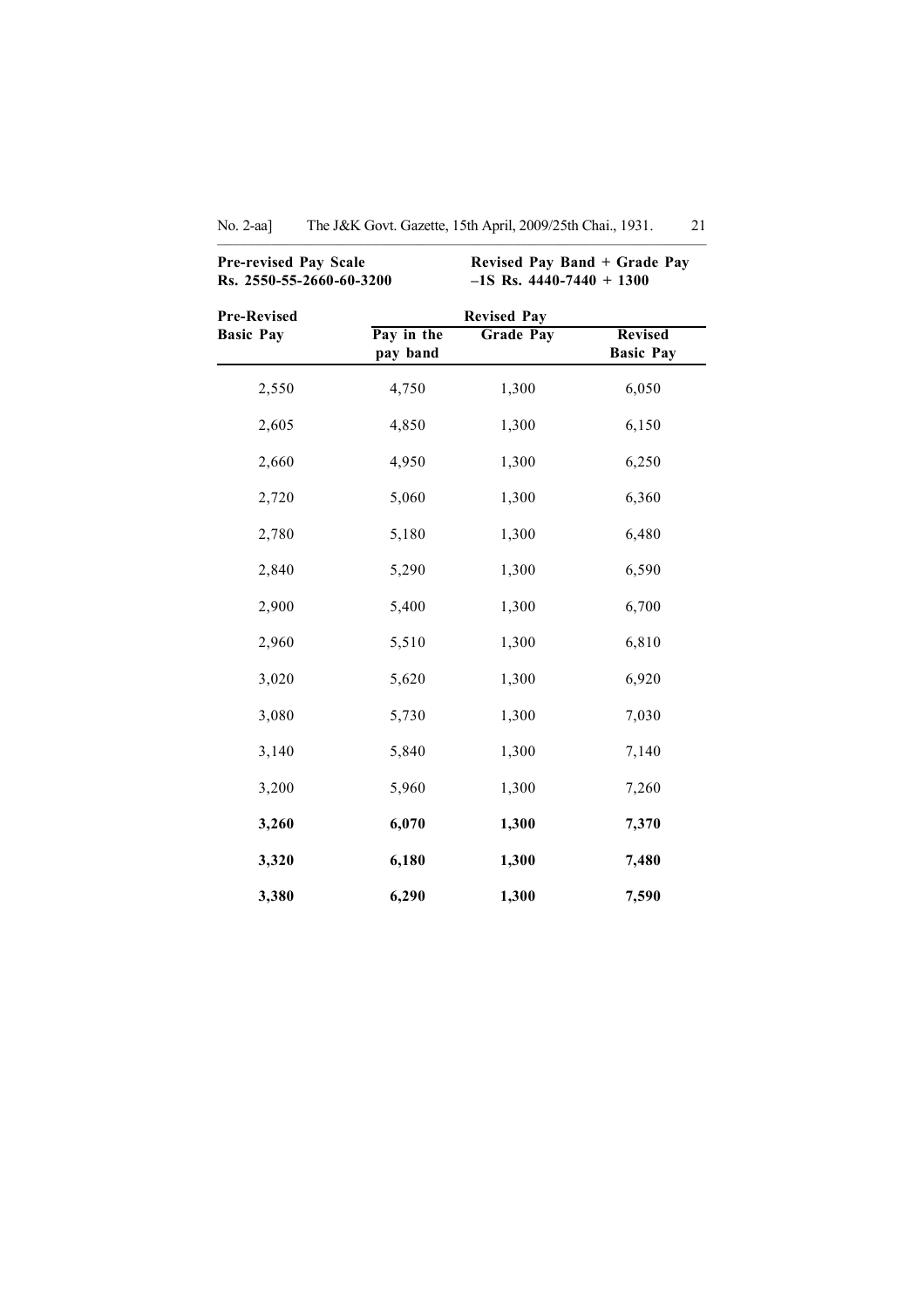|                                 | <b>Pre-revised Pay Scale</b><br>Rs. 2610-60-3150-65-3540 |                                        | Revised Pay Band + Grade Pay<br>$-1S$ Rs. 4440-7440 + 1400 |  |  |
|---------------------------------|----------------------------------------------------------|----------------------------------------|------------------------------------------------------------|--|--|
| Pre-Revised<br><b>Basic Pay</b> | Pay in the<br>pay band                                   | <b>Revised Pay</b><br><b>Grade Pay</b> | <b>Revised</b><br><b>Basic Pay</b>                         |  |  |
| 2,610                           | 4,860                                                    | 1,400                                  | 6,260                                                      |  |  |
| 2,670                           | 4,970                                                    | 1,400                                  | 6,370                                                      |  |  |
| 2,730                           | 5,080                                                    | 1,400                                  | 6,480                                                      |  |  |
| 2,790                           | 5,190                                                    | 1,400                                  | 6,590                                                      |  |  |
| 2,850                           | 5,310                                                    | 1,400                                  | 6,710                                                      |  |  |
| 2,910                           | 5,420                                                    | 1,400                                  | 6,820                                                      |  |  |
| 2,970                           | 5,530                                                    | 1,400                                  | 6,930                                                      |  |  |
| 3,030                           | 5,640                                                    | 1,400                                  | 7,040                                                      |  |  |
| 3,090                           | 5,750                                                    | 1,400                                  | 7,150                                                      |  |  |
| 3,150                           | 5,860                                                    | 1,400                                  | 7,260                                                      |  |  |
| 3,215                           | 5,980                                                    | 1,400                                  | 7,380                                                      |  |  |
| 3,280                           | 6,110                                                    | 1,400                                  | 7,510                                                      |  |  |
| 3,345                           | 6,230                                                    | 1,400                                  | 7,630                                                      |  |  |
| 3,410                           | 6,350                                                    | 1,400                                  | 7,750                                                      |  |  |
| 3,475                           | 6,470                                                    | 1,400                                  | 7,870                                                      |  |  |
| 3,540                           | 6,590                                                    | 1,400                                  | 7,990                                                      |  |  |
| 3,605                           | 6,710                                                    | 1,400                                  | 8,110                                                      |  |  |
| 3,670                           | 6,830                                                    | 1,400                                  | 8,230                                                      |  |  |
| 3,735                           | 6,950                                                    | 1,400                                  | 8,350                                                      |  |  |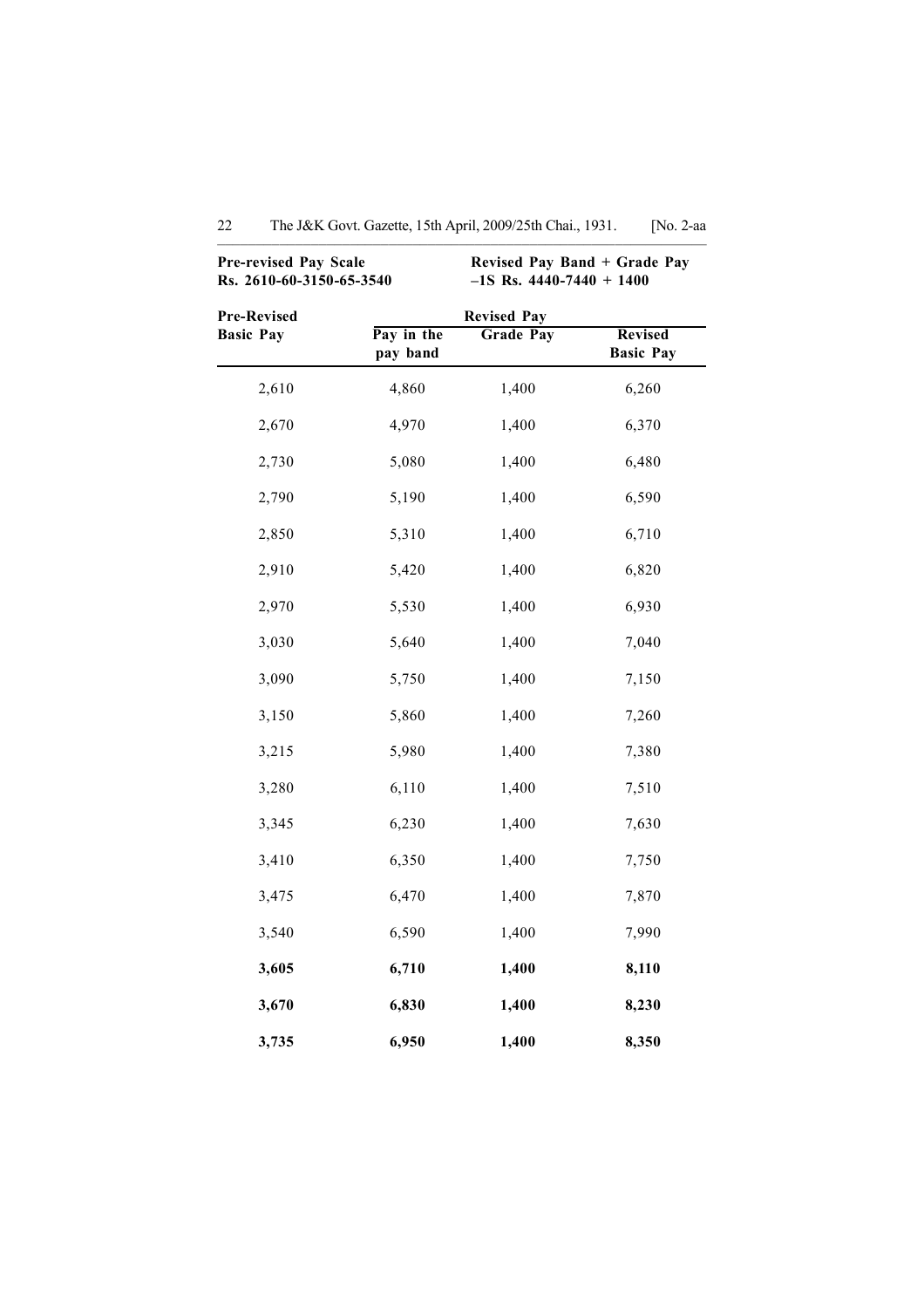| <b>Pre-revised Pay Scale</b><br>Rs. 2650-65-3300-70-4000 |                        | Revised Pay Band+ Grade Pay<br>$-1S$ Rs. 4440-7440+ 1650 |                                    |
|----------------------------------------------------------|------------------------|----------------------------------------------------------|------------------------------------|
| <b>Pre-Revised</b>                                       |                        | <b>Revised Pay</b>                                       |                                    |
| <b>Basic Pay</b>                                         | Pay in the<br>pay band | <b>Grade Pay</b>                                         | <b>Revised</b><br><b>Basic Pay</b> |
| 2,650                                                    | 4,930                  | 1,650                                                    | 6,580                              |
| 2,715                                                    | 5,050                  | 1,650                                                    | 6,700                              |
| 2,780                                                    | 5,180                  | 1,650                                                    | 6,830                              |
| 2,845                                                    | 5,300                  | 1,650                                                    | 6,950                              |
| 2,910                                                    | 5,420                  | 1,650                                                    | 7,070                              |
| 2,975                                                    | 5,540                  | 1,650                                                    | 7,190                              |
| 3,040                                                    | 5,660                  | 1,650                                                    | 7,310                              |
| 3,105                                                    | 5,780                  | 1,650                                                    | 7,430                              |
| 3,170                                                    | 5,900                  | 1,650                                                    | 7,550                              |
| 3,235                                                    | 6,020                  | 1,650                                                    | 7,670                              |
| 3,300                                                    | 6,140                  | 1,650                                                    | 7,790                              |
| 3,370                                                    | 6,270                  | 1,650                                                    | 7,920                              |
| 3,440                                                    | 6,400                  | 1,650                                                    | 8,050                              |
| 3,510                                                    | 6,530                  | 1,650                                                    | 8,180                              |
| 3,580                                                    | 6,660                  | 1,650                                                    | 8,310                              |
| 3,650                                                    | 6,790                  | 1,650                                                    | 8,440                              |
| 3,720                                                    | 6,920                  | 1,650                                                    | 8,570                              |
| 3,790                                                    | 7,050                  | 1,650                                                    | 8,700                              |
| 3,860                                                    | 7,180                  | 1,650                                                    | 8,830                              |
| 3,930                                                    | 7,310                  | 1,650                                                    | 8,960                              |
| 4,000                                                    | 7,440                  | 1,650                                                    | 9,090                              |
| 4,070                                                    | 7,570                  | 1,650                                                    | 9,220                              |
| 4,140                                                    | 7,700                  | 1,650                                                    | 9,350                              |
| 4,210                                                    | 7,840                  | 1,650                                                    | 9,490                              |

No. 2-aa] The J&K Govt. Gazette, 15th April, 2009/25th Chai., 1931. 23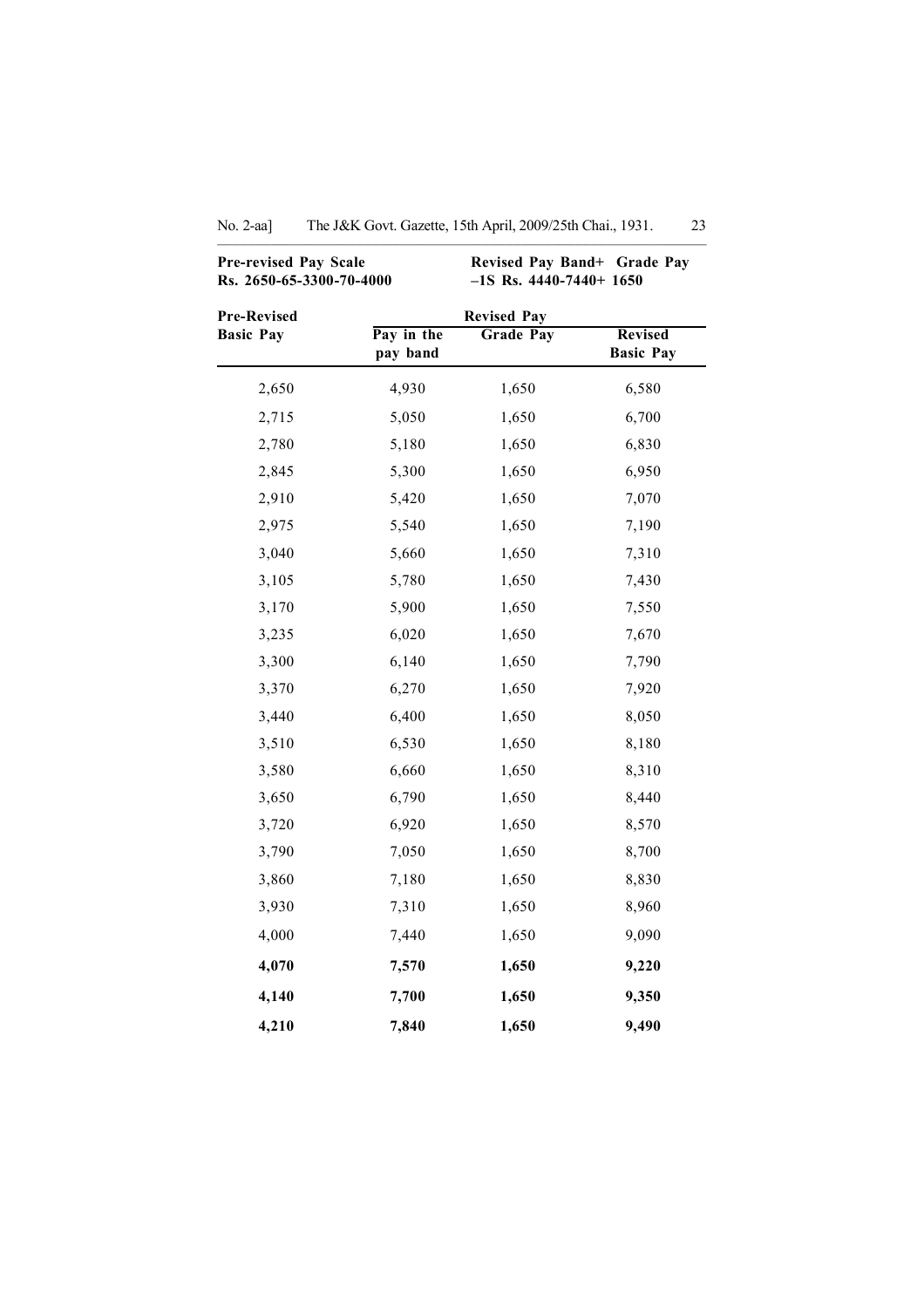| <b>Pre-revised Scale</b>        | Rs. 2750-70-3800-75-4400 |                                        | Revised Pay Band + Grade Pay<br>PB-1 Rs. $5200-20200 + 1800$ |  |  |
|---------------------------------|--------------------------|----------------------------------------|--------------------------------------------------------------|--|--|
| Pre-Revised<br><b>Basic Pay</b> | Pay in the<br>pay band   | <b>Revised Pay</b><br><b>Grade Pay</b> | <b>Revised</b><br><b>Basic Pay</b>                           |  |  |
| 2,750                           | 5,530                    | 1,800                                  | 7,330                                                        |  |  |
| 2,820                           | 5,530                    | 1,800                                  | 7,330                                                        |  |  |
| 2,890                           | 5,700                    | 1,800                                  | 7,500                                                        |  |  |
| 2,960                           | 5,700                    | 1,800                                  | 7,500                                                        |  |  |
| 3,030                           | 5,880                    | 1,800                                  | 7,680                                                        |  |  |
| 3,100                           | 5,880                    | 1,800                                  | 7,680                                                        |  |  |
| 3,170                           | 6,060                    | 1,800                                  | 7,860                                                        |  |  |
| 3,240                           | 6,060                    | 1,800                                  | 7,860                                                        |  |  |
| 3,310                           | 6,160                    | 1,800                                  | 7,960                                                        |  |  |
| 3,380                           | 6,290                    | 1,800                                  | 8,090                                                        |  |  |
| 3,450                           | 6,420                    | 1,800                                  | 8,220                                                        |  |  |
| 3,520                           | 6,550                    | 1,800                                  | 8,350                                                        |  |  |
| 3,590                           | 6,680                    | 1,800                                  | 8,480                                                        |  |  |
| 3,660                           | 6,810                    | 1,800                                  | 8,610                                                        |  |  |
| 3,730                           | 6,940                    | 1,800                                  | 8,740                                                        |  |  |
| 3,800                           | 7,070                    | 1,800                                  | 8,870                                                        |  |  |
| 3,875                           | 7,210                    | 1,800                                  | 9,010                                                        |  |  |
| 3,950                           | 7,350                    | 1,800                                  | 9,150                                                        |  |  |
| 4,025                           | 7,490                    | 1,800                                  | 9,290                                                        |  |  |
| 4,100                           | 7,630                    | 1,800                                  | 9,430                                                        |  |  |
| 4,175                           | 7,770                    | 1,800                                  | 9,570                                                        |  |  |
| 4,250                           | 7,910                    | 1,800                                  | 9,710                                                        |  |  |
| 4,325                           | 8,050                    | 1,800                                  | 9,850                                                        |  |  |
| 4,400                           | 8,190                    | 1,800                                  | 9,990                                                        |  |  |
| 4,475                           | 8,330                    | 1,800                                  | 10,130                                                       |  |  |
| 4,550                           | 8,470                    | 1,800                                  | 10,270                                                       |  |  |
| 4,625                           | 8,610                    | 1,800                                  | 10,410                                                       |  |  |

### 24 The J&K Govt. Gazette, 15th April, 2009/25th Chai., 1931. [No. 2-aa ––––––––––––––––––––––––––––––––––––––––––––––––—–––—————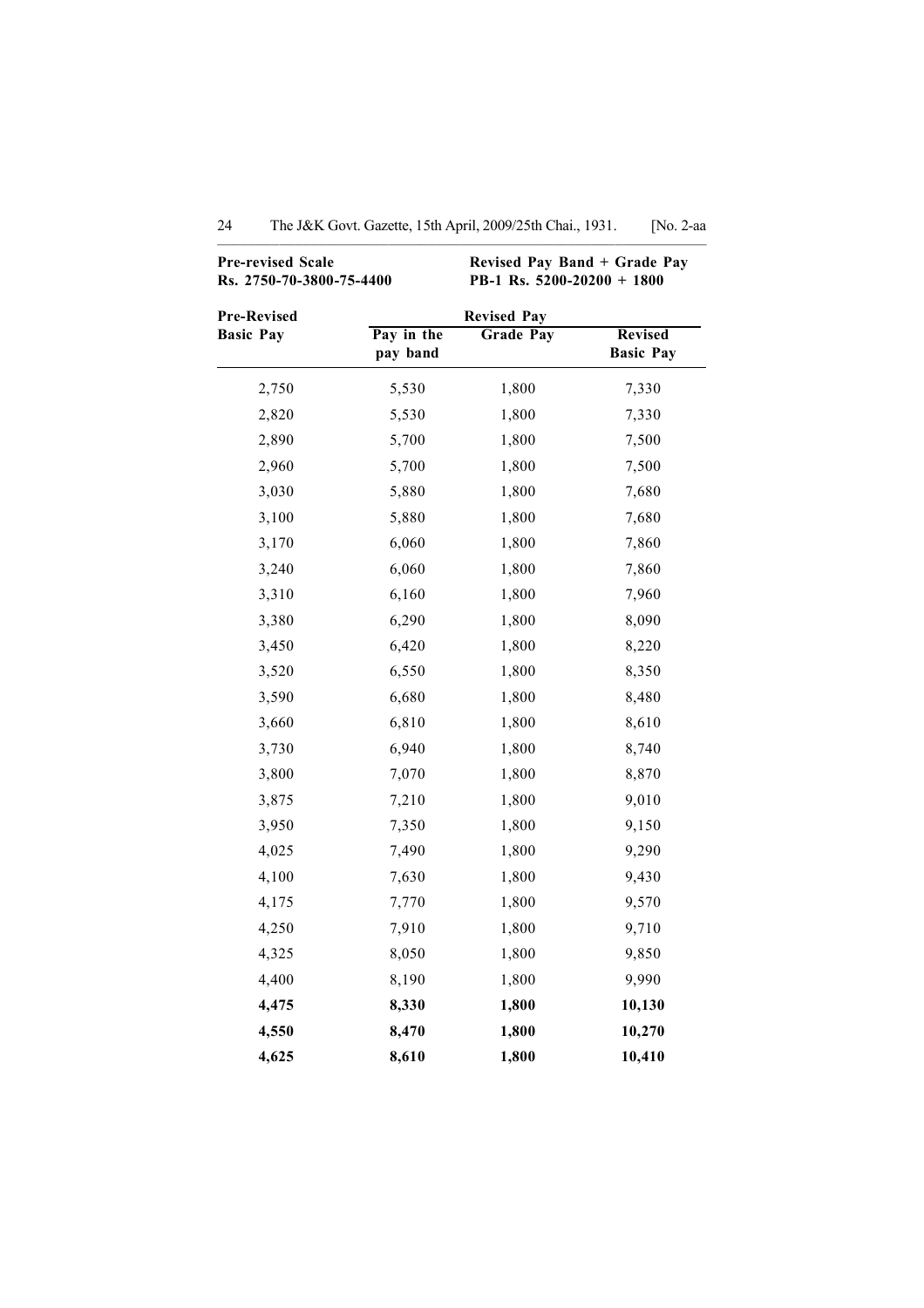–––––––—––––––––––––––––––––––––––––––––––––––––––––––––———

Pre-revised Pay Scale Revised Pay Band + Grade Pay Rs. 3050-75-3950-80-4590 PB-1, Rs. 5200-20200+1900 Rs. 3050-75-3950-80-4910

| <b>Pre-Revised</b> | <b>Revised Pay</b>     |                  |                                    |
|--------------------|------------------------|------------------|------------------------------------|
| <b>Basic Pay</b>   | Pay in the<br>pay band | <b>Grade Pay</b> | <b>Revised</b><br><b>Basic Pay</b> |
| 3,050              | 5,880                  | 1,900            | 7,780                              |
| 3,125              | 6,060                  | 1,900            | 7,960                              |
| 3,200              | 6,060                  | 1,900            | 7,960                              |
| 3,275              | 6,100                  | 1,900            | 8,000                              |
| 3,350              | 6,240                  | 1,900            | 8,140                              |
| 3,425              | 6,380                  | 1,900            | 8,280                              |
| 3,500              | 6,510                  | 1,900            | 8,410                              |
| 3,575              | 6,650                  | 1,900            | 8,550                              |
| 3,650              | 6,790                  | 1,900            | 8,690                              |
| 3,725              | 6,930                  | 1,900            | 8,830                              |
| 3,800              | 7,070                  | 1,900            | 8,970                              |
| 3,875              | 7,210                  | 1,900            | 9,110                              |
| 3,950              | 7,350                  | 1,900            | 9,250                              |
| 4,030              | 7,500                  | 1,900            | 9,400                              |
| 4,110              | 7,650                  | 1,900            | 9,550                              |
| 4,190              | 7,800                  | 1,900            | 9,700                              |
| 4,270              | 7,950                  | 1,900            | 9,850                              |
| 4,350              | 8,100                  | 1,900            | 10,000                             |
| 4,430              | 8,240                  | 1,900            | 10,140                             |
| 4,510              | 8,390                  | 1,900            | 10,290                             |
| 4,590              | 8,540                  | 1,900            | 10,440                             |
| 4,670              | 8,690                  | 1,900            | 10,590                             |
| 4,750              | 8,840                  | 1,900            | 10,740                             |
| 4,830              | 8,990                  | 1,900            | 10,890                             |
| 4,910              | 9,140                  | 1,900            | 11,040                             |
| 4,990              | 9,290                  | 1,900            | 11,190                             |
| 5,070              | 9,430                  | 1,900            | 11,330                             |
| 5,150              | 9,580                  | 1,900            | 11,480                             |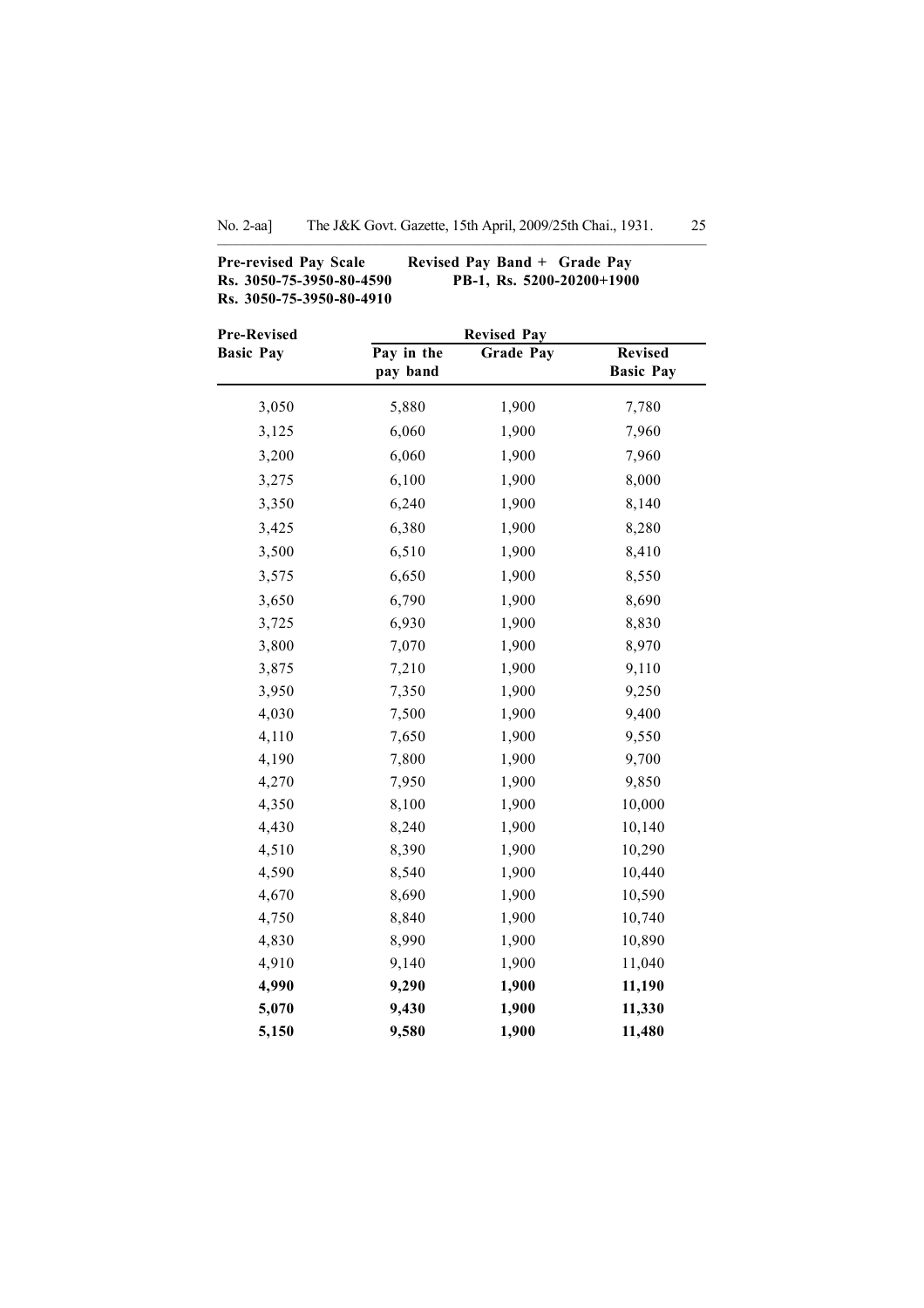| <b>Pre-revised Pay Scale</b><br>Rs. 4200-75-5325 |                        | Revised Pay Band + Grade Pay<br>PB-I, Rs. 5200-20200 +2100 |                                    |
|--------------------------------------------------|------------------------|------------------------------------------------------------|------------------------------------|
| <b>Pre-Revised</b><br><b>Basic Pay</b>           | Pay in the<br>pay band | <b>Revised Pay</b><br><b>Grade Pay</b>                     | <b>Revised</b><br><b>Basic Pay</b> |
| 4,200                                            | 7,820                  | 2,100                                                      | 9,920                              |
| 4,275                                            | 7,960                  | 2,100                                                      | 10,060                             |
| 4,350                                            | 8,100                  | 2,100                                                      | 10,200                             |
| 4,425                                            | 8,240                  | 2,100                                                      | 10,340                             |
| 4,500                                            | 8,370                  | 2,100                                                      | 10,470                             |
| 4,575                                            | 8,510                  | 2,100                                                      | 10,610                             |
| 4,650                                            | 8,650                  | 2,100                                                      | 10,750                             |
| 4,725                                            | 8,790                  | 2,100                                                      | 10,890                             |
| 4,800                                            | 8,930                  | 2,100                                                      | 11,030                             |
| 4,875                                            | 9,070                  | 2,100                                                      | 11,170                             |
| 4,950                                            | 9,210                  | 2,100                                                      | 11,310                             |
| 5,025                                            | 9,350                  | 2,100                                                      | 11,450                             |
| 5,100                                            | 9,490                  | 2,100                                                      | 11,590                             |
| 5,175                                            | 9,630                  | 2,100                                                      | 11,730                             |
| 5,250                                            | 9,770                  | 2,100                                                      | 11,870                             |
| 5,325                                            | 9,910                  | 2,100                                                      | 12,010                             |
| 5,400                                            | 10,050                 | 2,100                                                      | 12,150                             |
| 5,475                                            | 10,190                 | 2,100                                                      | 12,290                             |
| 5,550                                            | 10,330                 | 2,100                                                      | 12,430                             |

| 26 | The J&K Govt. Gazette, 15th April, 2009/25th Chai., 1931. |  |  |  | [No. $2$ -aa |
|----|-----------------------------------------------------------|--|--|--|--------------|
|----|-----------------------------------------------------------|--|--|--|--------------|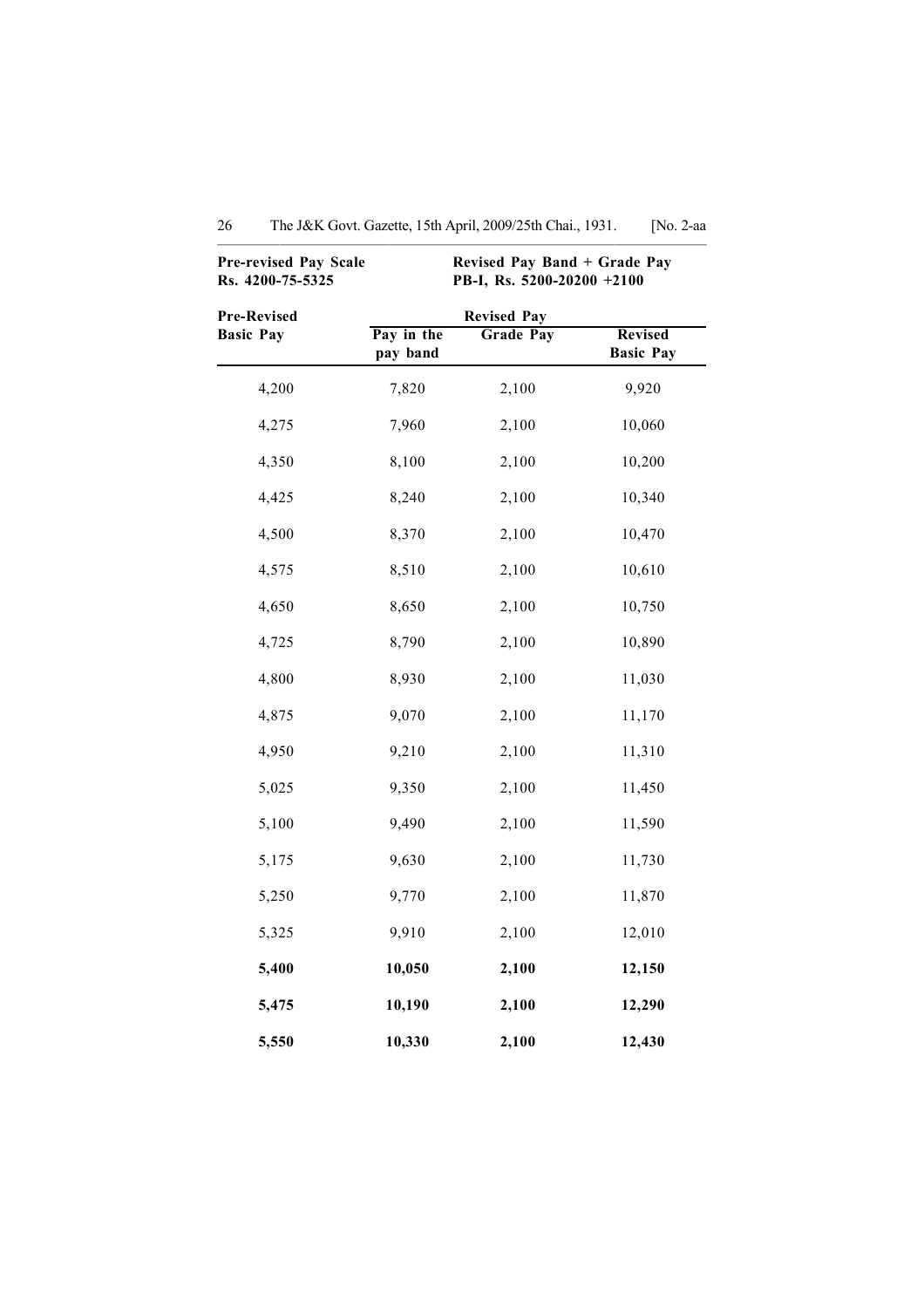| <b>Pre-revised Pay Scale</b><br>Rs. 4300-100-5900 | Revised Pay Band + Grade Pay<br>PB-1, 5200-20200 + 2300 |                    |                                    |  |  |
|---------------------------------------------------|---------------------------------------------------------|--------------------|------------------------------------|--|--|
| <b>Pre-Revised</b>                                |                                                         | <b>Revised Pay</b> |                                    |  |  |
| <b>Basic Pay</b>                                  | Pay in the<br>pay band                                  | <b>Grade Pay</b>   | <b>Revised</b><br><b>Basic Pay</b> |  |  |
| 4,300                                             | 8,000                                                   | 2,300              | 10,300                             |  |  |
| 4,400                                             | 8,190                                                   | 2,300              | 10,490                             |  |  |
| 4,500                                             | 8,370                                                   | 2,300              | 10,670                             |  |  |
| 4,600                                             | 8,560                                                   | 2,300              | 10,860                             |  |  |
| 4,700                                             | 8,750                                                   | 2,300              | 11,050                             |  |  |
| 4,800                                             | 8,930                                                   | 2,300              | 11,230                             |  |  |
| 4,900                                             | 9,120                                                   | 2,300              | 11,420                             |  |  |
| 5,000                                             | 9,300                                                   | 2,300              | 11,600                             |  |  |
| 5,100                                             | 9,490                                                   | 2,300              | 11,790                             |  |  |
| 5,200                                             | 9,680                                                   | 2,300              | 11,980                             |  |  |
| 5,300                                             | 9,860                                                   | 2,300              | 12,160                             |  |  |
| 5,400                                             | 10,050                                                  | 2,300              | 12,350                             |  |  |
| 5,500                                             | 10,230                                                  | 2,300              | 12,530                             |  |  |
| 5,600                                             | 10,420                                                  | 2,300              | 12,720                             |  |  |
| 5,700                                             | 10,610                                                  | 2,300              | 12,910                             |  |  |
| 5,800                                             | 10,790                                                  | 2,300              | 13,090                             |  |  |
| 5,900                                             | 10,980                                                  | 2,300              | 13,280                             |  |  |
| 6,000                                             | 11,160                                                  | 2,300              | 13,460                             |  |  |
| 6,100                                             | 11,350                                                  | 2,300              | 13,650                             |  |  |
| 6,200                                             | 11,540                                                  | 2,300              | 13,840                             |  |  |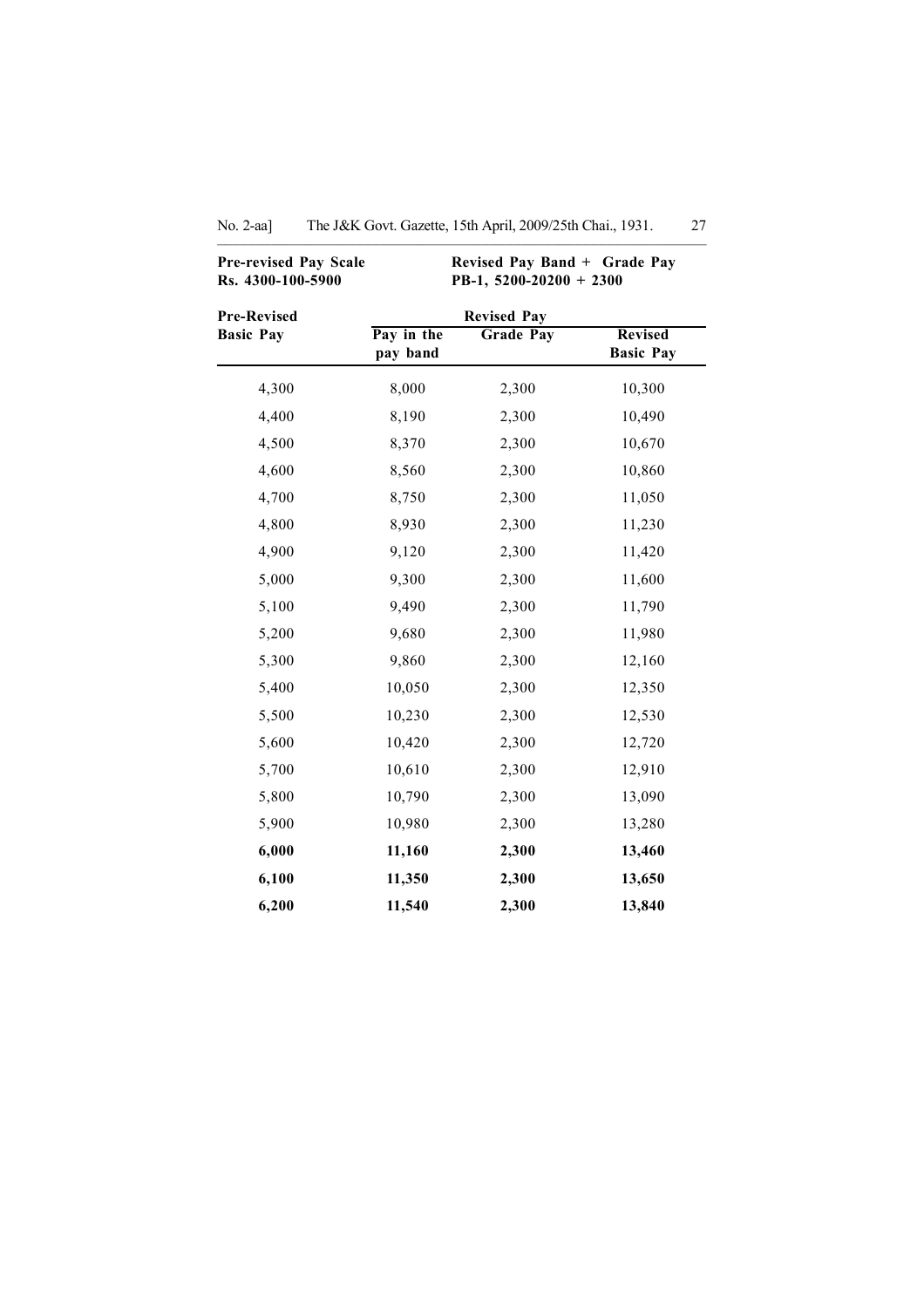| <b>Pre-revised Pay Scale</b><br>Rs. 4000-100-6000 | Revised Pay Band + Grade Pay<br>PB-I Rs. 5200-20200 +2400<br><b>Revised Pay</b> |                  |                                    |  |  |
|---------------------------------------------------|---------------------------------------------------------------------------------|------------------|------------------------------------|--|--|
| Pre-Revised                                       |                                                                                 |                  |                                    |  |  |
| <b>Basic Pay</b>                                  | Pay in the<br>pay band                                                          | <b>Grade Pay</b> | <b>Revised</b><br><b>Basic Pay</b> |  |  |
| 4,000                                             | 7,440                                                                           | 2,400            | 9,840                              |  |  |
| 4,100                                             | 7,630                                                                           | 2,400            | 10,030                             |  |  |
| 4,200                                             | 7,820                                                                           | 2,400            | 10,220                             |  |  |
| 4,300                                             | 8,000                                                                           | 2,400            | 10,400                             |  |  |
| 4,400                                             | 8,190                                                                           | 2,400            | 10,590                             |  |  |
| 4,500                                             | 8,370                                                                           | 2,400            | 10,770                             |  |  |
| 4,600                                             | 8,560                                                                           | 2,400            | 10,960                             |  |  |
| 4,700                                             | 8,750                                                                           | 2,400            | 11,150                             |  |  |
| 4,800                                             | 8,930                                                                           | 2,400            | 11,330                             |  |  |
| 4,900                                             | 9,120                                                                           | 2,400            | 11,520                             |  |  |
| 5,000                                             | 9,300                                                                           | 2,400            | 11,700                             |  |  |
| 5,100                                             | 9,490                                                                           | 2,400            | 11,890                             |  |  |
| 5,200                                             | 9,680                                                                           | 2,400            | 12,080                             |  |  |
| 5,300                                             | 9,860                                                                           | 2,400            | 12,260                             |  |  |
| 5,400                                             | 10,050                                                                          | 2,400            | 12,450                             |  |  |
| 5,500                                             | 10,230                                                                          | 2,400            | 12,630                             |  |  |
| 5,600                                             | 10,420                                                                          | 2,400            | 12,820                             |  |  |
| 5,700                                             | 10,610                                                                          | 2,400            | 13,010                             |  |  |
| 5,800                                             | 10,790                                                                          | 2,400            | 13,190                             |  |  |
| 5,900                                             | 10,980                                                                          | 2,400            | 13,380                             |  |  |
| 6,000                                             | 11,160                                                                          | 2,400            | 13,560                             |  |  |
| 6,100                                             | 11,350                                                                          | 2,400            | 13,750                             |  |  |
| 6,200                                             | 11,540                                                                          | 2,400            | 13,940                             |  |  |
| 6,300                                             | 11,720                                                                          | 2,400            | 14,120                             |  |  |

| The J&K Govt. Gazette, 15th April, 2009/25th Chai., 1931. | [No. 2-aa |  |
|-----------------------------------------------------------|-----------|--|
|                                                           |           |  |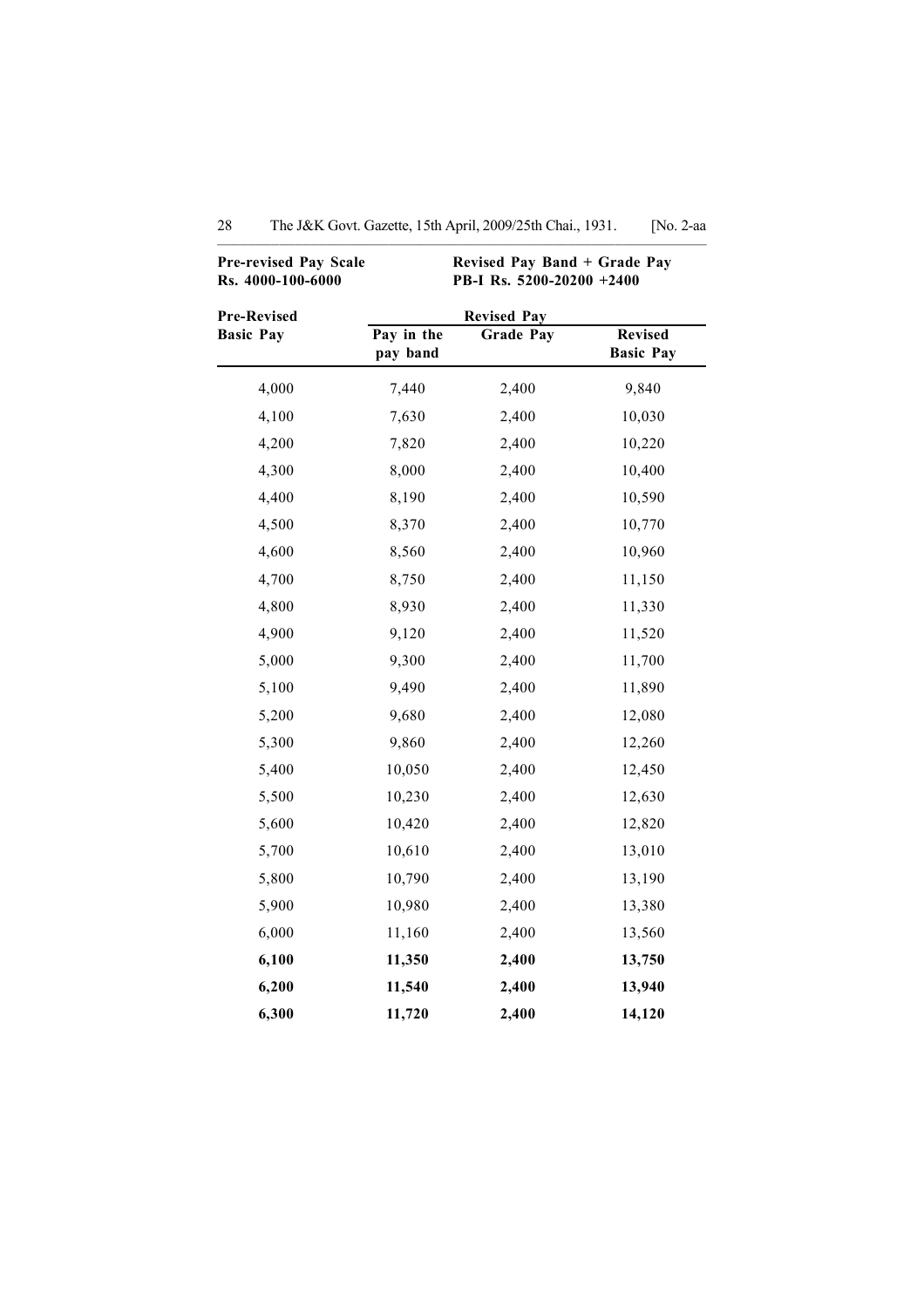| <b>Pre-revised Pay Scale</b><br>Rs. 4500-125-7000 |                        | Revised Pay Band + Grade Pay<br>PB-1 Rs. $5200-20200 + 2800$ |                                    |
|---------------------------------------------------|------------------------|--------------------------------------------------------------|------------------------------------|
| <b>Pre-Revised</b>                                |                        | <b>Revised Pay</b>                                           |                                    |
| <b>Basic Pay</b>                                  | Pay in the<br>pay band | <b>Grade Pay</b>                                             | <b>Revised</b><br><b>Basic Pay</b> |
| 4,500                                             | 8,370                  | 2,800                                                        | 11,170                             |
| 4,625                                             | 8,610                  | 2,800                                                        | 11,410                             |
| 4,750                                             | 8,840                  | 2,800                                                        | 11,640                             |
| 4,875                                             | 9,070                  | 2,800                                                        | 11,870                             |
| 5,000                                             | 9,300                  | 2,800                                                        | 12,100                             |
| 5,125                                             | 9,540                  | 2,800                                                        | 12,340                             |
| 5,250                                             | 9,770                  | 2,800                                                        | 12,570                             |
| 5,375                                             | 10,000                 | 2,800                                                        | 12,800                             |
| 5,500                                             | 10,230                 | 2,800                                                        | 13,030                             |
| 5,625                                             | 10,470                 | 2,800                                                        | 13,270                             |
| 5,750                                             | 10,700                 | 2,800                                                        | 13,500                             |
| 5,875                                             | 10,930                 | 2,800                                                        | 13,730                             |
| 6,000                                             | 11,160                 | 2,800                                                        | 13,960                             |
| 6,125                                             | 11,400                 | 2,800                                                        | 14,200                             |
| 6,250                                             | 11,630                 | 2,800                                                        | 14,430                             |
| 6,375                                             | 11,860                 | 2,800                                                        | 14,660                             |
| 6,500                                             | 12,090                 | 2,800                                                        | 14,890                             |
| 6,625                                             | 12,330                 | 2,800                                                        | 15,130                             |
| 6,750                                             | 12,560                 | 2,800                                                        | 15,360                             |
| 6,875                                             | 12,790                 | 2,800                                                        | 15,590                             |
| 7,000                                             | 13,020                 | 2,800                                                        | 15,820                             |
| 7,125                                             | 13,260                 | 2,800                                                        | 16,060                             |
| 7,250                                             | 13,490                 | 2,800                                                        | 16,290                             |
| 7,375                                             | 13,720                 | 2,800                                                        | 16,520                             |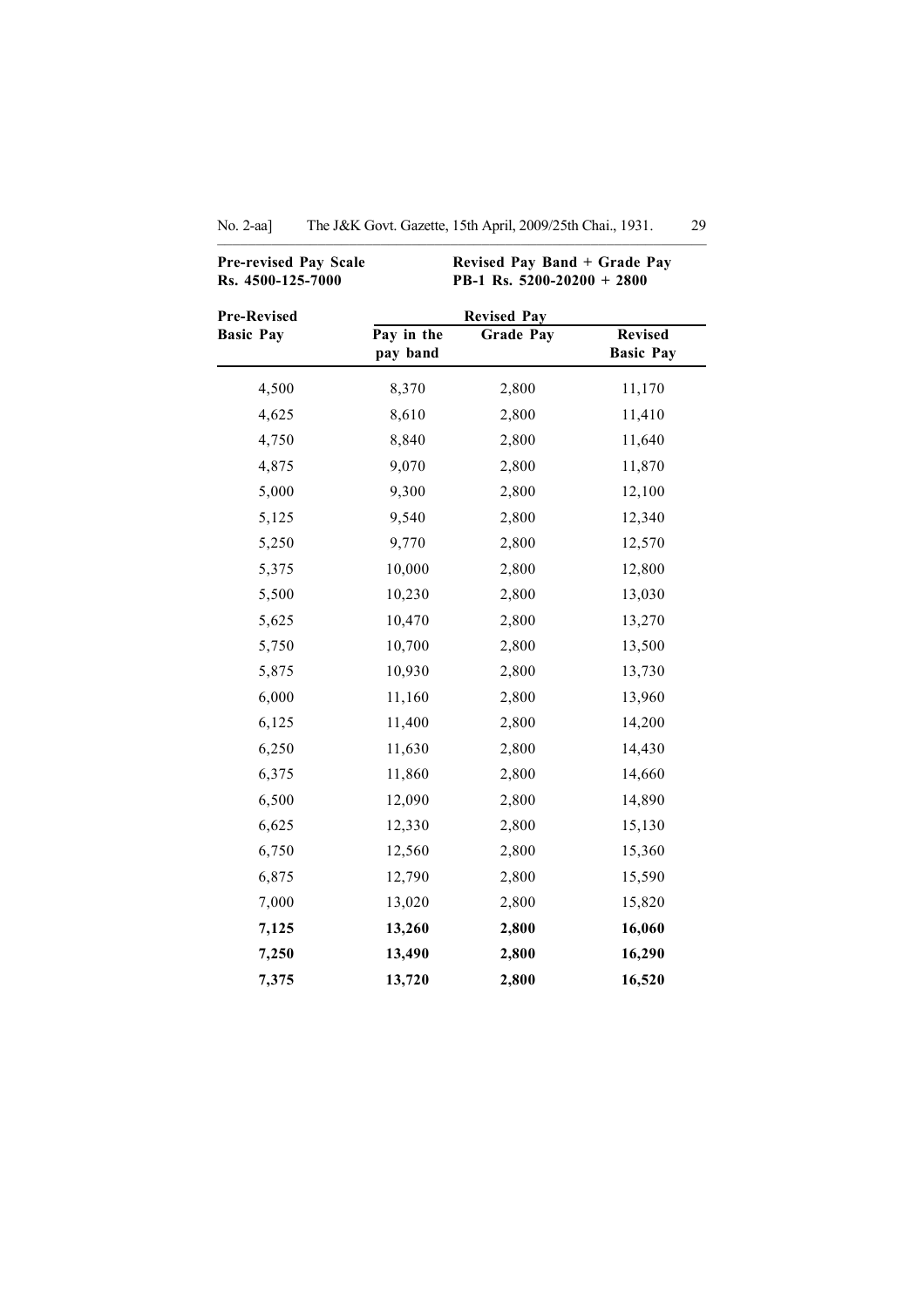| Pre-revised Pay Scale<br>Rs. 5000-150-8000 | Revised Pay Band + Grade Pay<br>PB-2, Rs. 9300-34800 + 4200 |                                        |                  |  |
|--------------------------------------------|-------------------------------------------------------------|----------------------------------------|------------------|--|
| <b>Pre-Revised</b><br><b>Basic Pay</b>     | Pay in the                                                  | <b>Revised Pay</b><br><b>Grade Pay</b> | <b>Revised</b>   |  |
|                                            | pay band                                                    |                                        | <b>Basic Pay</b> |  |
| 5,000                                      | 9,300                                                       | 4,200                                  | 13,500           |  |
| 5,150                                      | 9,580                                                       | 4,200                                  | 13,780           |  |
| 5,300                                      | 9,860                                                       | 4,200                                  | 14,060           |  |
| 5,450                                      | 10,140                                                      | 4,200                                  | 14,340           |  |
| 5,600                                      | 10,420                                                      | 4,200                                  | 14,620           |  |
| 5,750                                      | 10,700                                                      | 4,200                                  | 14,900           |  |
| 5,900                                      | 10,980                                                      | 4,200                                  | 15,180           |  |
| 6,050                                      | 11,260                                                      | 4,200                                  | 15,460           |  |
| 6,200                                      | 11,540                                                      | 4,200                                  | 15,740           |  |
| 6,350                                      | 11,820                                                      | 4,200                                  | 16,020           |  |
| 6,500                                      | 12,090                                                      | 4,200                                  | 16,290           |  |
| 6,650                                      | 12,370                                                      | 4,200                                  | 16,570           |  |
| 6,800                                      | 12,650                                                      | 4,200                                  | 16,850           |  |
| 6,950                                      | 12,930                                                      | 4,200                                  | 17,130           |  |
| 7,100                                      | 13,210                                                      | 4,200                                  | 17,410           |  |
| 7,250                                      | 13,490                                                      | 4,200                                  | 17,690           |  |
| 7,400                                      | 13,770                                                      | 4,200                                  | 17,970           |  |
| 7,550                                      | 14,050                                                      | 4,200                                  | 18,250           |  |
| 7,700                                      | 14,330                                                      | 4,200                                  | 18,530           |  |
| 7,850                                      | 14,610                                                      | 4,200                                  | 18,810           |  |
| 8,000                                      | 14,880                                                      | 4,200                                  | 19,080           |  |
| 8,150                                      | 15,160                                                      | 4,200                                  | 19,360           |  |
| 8,300                                      | 15,440                                                      | 4,200                                  | 19,640           |  |
| 8,450                                      | 15,720                                                      | 4,200                                  | 19,920           |  |

| 30 |  | The J&K Govt. Gazette, 15th April, 2009/25th Chai., 1931. | No. 2-aa |
|----|--|-----------------------------------------------------------|----------|
|----|--|-----------------------------------------------------------|----------|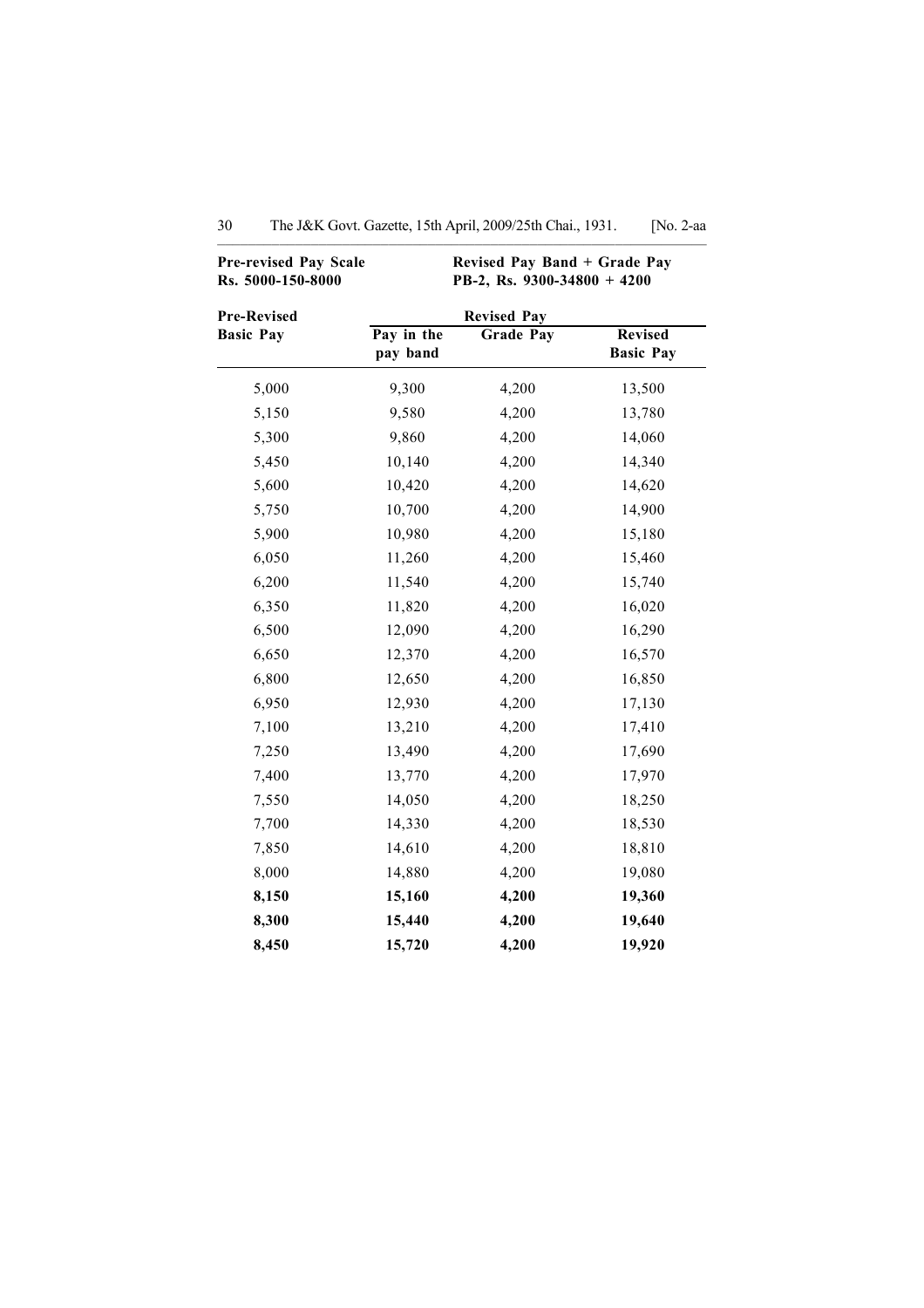| Pre-revised Pay Scale<br>Rs. 5150-150-8300 |                        | Revised Pay Band + Grade Pay<br>PB-2, Rs. 9300-34800 + 4200 |                                    |
|--------------------------------------------|------------------------|-------------------------------------------------------------|------------------------------------|
| <b>Pre-Revised</b>                         |                        | <b>Revised Pay</b>                                          |                                    |
| <b>Basic Pay</b>                           | Pay in the<br>pay band | <b>Grade Pay</b>                                            | <b>Revised</b><br><b>Basic Pay</b> |
| 5,000                                      | 9,300                  | 4,200                                                       | 13,500                             |
| 5,150                                      | 9,580                  | 4,200                                                       | 13,780                             |
| 5,300                                      | 9,860                  | 4,200                                                       | 14,060                             |
| 5,450                                      | 10,140                 | 4,200                                                       | 14,340                             |
| 5,600                                      | 10,420                 | 4,200                                                       | 14,620                             |
| 5,750                                      | 10,700                 | 4,200                                                       | 14,900                             |
| 5,900                                      | 10,980                 | 4,200                                                       | 15,180                             |
| 6,050                                      | 11,260                 | 4,200                                                       | 15,460                             |
| 6,200                                      | 11,540                 | 4,200                                                       | 15,740                             |
| 6,350                                      | 11,820                 | 4,200                                                       | 16,020                             |
| 6,500                                      | 12,090                 | 4,200                                                       | 16,290                             |
| 6,650                                      | 12,370                 | 4,200                                                       | 16,570                             |
| 6,800                                      | 12,650                 | 4,200                                                       | 16,850                             |
| 6,950                                      | 12,930                 | 4,200                                                       | 17,130                             |
| 7,100                                      | 13,210                 | 4,200                                                       | 17,410                             |
| 7,250                                      | 13,490                 | 4,200                                                       | 17,690                             |
| 7,400                                      | 13,770                 | 4,200                                                       | 17,970                             |
| 7,550                                      | 14,050                 | 4,200                                                       | 18,250                             |
| 7,700                                      | 14,330                 | 4,200                                                       | 18,530                             |
| 7,850                                      | 14,610                 | 4,200                                                       | 18,810                             |
| 8,000                                      | 14,880                 | 4,200                                                       | 19,080                             |
| 8,150                                      | 15,160                 | 4,200                                                       | 19,360                             |
| 8,300                                      | 15,440                 | 4,200                                                       | 19,640                             |
| 8,450                                      | 15,720                 | 4,200                                                       | 19,920                             |
| 8,600                                      | 16,000                 | 4,200                                                       | 20,200                             |
| 8,750                                      | 16,280                 | 4,200                                                       | 20,480                             |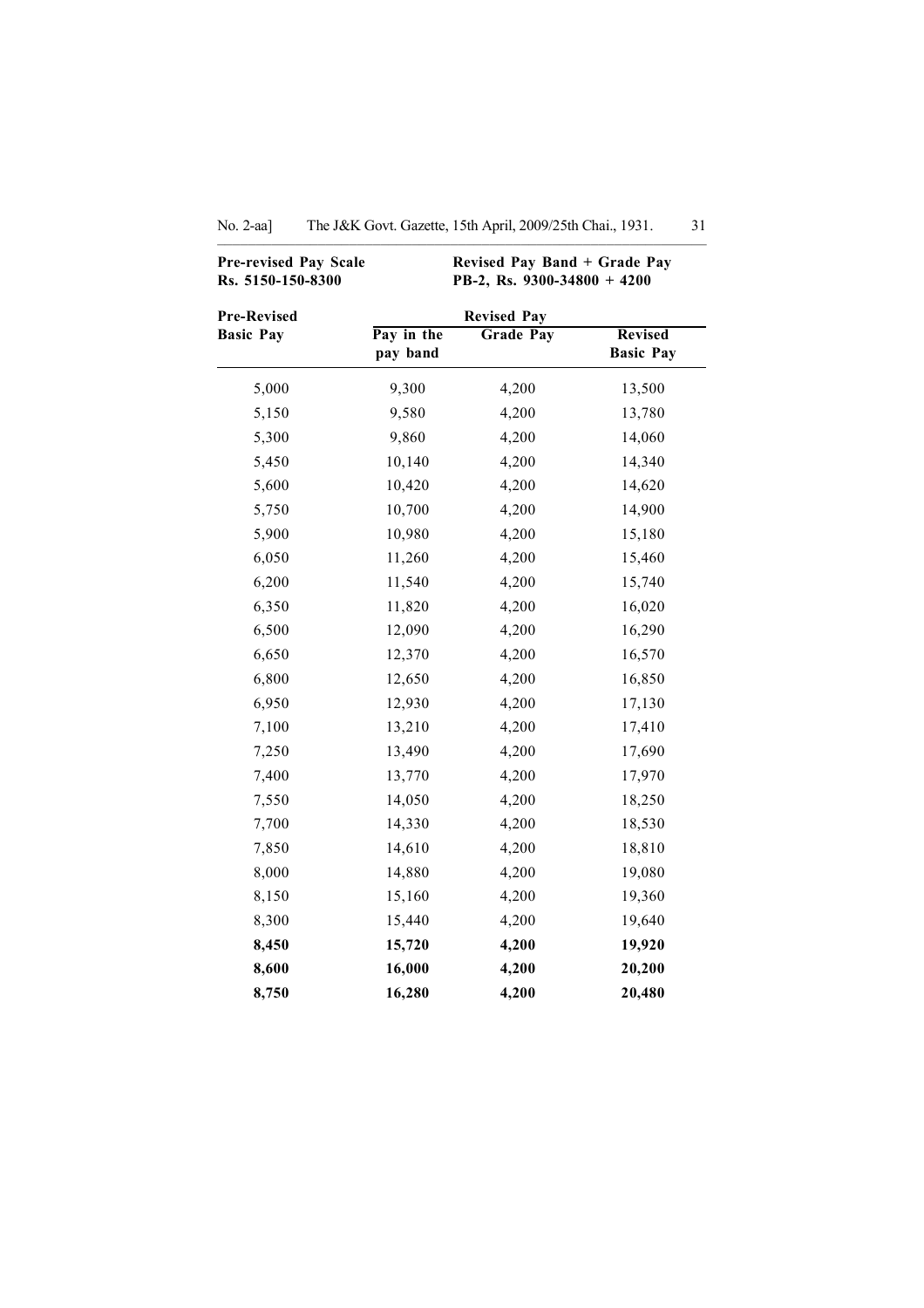| <b>Pre-revised Pay Scale</b><br>Rs. 5500-175-9000 | Revised Pay Band + Grade Pay<br>$9300 - 34800 + 4200$<br><b>PB-2,</b><br><b>Revised Pay</b> |                  |                                    |  |  |
|---------------------------------------------------|---------------------------------------------------------------------------------------------|------------------|------------------------------------|--|--|
| <b>Pre-Revised</b>                                |                                                                                             |                  |                                    |  |  |
| <b>Basic Pay</b>                                  | Pay in the<br>pay band                                                                      | <b>Grade Pay</b> | <b>Revised</b><br><b>Basic Pay</b> |  |  |
| 5,500                                             | 10,230                                                                                      | 4,200            | 14,430                             |  |  |
| 5,675                                             | 10,560                                                                                      | 4,200            | 14,760                             |  |  |
| 5,850                                             | 10,890                                                                                      | 4,200            | 15,090                             |  |  |
| 6,025                                             | 11,210                                                                                      | 4,200            | 15,410                             |  |  |
| 6,200                                             | 11,540                                                                                      | 4,200            | 15,740                             |  |  |
| 6,375                                             | 11,860                                                                                      | 4,200            | 16,060                             |  |  |
| 6,550                                             | 12,190                                                                                      | 4,200            | 16,390                             |  |  |
| 6,725                                             | 12,510                                                                                      | 4,200            | 16,710                             |  |  |
| 6,900                                             | 12,840                                                                                      | 4,200            | 17,040                             |  |  |
| 7,075                                             | 13,160                                                                                      | 4,200            | 17,360                             |  |  |
| 7,250                                             | 13,490                                                                                      | 4,200            | 17,690                             |  |  |
| 7,425                                             | 13,820                                                                                      | 4,200            | 18,020                             |  |  |
| 7,600                                             | 14,140                                                                                      | 4,200            | 18,340                             |  |  |
| 7,775                                             | 14,470                                                                                      | 4,200            | 18,670                             |  |  |
| 7,950                                             | 14,790                                                                                      | 4,200            | 18,990                             |  |  |
| 8,125                                             | 15,120                                                                                      | 4,200            | 19,320                             |  |  |
| 8,300                                             | 15,440                                                                                      | 4,200            | 19,640                             |  |  |
| 8,475                                             | 15,770                                                                                      | 4,200            | 19,970                             |  |  |
| 8,650                                             | 16,090                                                                                      | 4,200            | 20,290                             |  |  |
| 8,825                                             | 16,420                                                                                      | 4,200            | 20,620                             |  |  |
| 9,000                                             | 16,740                                                                                      | 4,200            | 20,940                             |  |  |
| 9,175                                             | 17,070                                                                                      | 4,200            | 21,270                             |  |  |
| 9,350                                             | 17,400                                                                                      | 4,200            | 21,600                             |  |  |
| 9,525                                             | 17,720                                                                                      | 4,200            | 21,920                             |  |  |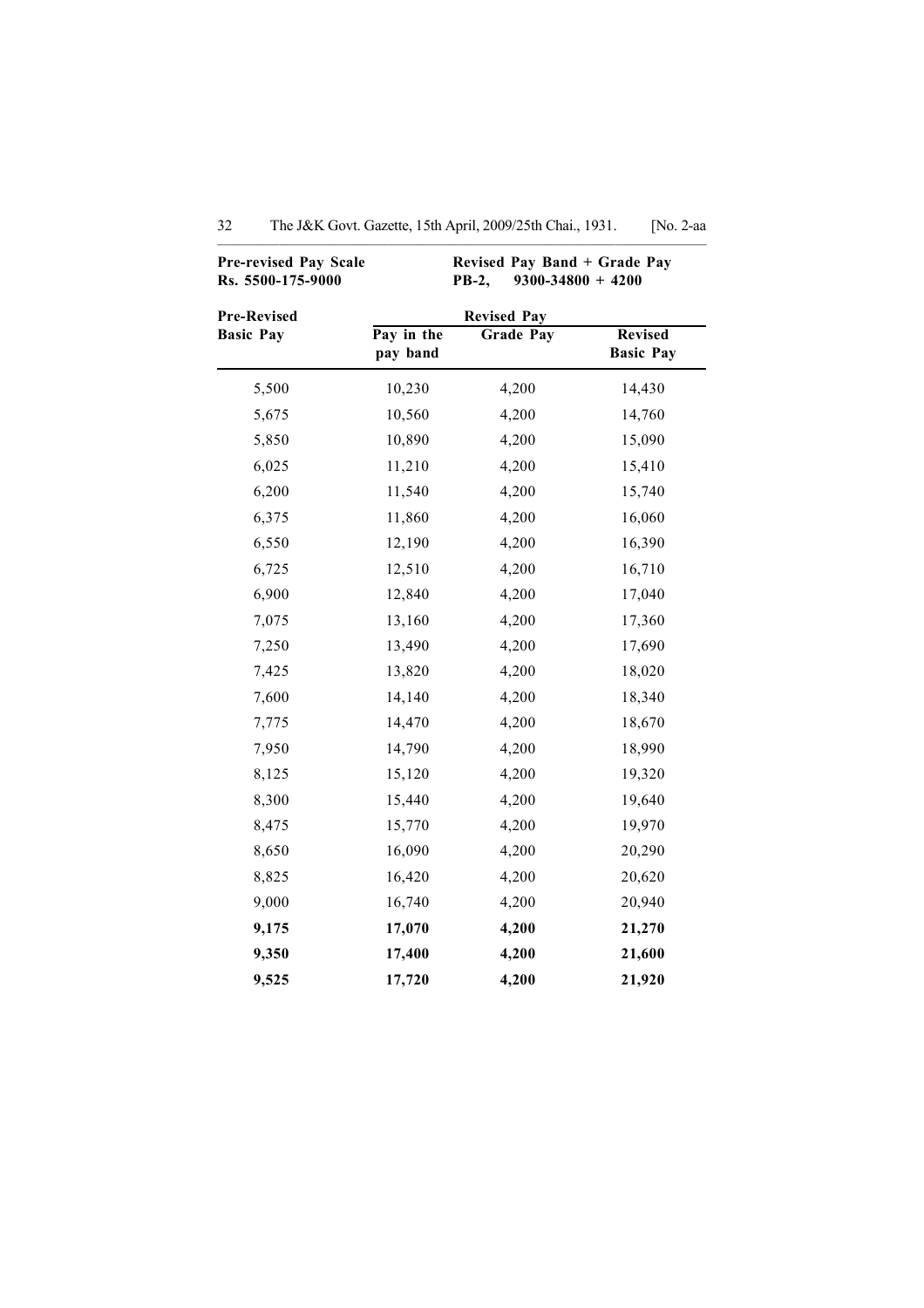| <b>Pre-revised Pay Scale</b><br>Rs. 5600-175-9100 | Revised Pay Band + Grade Pay<br>$9300 - 34800 + 4200$<br>PB-2,<br><b>Revised Pay</b> |                  |                                    |  |
|---------------------------------------------------|--------------------------------------------------------------------------------------|------------------|------------------------------------|--|
| <b>Pre-Revised</b>                                |                                                                                      |                  |                                    |  |
| <b>Basic Pay</b>                                  | Pay in the<br>pay band                                                               | <b>Grade Pay</b> | <b>Revised</b><br><b>Basic Pay</b> |  |
| 5,600                                             | 10,420                                                                               | 4,200            | 14,620                             |  |
| 5,775                                             | 10,750                                                                               | 4,200            | 14,950                             |  |
| 5,950                                             | 11,070                                                                               | 4,200            | 15,270                             |  |
| 6,125                                             | 11,400                                                                               | 4,200            | 15,600                             |  |
| 6,300                                             | 11,720                                                                               | 4,200            | 15,920                             |  |
| 6,475                                             | 12,050                                                                               | 4,200            | 16,250                             |  |
| 6,650                                             | 12,370                                                                               | 4,200            | 16,570                             |  |
| 6,825                                             | 12,700                                                                               | 4,200            | 16,900                             |  |
| 7,000                                             | 13,020                                                                               | 4,200            | 17,220                             |  |
| 7,175                                             | 13,350                                                                               | 4,200            | 17,550                             |  |
| 7,350                                             | 13,680                                                                               | 4,200            | 17,880                             |  |
| 7,525                                             | 14,000                                                                               | 4,200            | 18,200                             |  |
| 7,700                                             | 14,330                                                                               | 4,200            | 18,530                             |  |
| 7,875                                             | 14,650                                                                               | 4,200            | 18,850                             |  |
| 8,050                                             | 14,980                                                                               | 4,200            | 19,180                             |  |
| 8,225                                             | 15,300                                                                               | 4,200            | 19,500                             |  |
| 8,400                                             | 15,630                                                                               | 4,200            | 19,830                             |  |
| 8,575                                             | 15,950                                                                               | 4,200            | 20,150                             |  |
| 8,750                                             | 16,280                                                                               | 4,200            | 20,480                             |  |
| 8,925                                             | 16,600                                                                               | 4,200            | 20,800                             |  |
| 9,100                                             | 16,930                                                                               | 4,200            | 21,130                             |  |
| 9,275                                             | 17,260                                                                               | 4,200            | 21,460                             |  |
| 9,450                                             | 17,580                                                                               | 4,200            | 21,780                             |  |
| 9,625                                             | 17,910                                                                               | 4,200            | 22,110                             |  |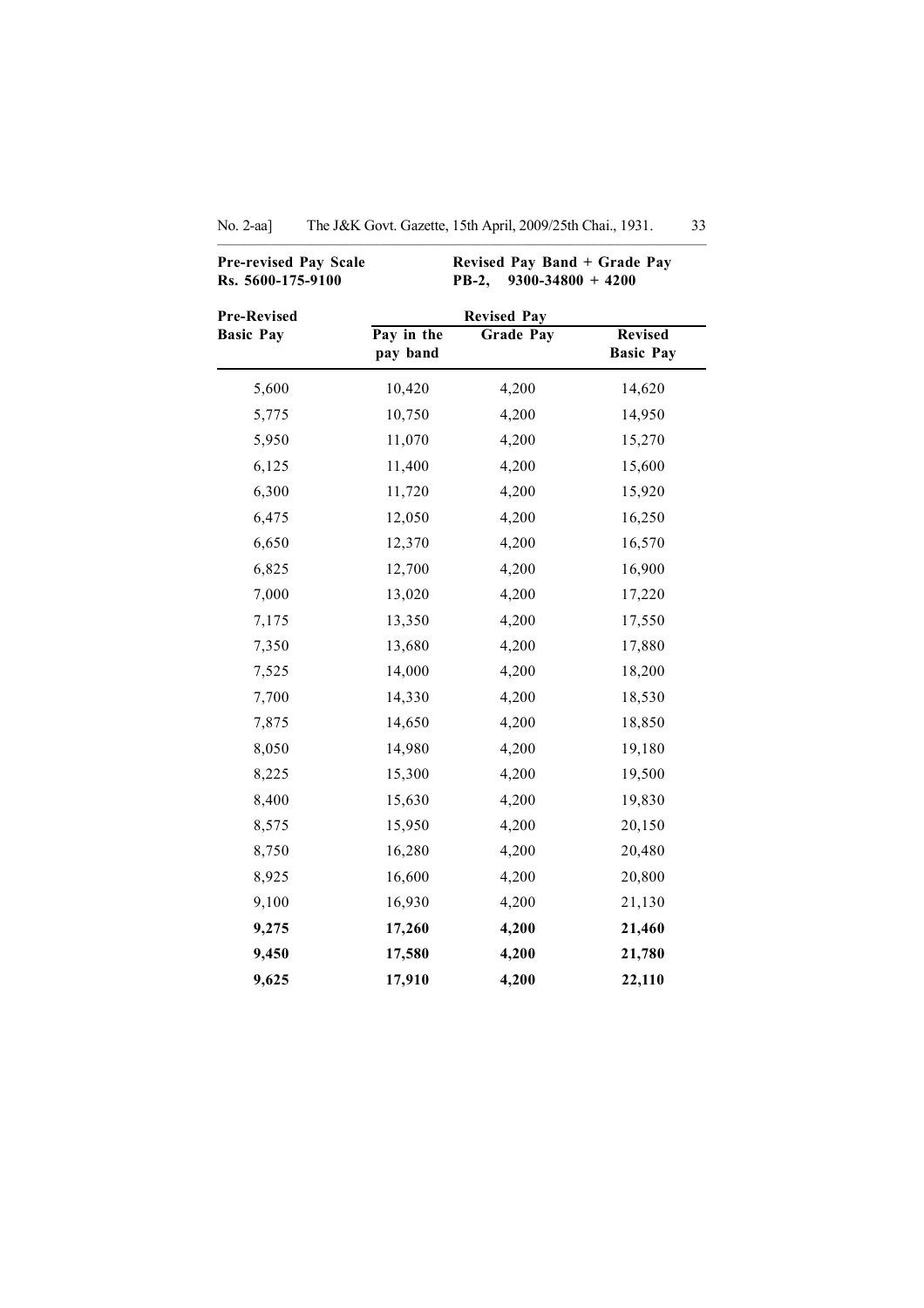| <b>Pre-revised Pay Scale</b><br>Rs. 5700-200-10100 | Revised Pay Band + Grade Pay<br>PB-2, Rs. 9300-34800 + 4200 |                                        |                                    |  |
|----------------------------------------------------|-------------------------------------------------------------|----------------------------------------|------------------------------------|--|
| <b>Pre-Revised</b><br><b>Basic Pay</b>             | Pay in the<br>pay band                                      | <b>Revised Pay</b><br><b>Grade Pay</b> | <b>Revised</b><br><b>Basic Pay</b> |  |
| 5,700                                              | 10,610                                                      | 4,200                                  | 14,810                             |  |
| 5,900                                              | 10,980                                                      | 4,200                                  | 15,180                             |  |
| 6,100                                              | 11,350                                                      | 4,200                                  | 15,550                             |  |
| 6,300                                              | 11,720                                                      | 4,200                                  | 15,920                             |  |
| 6,500                                              | 12,090                                                      | 4,200                                  | 16,290                             |  |
| 6,700                                              | 12,470                                                      | 4,200                                  | 16,670                             |  |
| 6,900                                              | 12,840                                                      | 4,200                                  | 17,040                             |  |
| 7,100                                              | 13,210                                                      | 4,200                                  | 17,410                             |  |
| 7,300                                              | 13,580                                                      | 4,200                                  | 17,780                             |  |
| 7,500                                              | 13,950                                                      | 4,200                                  | 18,150                             |  |
| 7,700                                              | 14,330                                                      | 4,200                                  | 18,530                             |  |
| 7,900                                              | 14,700                                                      | 4,200                                  | 18,900                             |  |
| 8,100                                              | 15,070                                                      | 4,200                                  | 19,270                             |  |
| 8,300                                              | 15,440                                                      | 4,200                                  | 19,640                             |  |
| 8,500                                              | 15,810                                                      | 4,200                                  | 20,010                             |  |
| 8,700                                              | 16,190                                                      | 4,200                                  | 20,390                             |  |
| 8,900                                              | 16,560                                                      | 4,200                                  | 20,760                             |  |
| 9,100                                              | 16,930                                                      | 4,200                                  | 21,130                             |  |
| 9,300                                              | 17,300                                                      | 4,200                                  | 21,500                             |  |
| 9,500                                              | 17,670                                                      | 4,200                                  | 21,870                             |  |
| 9,700                                              | 18,050                                                      | 4,200                                  | 22,250                             |  |
| 9,900                                              | 18,420                                                      | 4,200                                  | 22,620                             |  |
| 10,100                                             | 18,790                                                      | 4,200                                  | 22,990                             |  |
| 10,300                                             | 19,160                                                      | 4,200                                  | 23,360                             |  |
| 10,500                                             | 19,530                                                      | 4,200                                  | 23,730                             |  |
| 10,700                                             | 19,910                                                      | 4,200                                  | 24,110                             |  |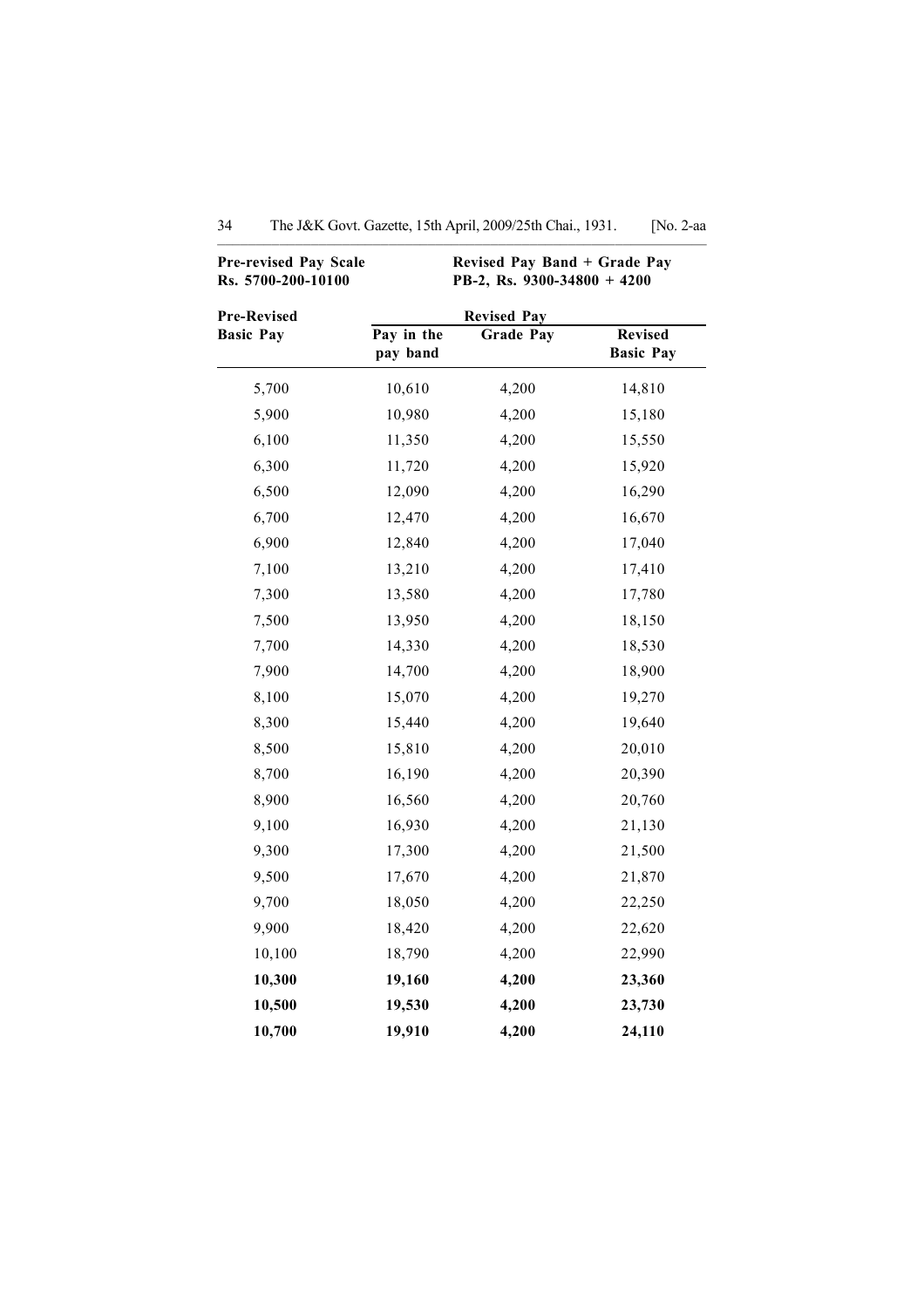| <b>Pre-Pre-revised Pay Scale</b><br>Rs. 6500-200-10500 |                        | Revised Pay Band + Grade Pay<br>PB-2, $9300 - 34800 + 4200$ |                                    |  |
|--------------------------------------------------------|------------------------|-------------------------------------------------------------|------------------------------------|--|
| <b>Pre-Revised</b>                                     |                        | <b>Revised Pay</b>                                          |                                    |  |
| <b>Basic Pay</b>                                       | Pay in the<br>pay band | <b>Grade Pay</b>                                            | <b>Revised</b><br><b>Basic Pay</b> |  |
| 6,500                                                  | 12,090                 | 4,200                                                       | 16,290                             |  |
| 6,700                                                  | 12,470                 | 4,200                                                       | 16,670                             |  |
| 6,900                                                  | 12,840                 | 4,200                                                       | 17,040                             |  |
| 7,100                                                  | 13,210                 | 4,200                                                       | 17,410                             |  |
| 7,300                                                  | 13,580                 | 4,200                                                       | 17,780                             |  |
| 7,500                                                  | 13,950                 | 4,200                                                       | 18,150                             |  |
| 7,700                                                  | 14,330                 | 4,200                                                       | 18,530                             |  |
| 7,900                                                  | 14,700                 | 4,200                                                       | 18,900                             |  |
| 8,100                                                  | 15,070                 | 4,200                                                       | 19,270                             |  |
| 8,300                                                  | 15,440                 | 4,200                                                       | 19,640                             |  |
| 8,500                                                  | 15,810                 | 4,200                                                       | 20,010                             |  |
| 8,700                                                  | 16,190                 | 4,200                                                       | 20,390                             |  |
| 8,900                                                  | 16,560                 | 4,200                                                       | 20,760                             |  |
| 9,100                                                  | 16,930                 | 4,200                                                       | 21,130                             |  |
| 9,300                                                  | 17,300                 | 4,200                                                       | 21,500                             |  |
| 9,500                                                  | 17,670                 | 4,200                                                       | 21,870                             |  |
| 9,700                                                  | 18,050                 | 4,200                                                       | 22,250                             |  |
| 9,900                                                  | 18,420                 | 4,200                                                       | 22,620                             |  |
| 10,100                                                 | 18,790                 | 4,200                                                       | 22,990                             |  |
| 10,300                                                 | 19,160                 | 4,200                                                       | 23,360                             |  |
| 10,500                                                 | 19,530                 | 4,200                                                       | 23,730                             |  |
| 10,700                                                 | 19,910                 | 4,200                                                       | 24,110                             |  |
| 10,900                                                 | 20,280                 | 4,200                                                       | 24,480                             |  |
| 11,100                                                 | 20,650                 | 4,200                                                       | 24,850                             |  |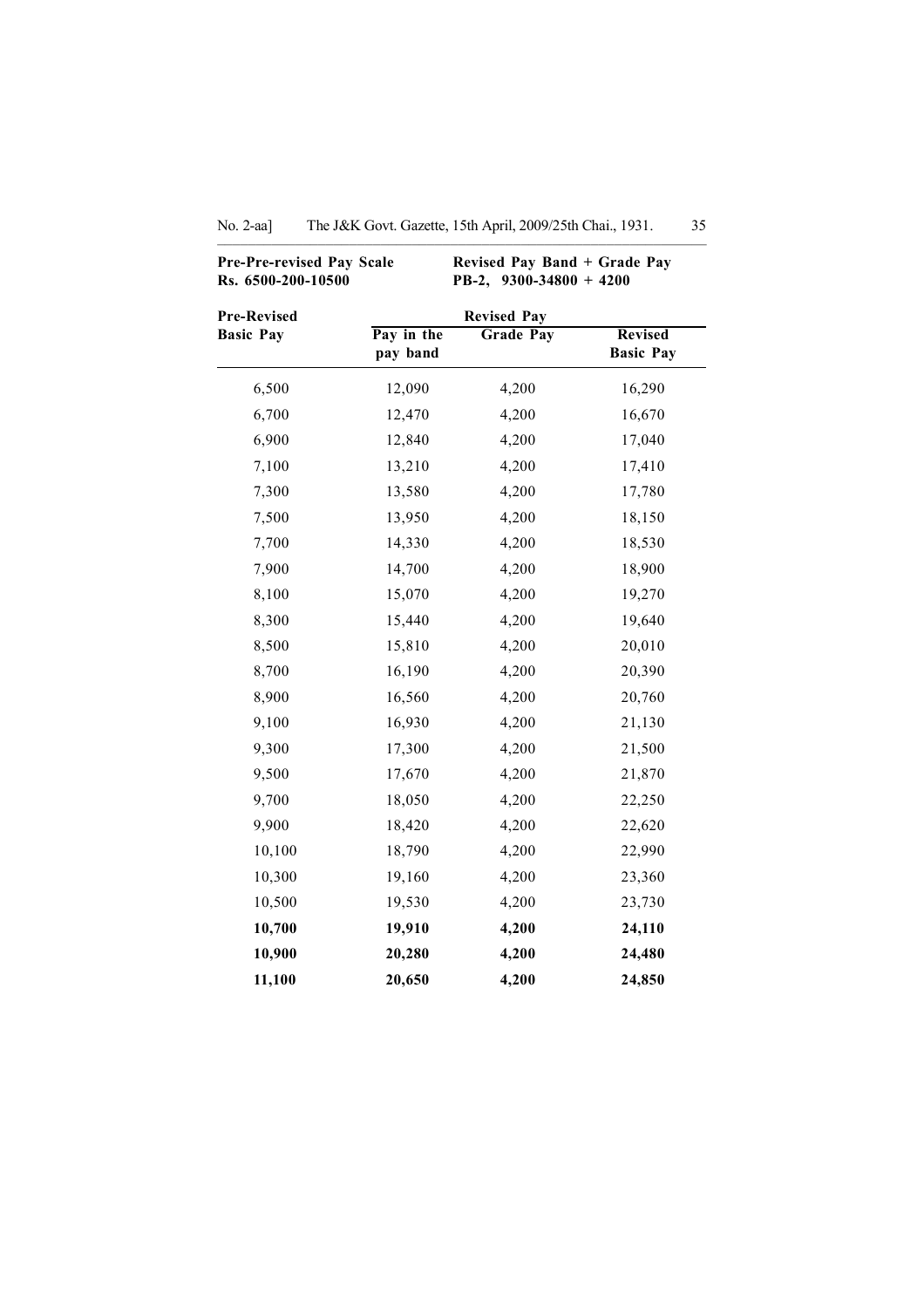| Pre-revised Pay Scale<br>Rs. 6700-200-10700 | Revised Pay Band + Grade Pay<br>PB-2, Rs. 9300-34800 + 4300 |                                    |        |  |  |
|---------------------------------------------|-------------------------------------------------------------|------------------------------------|--------|--|--|
| <b>Pre-Revised</b><br><b>Basic Pay</b>      | Pay in the<br>pay band                                      | <b>Revised</b><br><b>Basic Pay</b> |        |  |  |
| 6,700                                       | 12,470                                                      | 4,300                              | 16,770 |  |  |
| 6,900                                       | 12,840                                                      | 4,300                              | 17,140 |  |  |
| 7,100                                       | 13,210                                                      | 4,300                              | 17,510 |  |  |
| 7,300                                       | 13,580                                                      | 4,300                              | 17,880 |  |  |
| 7,500                                       | 13,950                                                      | 4,300                              | 18,250 |  |  |
| 7,700                                       | 14,330                                                      | 4,300                              | 18,630 |  |  |
| 7,900                                       | 14,700                                                      | 4,300                              | 19,000 |  |  |
| 8,100                                       | 15,070                                                      | 4,300                              | 19,370 |  |  |
| 8,300                                       | 15,440                                                      | 4,300                              | 19,740 |  |  |
| 8,500                                       | 15,810                                                      | 4,300                              | 20,110 |  |  |
| 8,700                                       | 16,190                                                      | 4,300                              | 20,490 |  |  |
| 8,900                                       | 16,560                                                      | 4,300                              | 20,860 |  |  |
| 9,100                                       | 16,930                                                      | 4,300                              | 21,230 |  |  |
| 9,300                                       | 17,300                                                      | 4,300                              | 21,600 |  |  |
| 9,500                                       | 17,670                                                      | 4,300                              | 21,970 |  |  |
| 9,700                                       | 18,050                                                      | 4,300                              | 22,350 |  |  |
| 9,900                                       | 18,420                                                      | 4,300                              | 22,720 |  |  |
| 10,100                                      | 18,790                                                      | 4,300                              | 23,090 |  |  |
| 10,300                                      | 19,160                                                      | 4,300                              | 23,460 |  |  |
| 10,500                                      | 19,530                                                      | 4,300                              | 23,830 |  |  |
| 10,700                                      | 19,910                                                      | 4,300                              | 24,210 |  |  |
| 10,900                                      | 20,280                                                      | 4,300                              | 24,580 |  |  |
| 11,100                                      | 20,650                                                      | 4,300                              | 24,950 |  |  |
| 11,300                                      | 21,020                                                      | 4,300                              | 25,320 |  |  |

| 36 |  |  |  | The J&K Govt. Gazette, 15th April, 2009/25th Chai., 1931. |  | [No. 2-aa |
|----|--|--|--|-----------------------------------------------------------|--|-----------|
|----|--|--|--|-----------------------------------------------------------|--|-----------|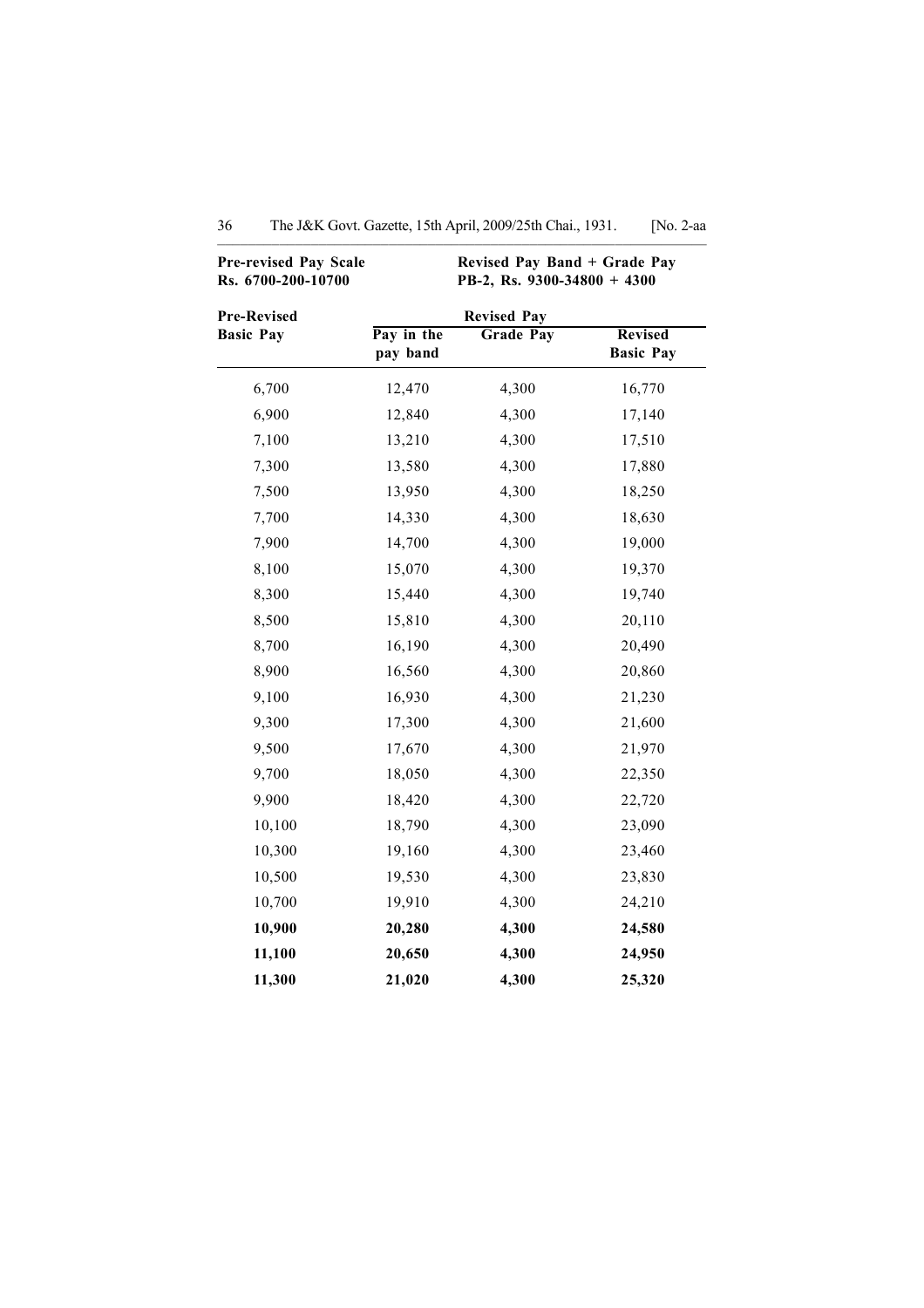| Pre-revised Pay Scale<br>Rs. 6700-200-10900 | Revised Pay Band + Grade Pay<br>PB-2, Rs. 9300-34800 + 4400 |                                        |                                    |
|---------------------------------------------|-------------------------------------------------------------|----------------------------------------|------------------------------------|
| <b>Pre-Revised</b><br><b>Basic Pay</b>      | Pay in the<br>pay band                                      | <b>Revised Pay</b><br><b>Grade Pay</b> | <b>Revised</b><br><b>Basic Pay</b> |
| 6,700                                       | 12,470                                                      | 4,400                                  | 16,870                             |
| 6,900                                       | 12,840                                                      | 4,400                                  | 17,240                             |
| 7,100                                       | 13,210                                                      | 4,400                                  | 17,610                             |
| 7,300                                       | 13,580                                                      | 4,400                                  | 17,980                             |
| 7,500                                       | 13,950                                                      | 4,400                                  | 18,350                             |
| 7,700                                       | 14,330                                                      | 4,400                                  | 18,730                             |
| 7,900                                       | 14,700                                                      | 4,400                                  | 19,100                             |
| 8,100                                       | 15,070                                                      | 4,400                                  | 19,470                             |
| 8,300                                       | 15,440                                                      | 4,400                                  | 19,840                             |
| 8,500                                       | 15,810                                                      | 4,400                                  | 20,210                             |
| 8,700                                       | 16,190                                                      | 4,400                                  | 20,590                             |
| 8,900                                       | 16,560                                                      | 4,400                                  | 20,960                             |
| 9,100                                       | 16,930                                                      | 4,400                                  | 21,330                             |
| 9,300                                       | 17,300                                                      | 4,400                                  | 21,700                             |
| 9,500                                       | 17,670                                                      | 4,400                                  | 22,070                             |
| 9,700                                       | 18,050                                                      | 4,400                                  | 22,450                             |
| 9,900                                       | 18,420                                                      | 4,400                                  | 22,820                             |
| 10,100                                      | 18,790                                                      | 4,400                                  | 23,190                             |
| 10,300                                      | 19,160                                                      | 4,400                                  | 23,560                             |
| 10,500                                      | 19,530                                                      | 4,400                                  | 23,930                             |
| 10,700                                      | 19,910                                                      | 4,400                                  | 24,310                             |
| 10,900                                      | 20,280                                                      | 4,400                                  | 24,680                             |
| 11,100                                      | 20,650                                                      | 4,400                                  | 25,050                             |
| 11,300                                      | 21,020                                                      | 4,400                                  | 25,420                             |
| 11,500                                      | 21,390                                                      | 4,400                                  | 25,790                             |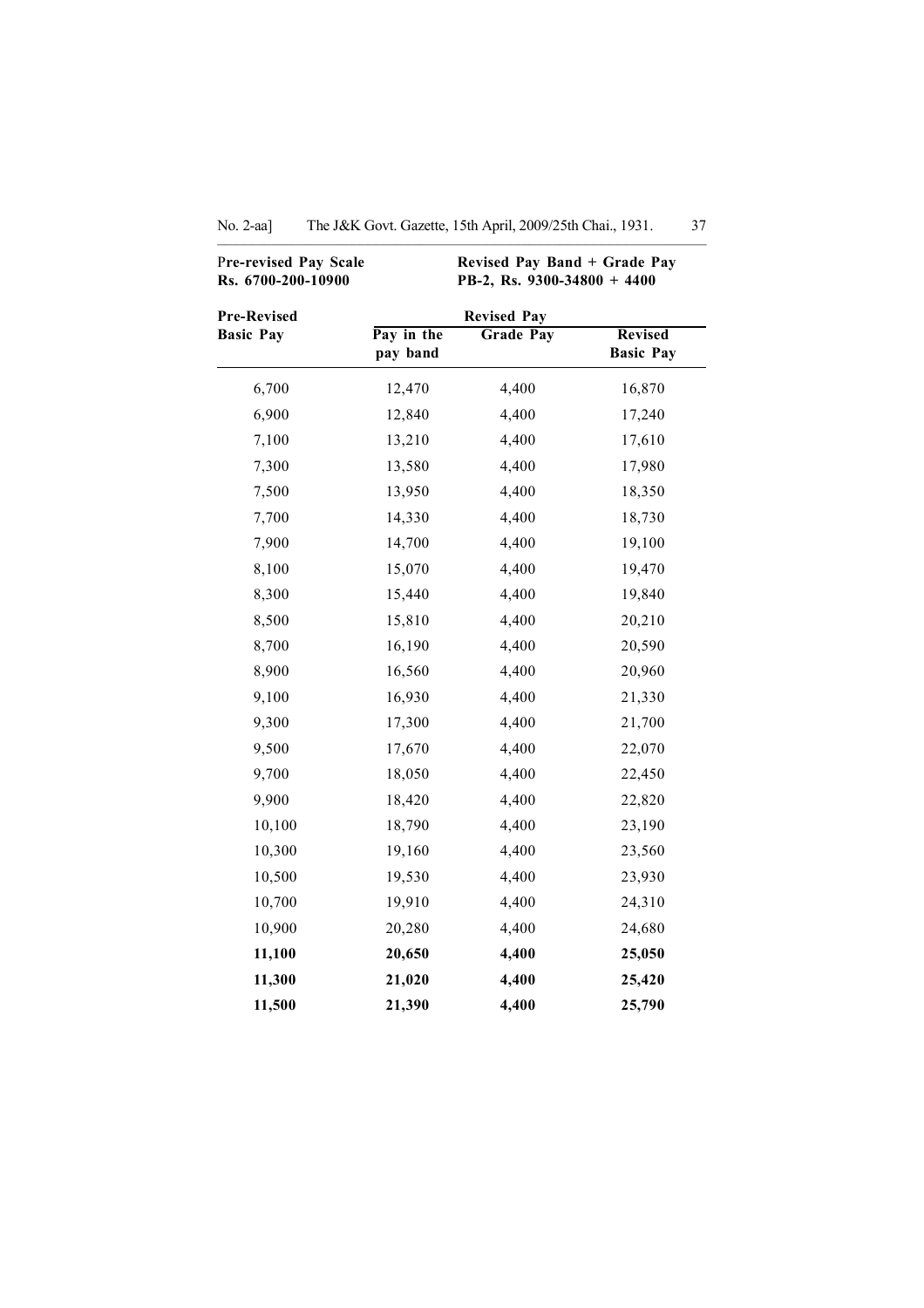| <b>Pre-revised Pay Scale</b><br>Rs. 7,450-225-11,500 | Revised Pay Band and Grade Pay<br>PB-2, Rs.9,300-34,800 + 4,600 |                  |                                    |  |  |
|------------------------------------------------------|-----------------------------------------------------------------|------------------|------------------------------------|--|--|
| <b>Pre-Revised</b>                                   | <b>Revised Pay</b>                                              |                  |                                    |  |  |
| <b>Basic Pay</b>                                     | Pay in the<br>pay band                                          | <b>Grade Pay</b> | <b>Revised</b><br><b>Basic Pay</b> |  |  |
| 7,450                                                | 13,860                                                          | 4,600            | 18,460                             |  |  |
| 7,675                                                | 14,280                                                          | 4,600            | 18,880                             |  |  |
| 7,900                                                | 14,700                                                          | 4,600            | 19,300                             |  |  |
| 8,125                                                | 15,120                                                          | 4,600            | 19,720                             |  |  |
| 8,350                                                | 15,540                                                          | 4,600            | 20,140                             |  |  |
| 8,575                                                | 15,950                                                          | 4,600            | 20,550                             |  |  |
| 8,800                                                | 16,370                                                          | 4,600            | 20,970                             |  |  |
| 9,025                                                | 16,790                                                          | 4,600            | 21,390                             |  |  |
| 9,250                                                | 17,210                                                          | 4,600            | 21,810                             |  |  |
| 9,475                                                | 17,630                                                          | 4,600            | 22,230                             |  |  |
| 9,700                                                | 18,050                                                          | 4,600            | 22,650                             |  |  |
| 9,925                                                | 18,470                                                          | 4,600            | 23,070                             |  |  |
| 10,150                                               | 18,880                                                          | 4,600            | 23,480                             |  |  |
| 10,375                                               | 19,300                                                          | 4,600            | 23,900                             |  |  |
| 10,600                                               | 19,720                                                          | 4,600            | 24,320                             |  |  |
| 10,825                                               | 20,140                                                          | 4,600            | 24,740                             |  |  |
| 11,050                                               | 20,560                                                          | 4,600            | 25,160                             |  |  |
| 11,275                                               | 20,980                                                          | 4,600            | 25,580                             |  |  |
| 11,500                                               | 21,390                                                          | 4,600            | 25,990                             |  |  |
| 11,725                                               | 21,810                                                          | 4,600            | 26,410                             |  |  |
| 11,950                                               | 22,230                                                          | 4,600            | 26,830                             |  |  |
| 12,175                                               | 22,650                                                          | 4,600            | 27,250                             |  |  |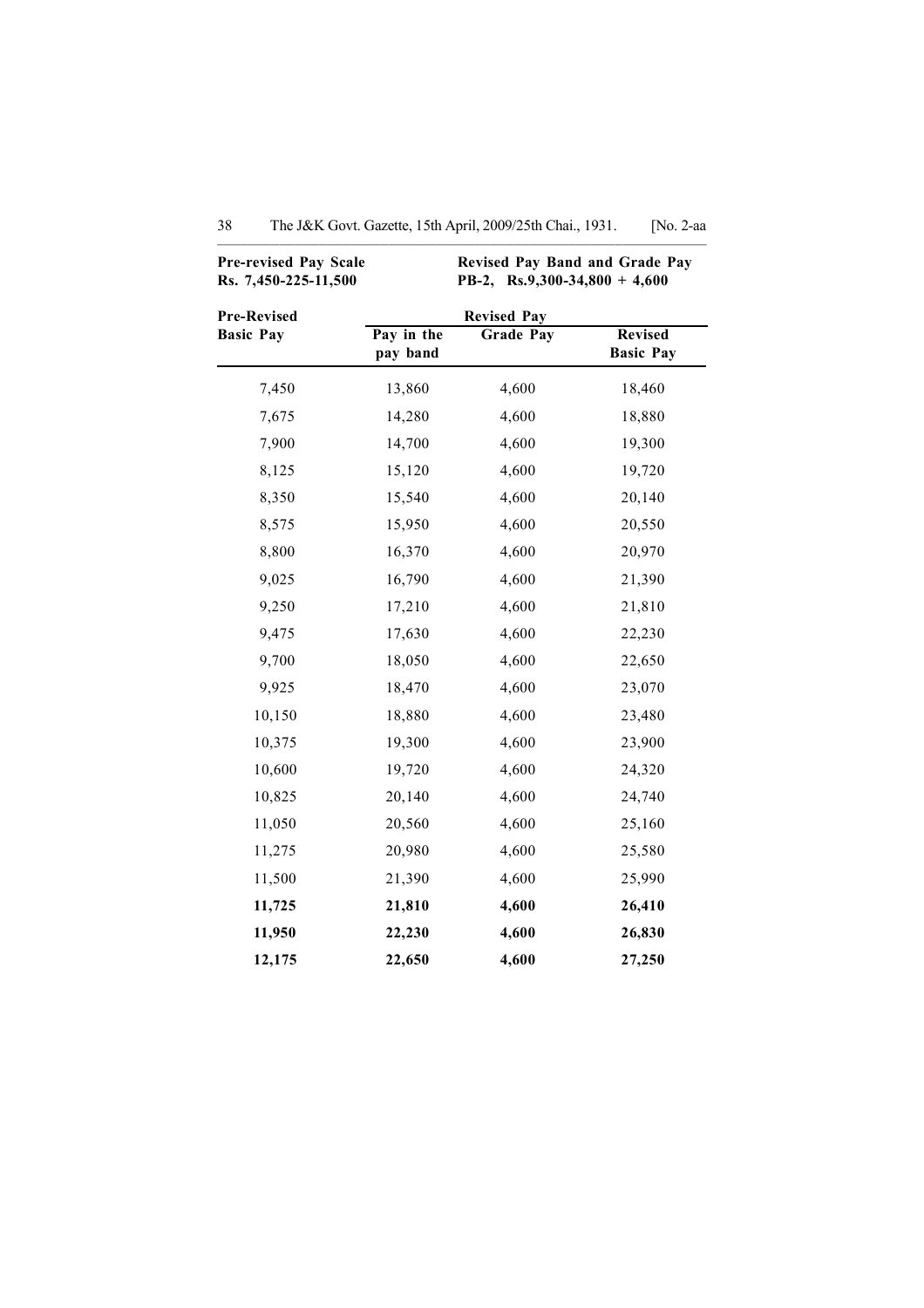| <b>Pre-revised Pay Scale</b><br>Rs. 7,500-250-12,000 | Revised Pay Band and Grade Pay<br>PB-2, Rs.9,300-34,800 + 4,800 |                  |                                    |
|------------------------------------------------------|-----------------------------------------------------------------|------------------|------------------------------------|
| <b>Pre-Revised</b>                                   | <b>Revised Pay</b>                                              |                  |                                    |
| <b>Basic Pay</b>                                     | Pay in the<br>pay band                                          | <b>Grade Pay</b> | <b>Revised</b><br><b>Basic Pay</b> |
| 7,500                                                | 13,950                                                          | 4,800            | 18,750                             |
| 7,750                                                | 14,420                                                          | 4,800            | 19,220                             |
| 8,000                                                | 14,880                                                          | 4,800            | 19,680                             |
| 8,250                                                | 15,350                                                          | 4,800            | 20,150                             |
| 8,500                                                | 15,810                                                          | 4,800            | 20,610                             |
| 8,750                                                | 16,280                                                          | 4,800            | 21,080                             |
| 9,000                                                | 16,740                                                          | 4,800            | 21,540                             |
| 9,250                                                | 17,210                                                          | 4,800            | 22,010                             |
| 9,500                                                | 17,670                                                          | 4,800            | 22,470                             |
| 9,750                                                | 18,140                                                          | 4,800            | 22,940                             |
| 10,000                                               | 18,600                                                          | 4,800            | 23,400                             |
| 10,250                                               | 19,070                                                          | 4,800            | 23,870                             |
| 10,500                                               | 19,530                                                          | 4,800            | 24,330                             |
| 10,750                                               | 20,000                                                          | 4,800            | 24,800                             |
| 11,000                                               | 20,460                                                          | 4,800            | 25,260                             |
| 11,250                                               | 20,930                                                          | 4,800            | 25,730                             |
| 11,500                                               | 21,390                                                          | 4,800            | 26,190                             |
| 11,750                                               | 21,860                                                          | 4,800            | 26,660                             |
| 12,000                                               | 22,320                                                          | 4,800            | 27,120                             |
| 12,250                                               | 22,790                                                          | 4,800            | 27,590                             |
| 12,500                                               | 23,250                                                          | 4,800            | 28,050                             |
| 12,750                                               | 23,720                                                          | 4,800            | 28,520                             |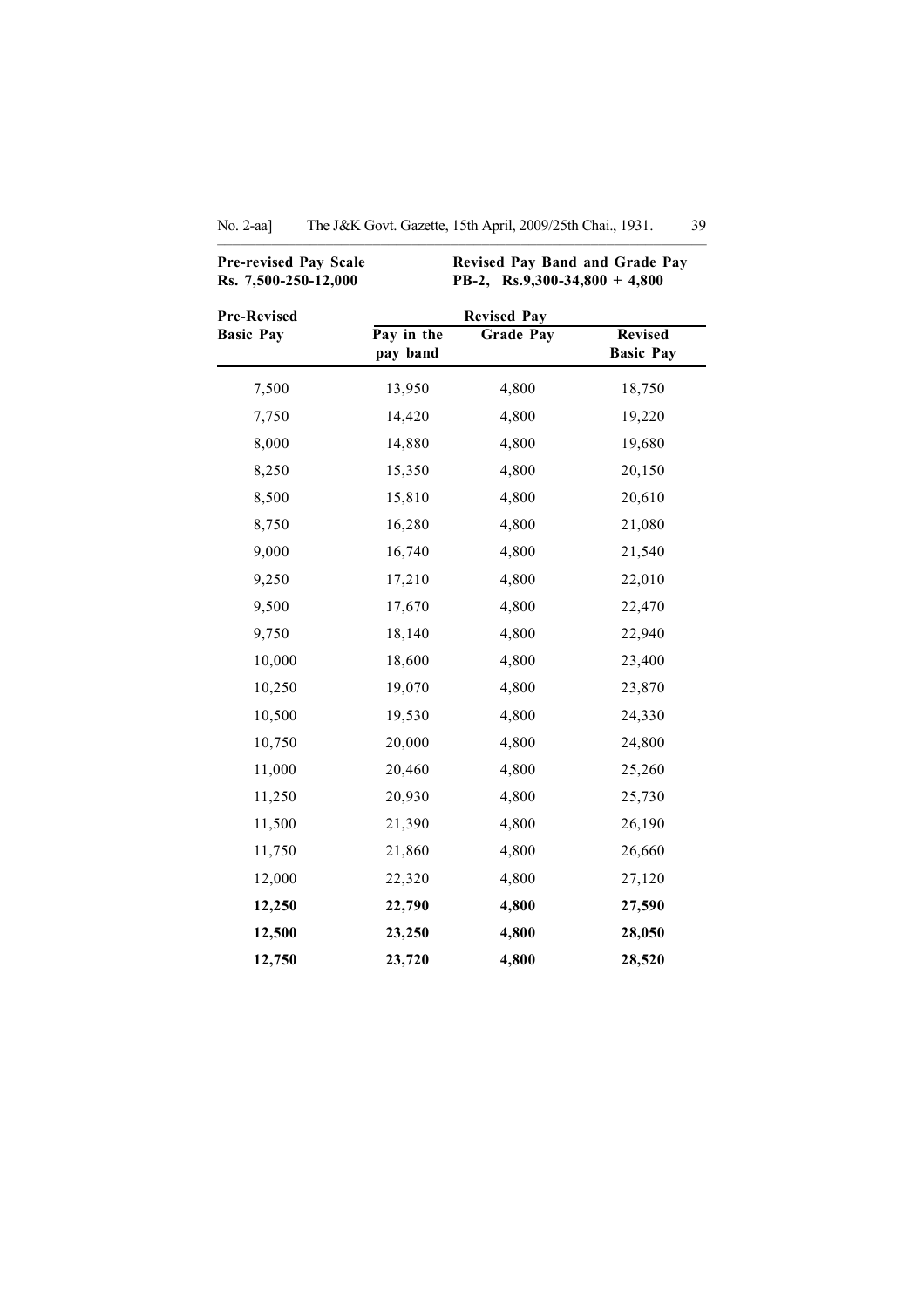| <b>Pre-revised Pay Scale</b><br>Rs. 8,000-275-12,950 | Revised Pay Band and Grade Pay<br>PB-2, Rs.9,300-34,800 + 5,200 |                    |                                    |
|------------------------------------------------------|-----------------------------------------------------------------|--------------------|------------------------------------|
| <b>Pre-Revised</b>                                   |                                                                 | <b>Revised Pay</b> |                                    |
| <b>Basic Pay</b>                                     | Pay in the<br>pay band                                          | <b>Grade Pay</b>   | <b>Revised</b><br><b>Basic Pay</b> |
| 8,000                                                | 14,880                                                          | 5,200              | 20,080                             |
| 8,275                                                | 15,400                                                          | 5,200              | 20,600                             |
| 8,550                                                | 15,910                                                          | 5,200              | 21,110                             |
| 8,825                                                | 16,420                                                          | 5,200              | 21,620                             |
| 9,100                                                | 16,930                                                          | 5,200              | 22,130                             |
| 9,375                                                | 17,440                                                          | 5,200              | 22,640                             |
| 9,650                                                | 17,950                                                          | 5,200              | 23,150                             |
| 9,925                                                | 18,470                                                          | 5,200              | 23,670                             |
| 10,200                                               | 18,980                                                          | 5,200              | 24,180                             |
| 10,475                                               | 19,490                                                          | 5,200              | 24,690                             |
| 10,750                                               | 20,000                                                          | 5,200              | 25,200                             |
| 11,025                                               | 20,510                                                          | 5,200              | 25,710                             |
| 11,300                                               | 21,020                                                          | 5,200              | 26,220                             |
| 11,575                                               | 21,530                                                          | 5,200              | 26,730                             |
| 11,850                                               | 22,050                                                          | 5,200              | 27,250                             |
| 12,125                                               | 22,560                                                          | 5,200              | 27,760                             |
| 12,400                                               | 23,070                                                          | 5,200              | 28,270                             |
| 12,675                                               | 23,580                                                          | 5,200              | 28,780                             |
| 12,950                                               | 24,090                                                          | 5,200              | 29,290                             |
| 13,225                                               | 24,600                                                          | 5,200              | 29,800                             |
| 13,500                                               | 25,110                                                          | 5,200              | 30,310                             |
| 13,775                                               | 25,630                                                          | 5,200              | 30,830                             |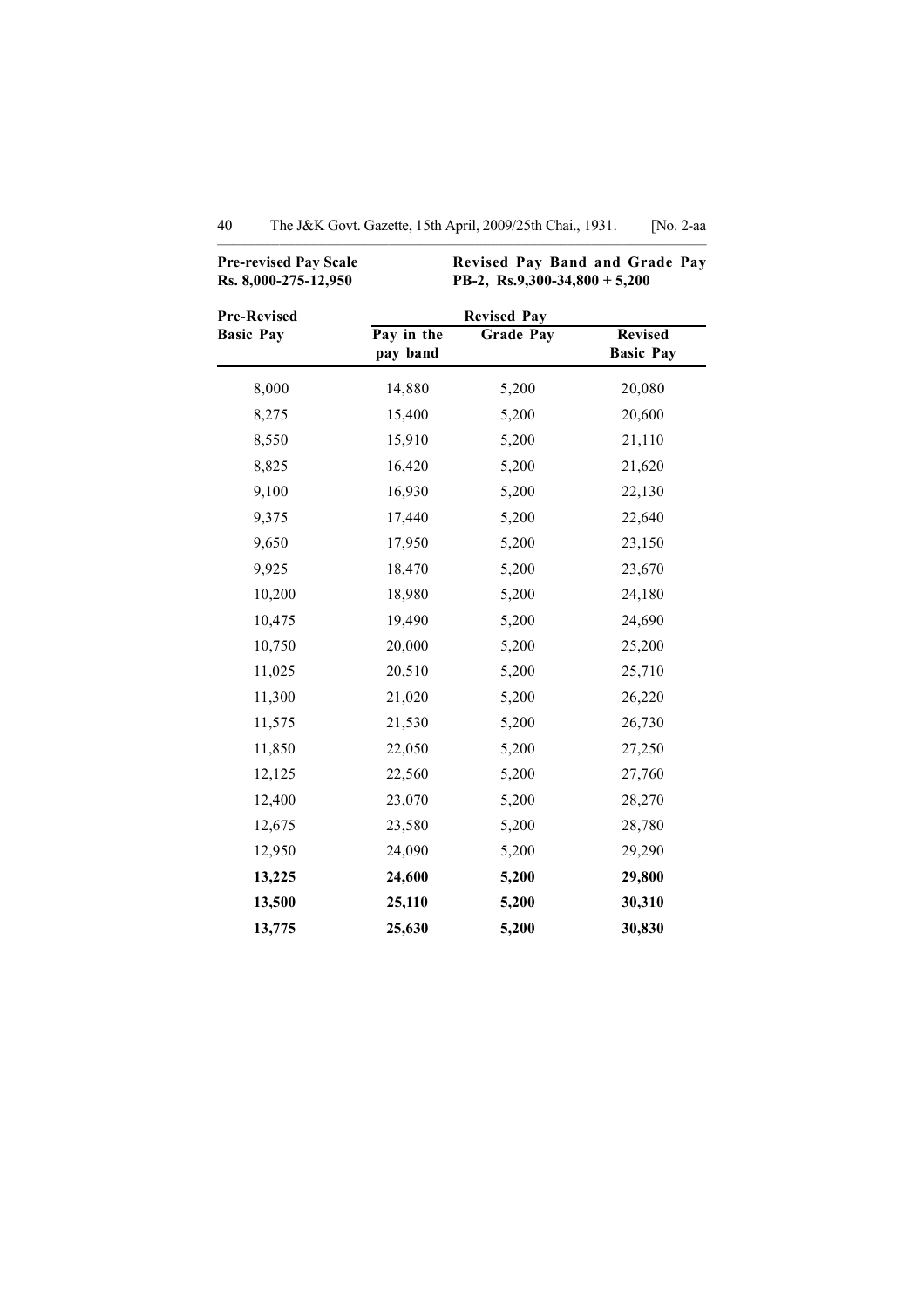| Pre-revised Pay Scale<br>Rs. 8,000-275-13,500 |                        | Revised Pay Band and Grade Pay<br>PB-2, Rs. 9,300-34,800 + 5,400 |                                    |
|-----------------------------------------------|------------------------|------------------------------------------------------------------|------------------------------------|
| <b>Pre-Revised</b>                            |                        | <b>Revised Pay</b>                                               |                                    |
| <b>Basic Pay</b>                              | Pay in the<br>pay band | <b>Grade Pay</b>                                                 | <b>Revised</b><br><b>Basic Pay</b> |
| 8,000                                         | 14,880                 | 5,400                                                            | 20,280                             |
| 8,275                                         | 15,400                 | 5,400                                                            | 20,800                             |
| 8,550                                         | 15,910                 | 5,400                                                            | 21,310                             |
| 8,825                                         | 16,420                 | 5,400                                                            | 21,820                             |
| 9,100                                         | 16,930                 | 5,400                                                            | 22,330                             |
| 9,375                                         | 17,440                 | 5,400                                                            | 22,840                             |
| 9,650                                         | 17,950                 | 5,400                                                            | 23,350                             |
| 9,925                                         | 18,470                 | 5,400                                                            | 23,870                             |
| 10,200                                        | 18,980                 | 5,400                                                            | 24,380                             |
| 10,475                                        | 19,490                 | 5,400                                                            | 24,890                             |
| 10,750                                        | 20,000                 | 5,400                                                            | 25,400                             |
| 11,025                                        | 20,510                 | 5,400                                                            | 25,910                             |
| 11,300                                        | 21,020                 | 5,400                                                            | 26,420                             |
| 11,575                                        | 21,530                 | 5,400                                                            | 26,930                             |
| 11,850                                        | 22,050                 | 5,400                                                            | 27,450                             |
| 12,125                                        | 22,560                 | 5,400                                                            | 27,960                             |
| 12,400                                        | 23,070                 | 5,400                                                            | 28,470                             |
| 12,675                                        | 23,580                 | 5,400                                                            | 28,980                             |
| 12,950                                        | 24,090                 | 5,400                                                            | 29,490                             |
| 13,225                                        | 24,600                 | 5,400                                                            | 30,000                             |
| 13,500                                        | 25,110                 | 5,400                                                            | 30,510                             |
| 13,775                                        | 25,630                 | 5,400                                                            | 31,030                             |
| 14,050                                        | 26,140                 | 5,400                                                            | 31,540                             |
| 14,325                                        | 26,650                 | 5,400                                                            | 32,050                             |

No. 2-aa] The J&K Govt. Gazette, 15th April, 2009/25th Chai., 1931. 41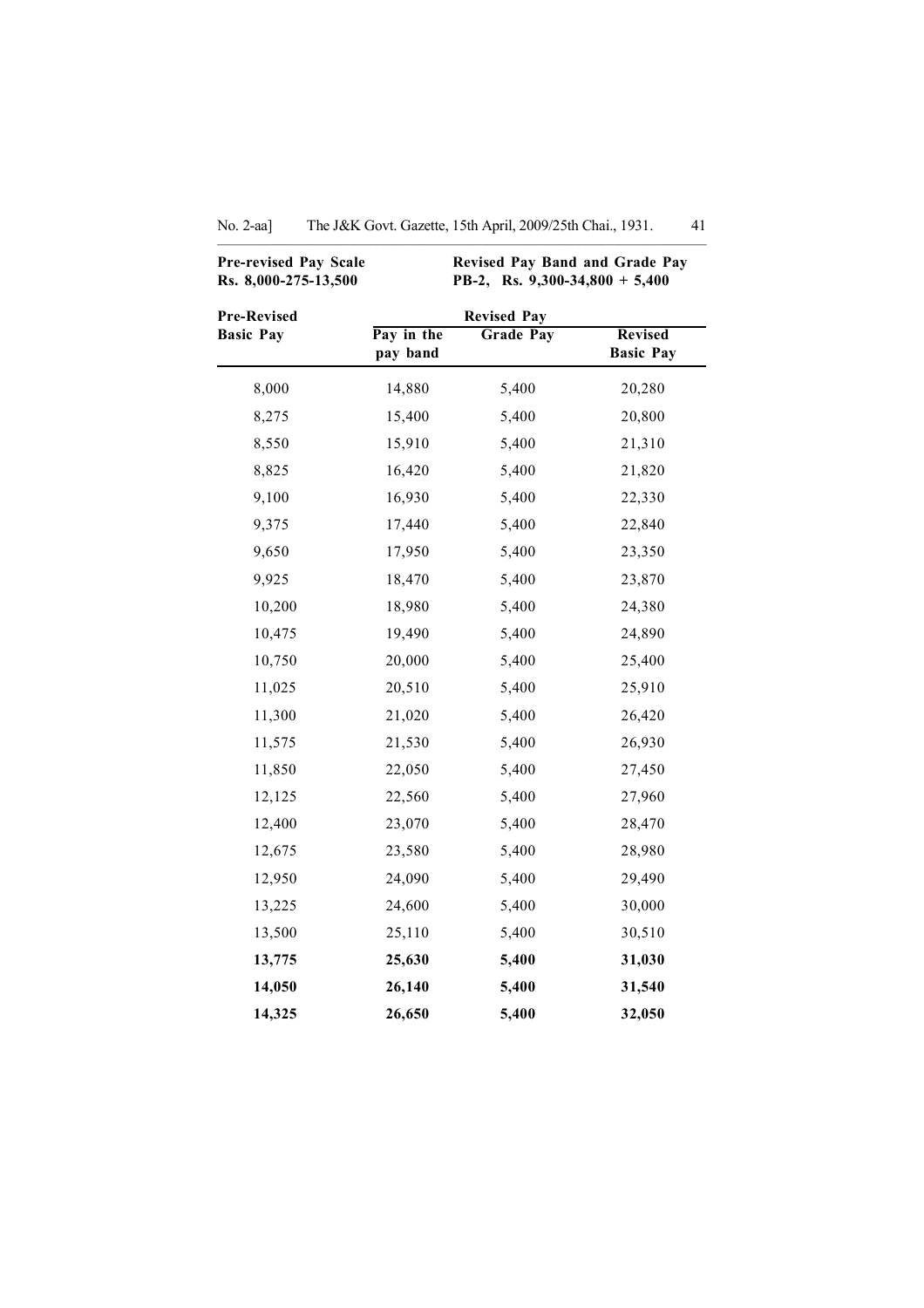| <b>Pre-revised Pay Scale</b><br>Rs. 9,000-300-14,100 | Revised Pay Band and Grade Pay<br>Rs. $15,600-39,100 + 5,600$<br><b>PB-3,</b> |       |                                    |  |
|------------------------------------------------------|-------------------------------------------------------------------------------|-------|------------------------------------|--|
| <b>Pre-Revised</b><br><b>Basic Pay</b>               | <b>Revised Pay</b><br>Pay in the<br><b>Grade Pay</b><br>pay band              |       | <b>Revised</b><br><b>Basic Pay</b> |  |
| 9,000                                                | 16,740                                                                        | 5,600 | 22,340                             |  |
| 9,300                                                | 17,300                                                                        | 5,600 | 22,900                             |  |
| 9,600                                                | 17,860                                                                        | 5,600 | 23,460                             |  |
| 9,900                                                | 18,420                                                                        | 5,600 | 24,020                             |  |
| 10,200                                               | 18,980                                                                        | 5,600 | 24,580                             |  |
| 10,500                                               | 19,530                                                                        | 5,600 | 25,130                             |  |
| 10,800                                               | 20,090                                                                        | 5,600 | 25,690                             |  |
| 11,100                                               | 20,650                                                                        | 5,600 | 26,250                             |  |
| 11,400                                               | 21,210                                                                        | 5,600 | 26,810                             |  |
| 11,700                                               | 21,770                                                                        | 5,600 | 27,370                             |  |
| 12,000                                               | 22,320                                                                        | 5,600 | 27,920                             |  |
| 12,300                                               | 22,880                                                                        | 5,600 | 28.480                             |  |
| 12,600                                               | 23,440                                                                        | 5,600 | 29,040                             |  |
| 12,900                                               | 24,000                                                                        | 5,600 | 29,600                             |  |
| 13,200                                               | 24,560                                                                        | 5,600 | 30.160                             |  |
| 13,500                                               | 25,110                                                                        | 5,600 | 30,710                             |  |
| 13,800                                               | 25,670                                                                        | 5,600 | 31,270                             |  |
| 14,100                                               | 26,230                                                                        | 5,600 | 31,830                             |  |
| 14,400                                               | 26,790                                                                        | 5,600 | 32,390                             |  |
| 14,700                                               | 27,350                                                                        | 5,600 | 32,950                             |  |
| 15,000                                               | 27,900                                                                        | 5,600 | 33,500                             |  |

42 The J&K Govt. Gazette, 15th April, 2009/25th Chai., 1931. [No. 2-aa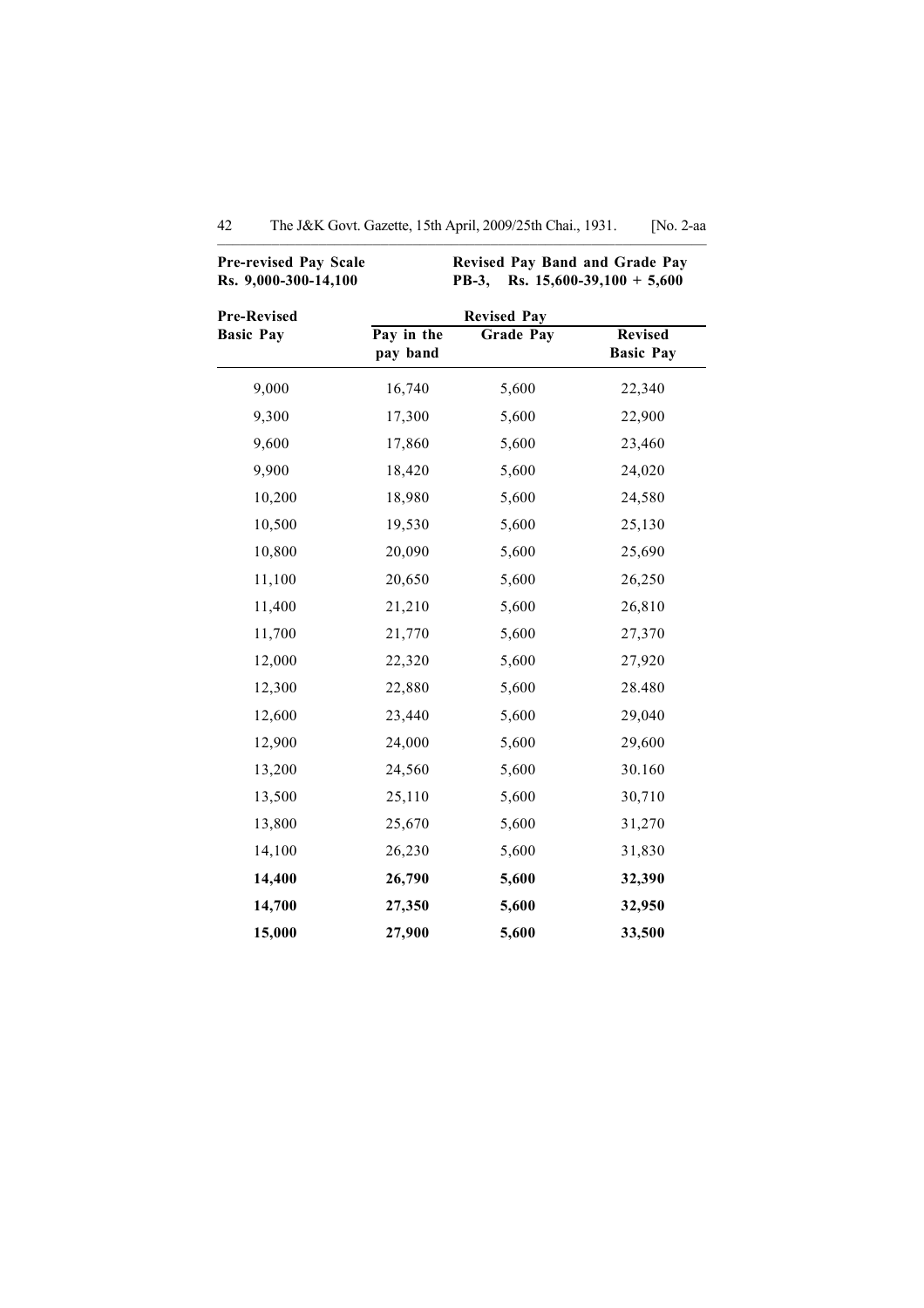| Pre-revised Pay Scale<br>Rs. 10,000-325-15,200 |                        | Revised Pay Band and Grade Pay<br><b>PB-3,</b> | $Rs.15,600-39,100 + 6,600$         |
|------------------------------------------------|------------------------|------------------------------------------------|------------------------------------|
| <b>Pre-Revised</b>                             |                        |                                                |                                    |
| <b>Basic Pay</b>                               | Pay in the<br>pay band | <b>Grade Pay</b>                               | <b>Revised</b><br><b>Basic Pay</b> |
| 10,000                                         | 18,600                 | 6,600                                          | 25,200                             |
| 10,325                                         | 19,210                 | 6,600                                          | 25,810                             |
| 10,650                                         | 19,810                 | 6,600                                          | 26,410                             |
| 10,975                                         | 20,420                 | 6,600                                          | 27,020                             |
| 11,300                                         | 21,020                 | 6,600                                          | 27,620                             |
| 11,625                                         | 21,630                 | 6,600                                          | 28,230                             |
| 11,950                                         | 22,230                 | 6,600                                          | 28,830                             |
| 12,275                                         | 22,840                 | 6,600                                          | 29,440                             |
| 12,600                                         | 23,440                 | 6,600                                          | 30,040                             |
| 12,925                                         | 24,050                 | 6,600                                          | 30,650                             |
| 13,250                                         | 24,650                 | 6,600                                          | 31,250                             |
| 13,575                                         | 25,250                 | 6,600                                          | 31,850                             |
| 13,900                                         | 25,860                 | 6,600                                          | 32,460                             |
| 14,225                                         | 26,460                 | 6,600                                          | 33,060                             |
| 14,550                                         | 27,070                 | 6,600                                          | 33,670                             |
| 14,875                                         | 27,670                 | 6,600                                          | 34,270                             |
| 15,200                                         | 28,280                 | 6,600                                          | 34,880                             |
| 15,525                                         | 28,880                 | 6,600                                          | 35,480                             |
| 15,850                                         | 29,490                 | 6,600                                          | 36,090                             |
| 16,175                                         | 30,090                 | 6,600                                          | 36,690                             |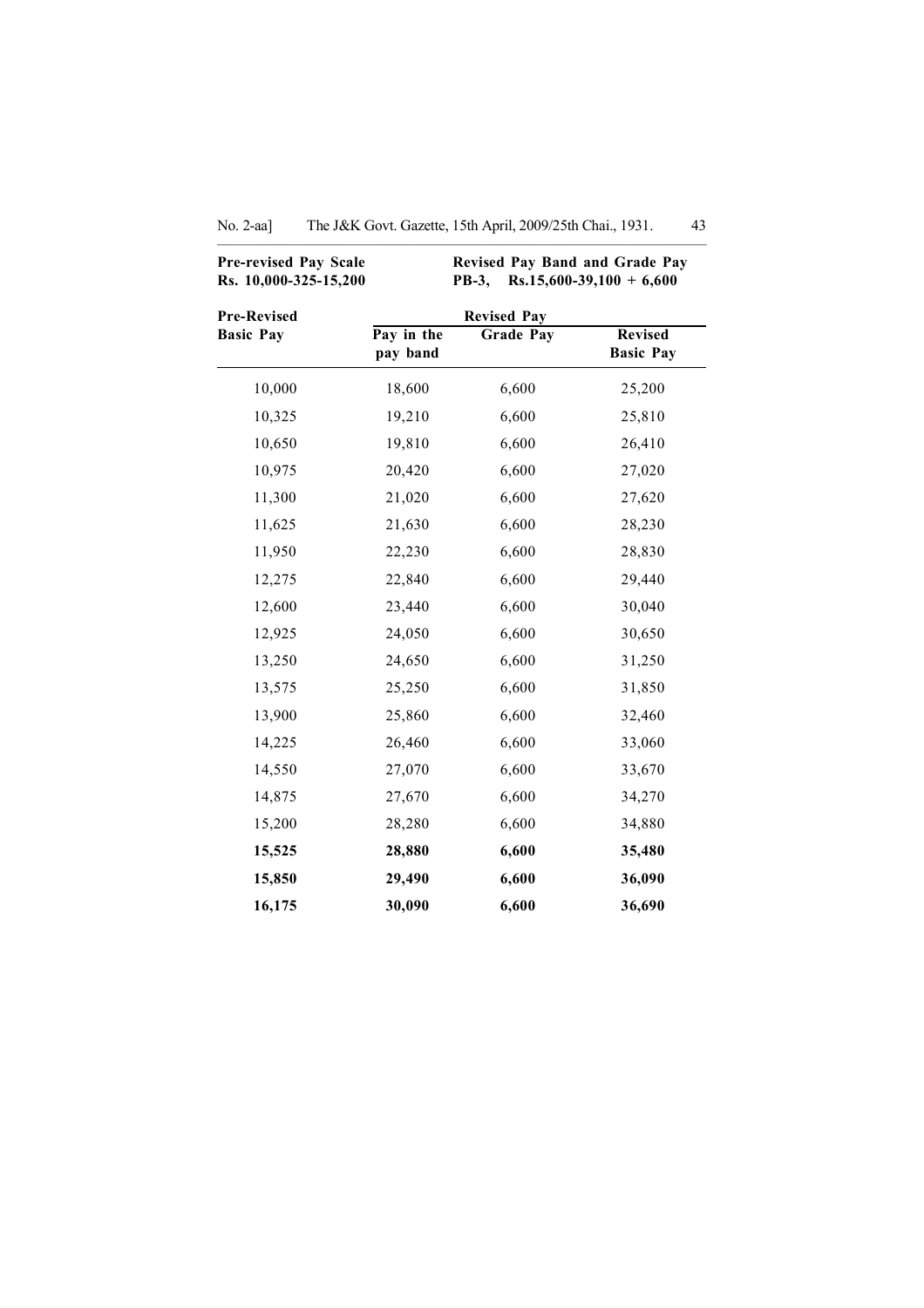| <b>Pre-revised Pay Scale</b><br>Rs. 12,000-375-16,500 | Revised Pay Band and Grade Pay<br>PB-3, Rs.15,600-39,100 + 7,600 |                                 |                                    |  |
|-------------------------------------------------------|------------------------------------------------------------------|---------------------------------|------------------------------------|--|
| <b>Pre-Revised</b><br><b>Basic Pay</b>                | Pay in the<br>pay band                                           | <b>Revised Pay</b><br>Grade Pay | <b>Revised</b><br><b>Basic Pay</b> |  |
| 12,000                                                | 22,320                                                           | 7,600                           | 29,920                             |  |
| 12,375                                                | 23,020                                                           | 7,600                           | 30,620                             |  |
| 12,750                                                | 23,720                                                           | 7,600                           | 31,320                             |  |
| 13,125                                                | 24,420                                                           | 7,600                           | 32,020                             |  |
| 13,500                                                | 25,110                                                           | 7,600                           | 32,710                             |  |
| 13,875                                                | 25,810                                                           | 7,600                           | 33,410                             |  |
| 14,250                                                | 26,510                                                           | 7,600                           | 34,110                             |  |
| 14,625                                                | 27,210                                                           | 7,600                           | 34,810                             |  |
| 15,000                                                | 27,900                                                           | 7,600                           | 35,500                             |  |
| 15,375                                                | 28,600                                                           | 7,600                           | 36,200                             |  |
| 15,750                                                | 29,300                                                           | 7,600                           | 36,900                             |  |
| 16,125                                                | 30,000                                                           | 7,600                           | 37,600                             |  |
| 16,500                                                | 30,690                                                           | 7,600                           | 38,290                             |  |
| 16,875                                                | 31,390                                                           | 7,600                           | 38,990                             |  |
| 17,250                                                | 32,090                                                           | 7,600                           | 39,690                             |  |
| 17,625                                                | 32,790                                                           | 7,600                           | 40,390                             |  |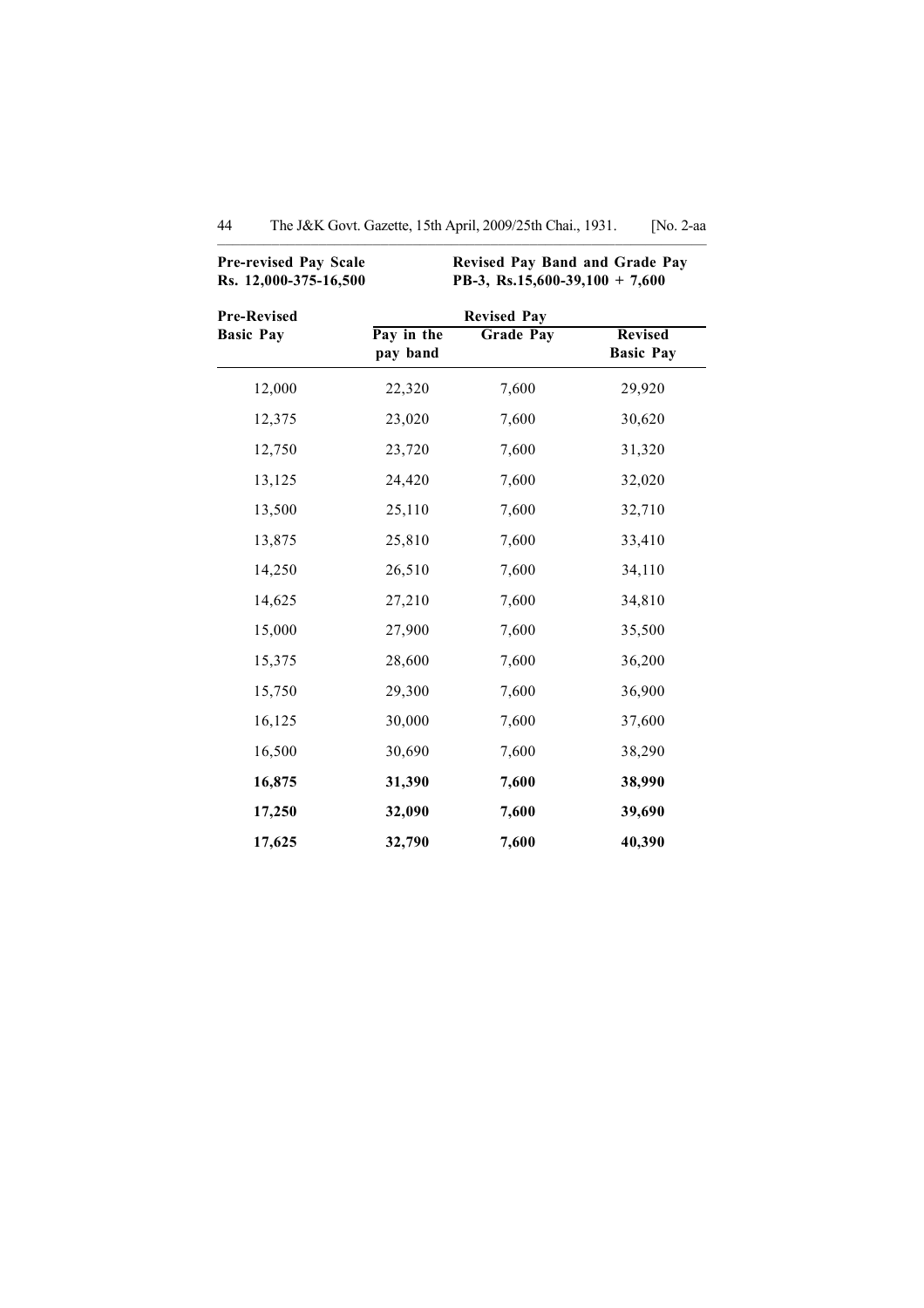| <b>Pre-revised Pay Scale</b><br>Rs. 14,300-400-18,300 | Revised Pay Band and Grade Pay<br>PB-4, Rs.37,400-67,000 + 8,700 |                  |                                    |  |
|-------------------------------------------------------|------------------------------------------------------------------|------------------|------------------------------------|--|
| <b>Pre-Revised</b>                                    | <b>Revised Pay</b>                                               |                  |                                    |  |
| <b>Basic Pay</b>                                      | Pay in the<br>pay band                                           | <b>Grade Pay</b> | <b>Revised</b><br><b>Basic Pay</b> |  |
| 14,300                                                | 37,400                                                           | 8,700            | 46,100                             |  |
| 14,700                                                | 37,400                                                           | 8,700            | 46,100                             |  |
| 15,100                                                | 38,530                                                           | 8,700            | 47,230                             |  |
| 15,500                                                | 38,530                                                           | 8,700            | 47,230                             |  |
| 15,900                                                | 39,690                                                           | 8,700            | 48,390                             |  |
| 16,300                                                | 39,690                                                           | 8,700            | 48,390                             |  |
| 16,700                                                | 40,890                                                           | 8,700            | 49,590                             |  |
| 17,100                                                | 40,890                                                           | 8,700            | 49,590                             |  |
| 17,500                                                | 42,120                                                           | 8,700            | 50,820                             |  |
| 17,900                                                | 42,120                                                           | 8,700            | 50,820                             |  |
| 18,300                                                | 43,390                                                           | 8,700            | 52,090                             |  |
| 18,700                                                | 43,390                                                           | 8,700            | 52,090                             |  |
| 19,100                                                | 44,700                                                           | 8,700            | 53,400                             |  |
| 19,500                                                | 44,700                                                           | 8,700            | 53,400                             |  |

No. 2-aa] The J&K Govt. Gazette, 15th April, 2009/25th Chai., 1931. 45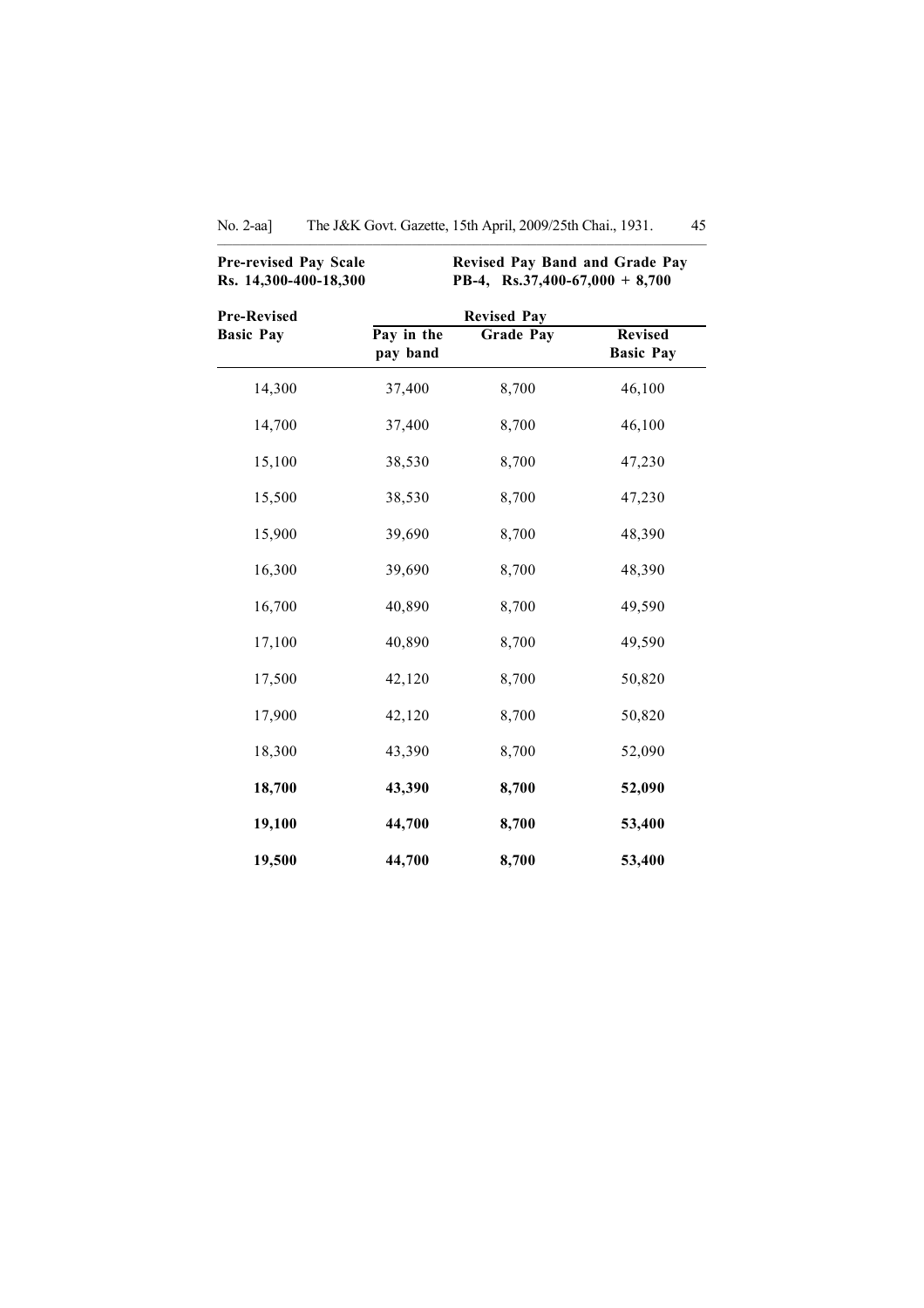| <b>Pre-revised Pay Scale</b><br>Rs. 16,400-450-20,000 | <b>Revised Pay Band and Grade Pay</b><br>PB-4, Rs.37,400-67,000 + 8,900 |                    |                                    |  |
|-------------------------------------------------------|-------------------------------------------------------------------------|--------------------|------------------------------------|--|
| <b>Pre-Revised</b>                                    |                                                                         | <b>Revised Pay</b> |                                    |  |
| <b>Basic Pay</b>                                      | Pay in the<br>pay band                                                  | <b>Grade Pay</b>   | <b>Revised</b><br><b>Basic Pay</b> |  |
| 16,400                                                | 39,690                                                                  | 8,900              | 48,590                             |  |
| 16,850                                                | 40,890                                                                  | 8,900              | 49,790                             |  |
| 17,300                                                | 40,890                                                                  | 8,900              | 49,790                             |  |
| 17,750                                                | 42,120                                                                  | 8,900              | 51,020                             |  |
| 18,200                                                | 42,120                                                                  | 8,900              | 51,020                             |  |
| 18,650                                                | 43,390                                                                  | 8,900              | 52,290                             |  |
| 19,100                                                | 43,390                                                                  | 8,900              | 52,290                             |  |
| 19,550                                                | 44,700                                                                  | 8,900              | 53,600                             |  |
| 20,000                                                | 44,700                                                                  | 8,900              | 53,600                             |  |
| 20,450                                                | 46,050                                                                  | 8,900              | 54,950                             |  |
| 20,900                                                | 46,050                                                                  | 8,900              | 54,950                             |  |
| 21,350                                                | 47,440                                                                  | 8,900              | 56,340                             |  |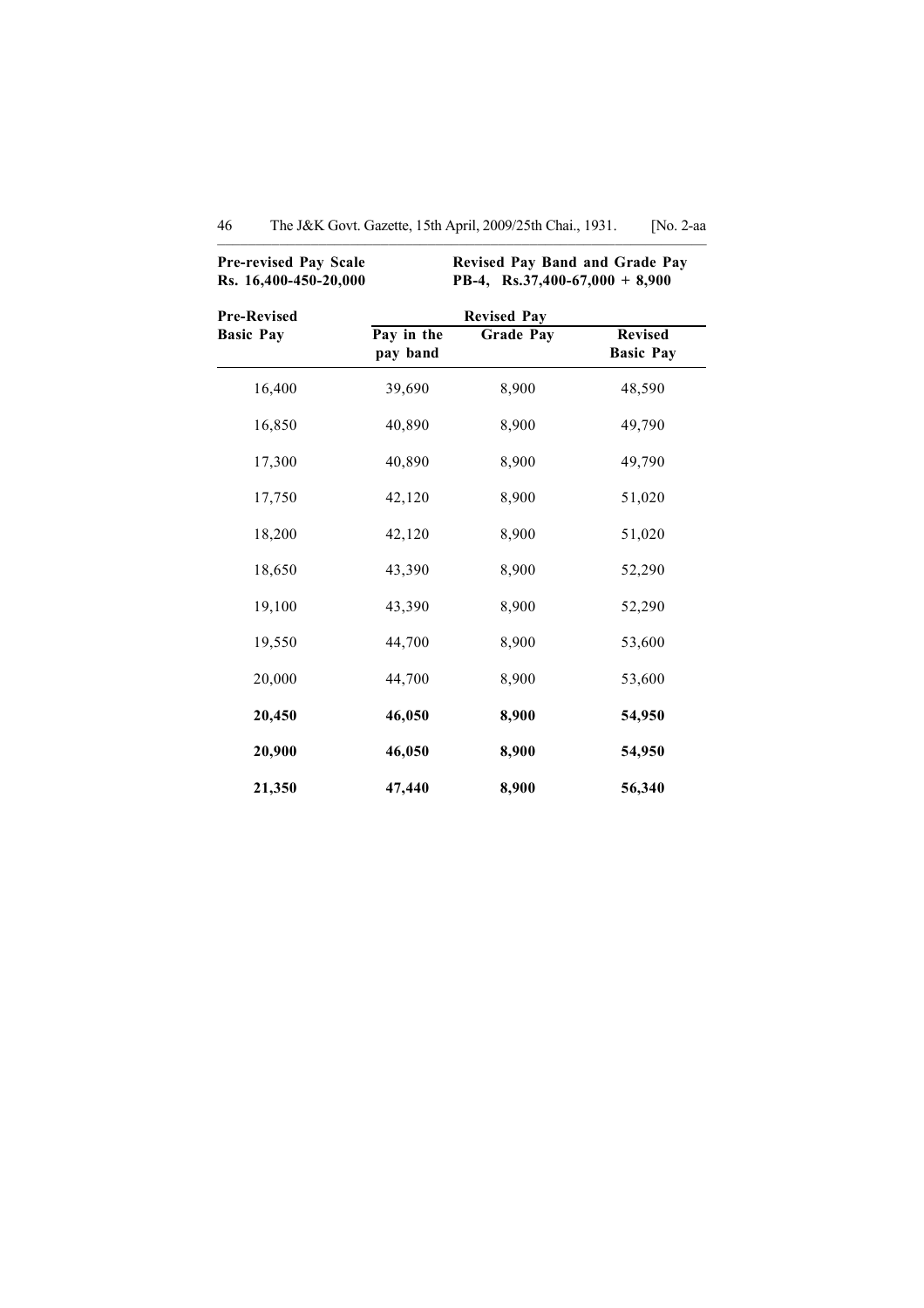| <b>Pre-revised Pay Scale</b><br>Rs. 18,400-500-22,400 | Revised Pay Band and Grade Pay<br>PB-4, Rs. 37,400-67,000 + 10,000 |                                        |                                    |  |
|-------------------------------------------------------|--------------------------------------------------------------------|----------------------------------------|------------------------------------|--|
| <b>Pre-Revised</b><br><b>Basic Pay</b>                | Pay in the<br>pay band                                             | <b>Revised Pay</b><br><b>Grade Pay</b> | <b>Revised</b><br><b>Basic Pay</b> |  |
| 18,400                                                | 44,700                                                             | 10,000                                 | 54,700                             |  |
| 18,900                                                | 46,050                                                             | 10,000                                 | 56,050                             |  |
| 19,400                                                | 46,050                                                             | 10,000                                 | 56,050                             |  |
| 19,900                                                | 47,440                                                             | 10,000                                 | 57,440                             |  |
| 20,400                                                | 47,440                                                             | 10,000                                 | 57,440                             |  |
| 20,900                                                | 48,870                                                             | 10,000                                 | 58,870                             |  |
| 21,400                                                | 48,870                                                             | 10,000                                 | 58,870                             |  |
| 21,900                                                | 50,340                                                             | 10,000                                 | 60,340                             |  |
| 22,400                                                | 51,850                                                             | 10,000                                 | 61,850                             |  |
| 22,900                                                | 53,410                                                             | 10,000                                 | 63,410                             |  |
| 23,400                                                | 55,020                                                             | 10,000                                 | 65,020                             |  |
| 23,900                                                | 56,680                                                             | 10,000                                 | 66,680                             |  |

No. 2-aa] The J&K Govt. Gazette, 15th April, 2009/25th Chai., 1931. 47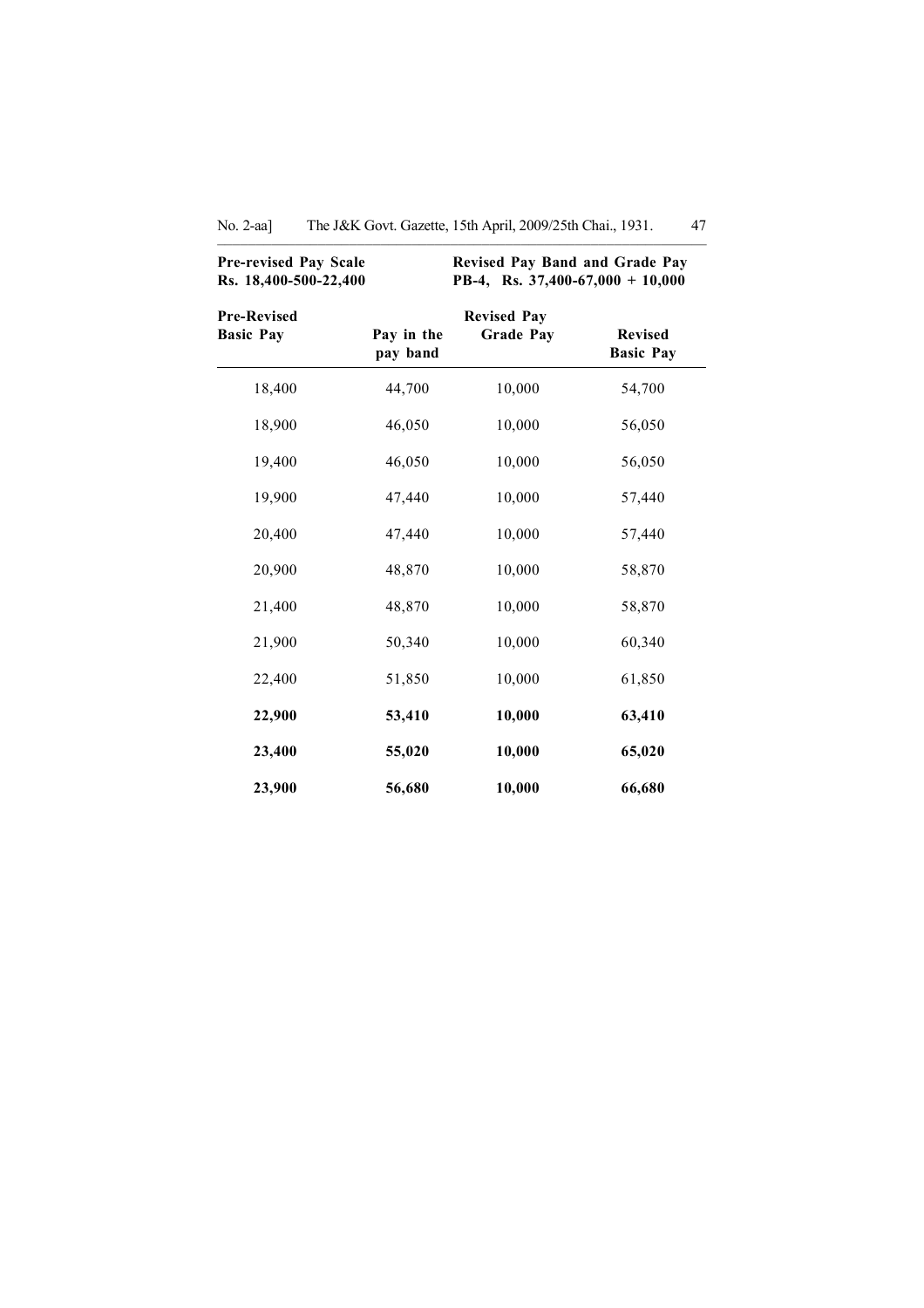| <b>Pre-revised Pay Scale</b><br>Rs. 22,400-525-24,500 |                        | <b>Revised Pay Band and Grade Pay</b><br>PB-4, Rs. $37,400-67,000 + 12,000$ |                                    |  |
|-------------------------------------------------------|------------------------|-----------------------------------------------------------------------------|------------------------------------|--|
| <b>Pre-Revised</b>                                    |                        | <b>Revised Pay</b>                                                          |                                    |  |
| <b>Basic Pay</b>                                      | Pay in the<br>pay band | <b>Grade Pay</b>                                                            | <b>Revised</b><br><b>Basic Pay</b> |  |
| 22,400                                                | 51,850                 | 12,000                                                                      | 63,850                             |  |
| 22,925                                                | 53,410                 | 12,000                                                                      | 65,410                             |  |
| 23,450                                                | 55,020                 | 12,000                                                                      | 67,020                             |  |
| 23,975                                                | 56,680                 | 12,000                                                                      | 68,680                             |  |
| 24,500                                                | 58,380                 | 12,000                                                                      | 70,380                             |  |

Pre-revised Pay Scale Revised Pay Scale

Rs. 23,250-550-26000 Rs. 75,500-80,000 (Max.)

| <b>Pre-Revised</b> | <b>Revised Pay</b>      |                  |                                    |
|--------------------|-------------------------|------------------|------------------------------------|
| <b>Basic Pay</b>   | Pay in the<br>pay scale | <b>Grade Pay</b> | <b>Revised</b><br><b>Basic Pay</b> |
| 23,250             | 75,500                  | .                | 75,500                             |
| 23,800             | 75,500                  | .                | 75,500                             |
| 24,350             | 77,765                  |                  | 77,765                             |
| 24,900             | 77,765                  | .                | 77,765                             |
| 25,450             | 80,000                  | .                | 80,000                             |
| 26,000             | 80,000                  | .                | 80,000                             |